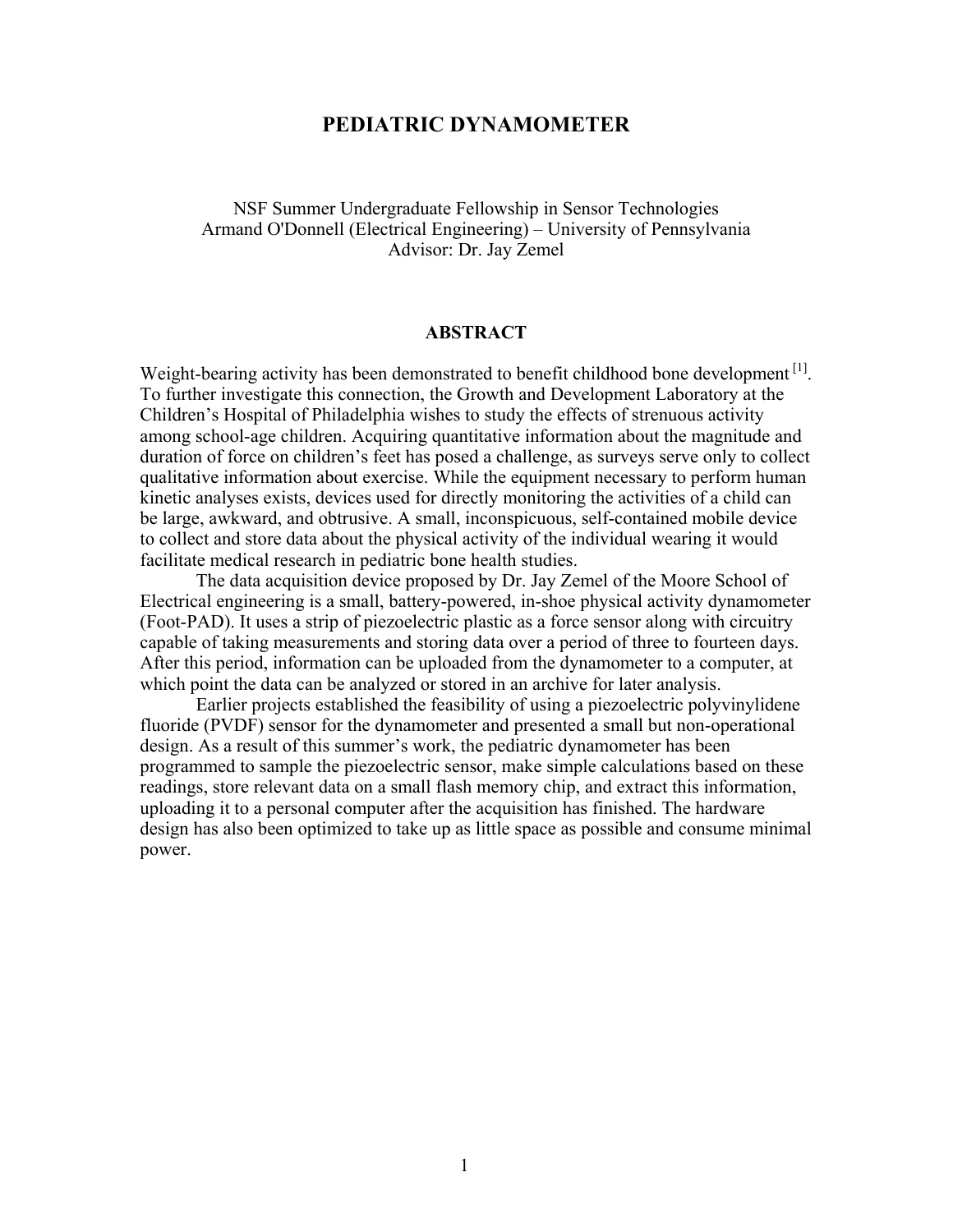# **Table of Contents**

| 2.5 AUSART and Voltage Level Shifter (Serial Module) 11    |    |
|------------------------------------------------------------|----|
| 2.6 Synchronous Serial Communications with EEPROM/Flash 16 |    |
| 2.7 Integrating AUSART/SSP Components in Software  17      |    |
|                                                            |    |
|                                                            |    |
|                                                            |    |
|                                                            |    |
|                                                            |    |
|                                                            |    |
|                                                            |    |
|                                                            |    |
|                                                            |    |
|                                                            | 36 |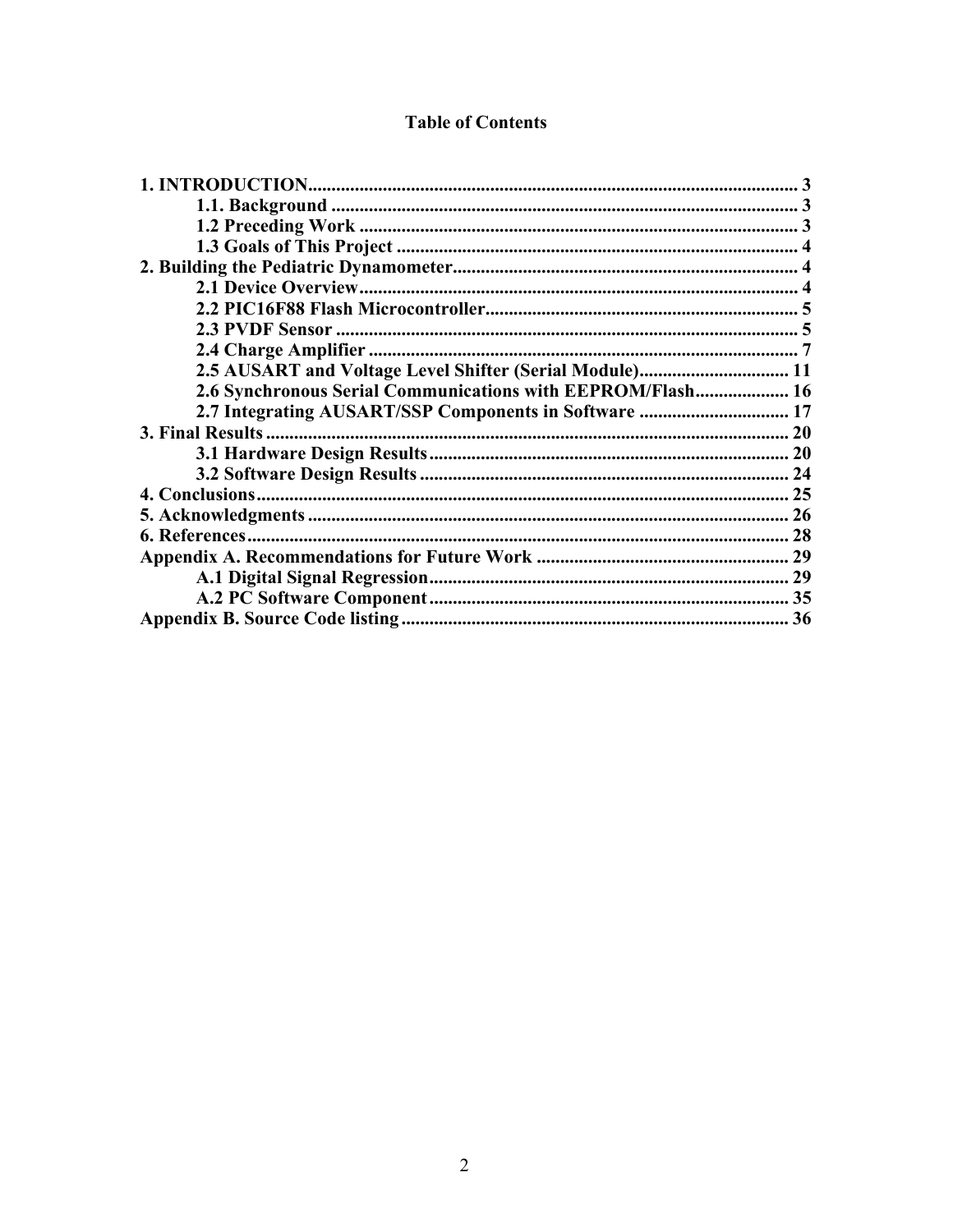## <span id="page-2-0"></span>**1. INTRODUCTION 1.1. Background**

The correlation of a child's exercise habits to bone density<sup>[1]</sup> has been a topic of recent interest. The Children's Hospital of Philadelphia (CHOP) is attempting to quantitatively document the kinetic activities of a child over the course of days or weeks, specifically the average and peak force on a child's foot. Measurements of force shall be taken continuously over a period of time. Surveys and questionnaires are common sources of data used medical research, but they are susceptible to sampling and reporting biases and are inherently inaccurate, particularly if data is collected from children or adolescents $^{[2]}$ . Due to these issues, CHOP cannot use surveys for this childhood bone health study; more reliable means are necessary.

If instrumentation is used to record childhood activities, it must be sensitive and designed for the specific application. According to an Iowa State University study<sup>[3]</sup>:

To accurately assess children's activity patterns, an instrument must be sensitive enough to detect, code, or record sporadic and intermittent activity. Care also must be used to select criterion measures that reflect appropriate physical activity guidelines for children.

The study also concluded that in studies involving children, there is an "accuracy/ practicality" tradeoff such that more accurate devices are accordingly expensive and obtrusive. A device is needed that can accurately measure the force on a child's feet over the course of a day or longer without affecting the child's daily routine.

Portable devices have been patented for use in more general kinetic studies, mainly for calculating energy expenditure over the course of a day. These patens describe detailed methods for sensing force on the feet of an injured patient<sup>[4],</sup> the use of a piezoelectric sensor to analyze human locomotion<sup>[5]</sup> and calculation of the metabolic expenditure of energy by placing a force-sensitive resistor, or strain gage, inside of a sho $e^{[6]}$ .

The Electrical Engineering department of the University of Pennsylvania is collaborating with CHOP to find a solution. Embedding a portable dynamometer inside the shoe has been proposed and is under development (see Preceding Work). Dr. B Zemel of CHOP suggests that it should not be noticeable or else attention will be drawn to the device, and the participant, a child, may not want to wear it. It is also necessary to store the data in a central location, preferably a personal computer, after the sampling has taken place. The device should be relatively inexpensive to fabricate so that multiple instances of the device can be used by different participants simultaneously. Once adequate data has been received by the hospital, it can be interpreted by specialists in the field of childhood bone development.

## **1.2 Preceding Work**

The pediatric dynamometer under development at Penn is fundamentally different from what has been done in that it is a completely self-contained unit. The embedded microprocessor combined with the sensor and memory allows data to be processed and recorded autonomously and locally, not relying on an external communications link to a storage device. The nature and sheer quantity of information this device is capable of recording may enable medical researchers to address other research issues beyond monitoring children's activity and calculating their energy expenditure.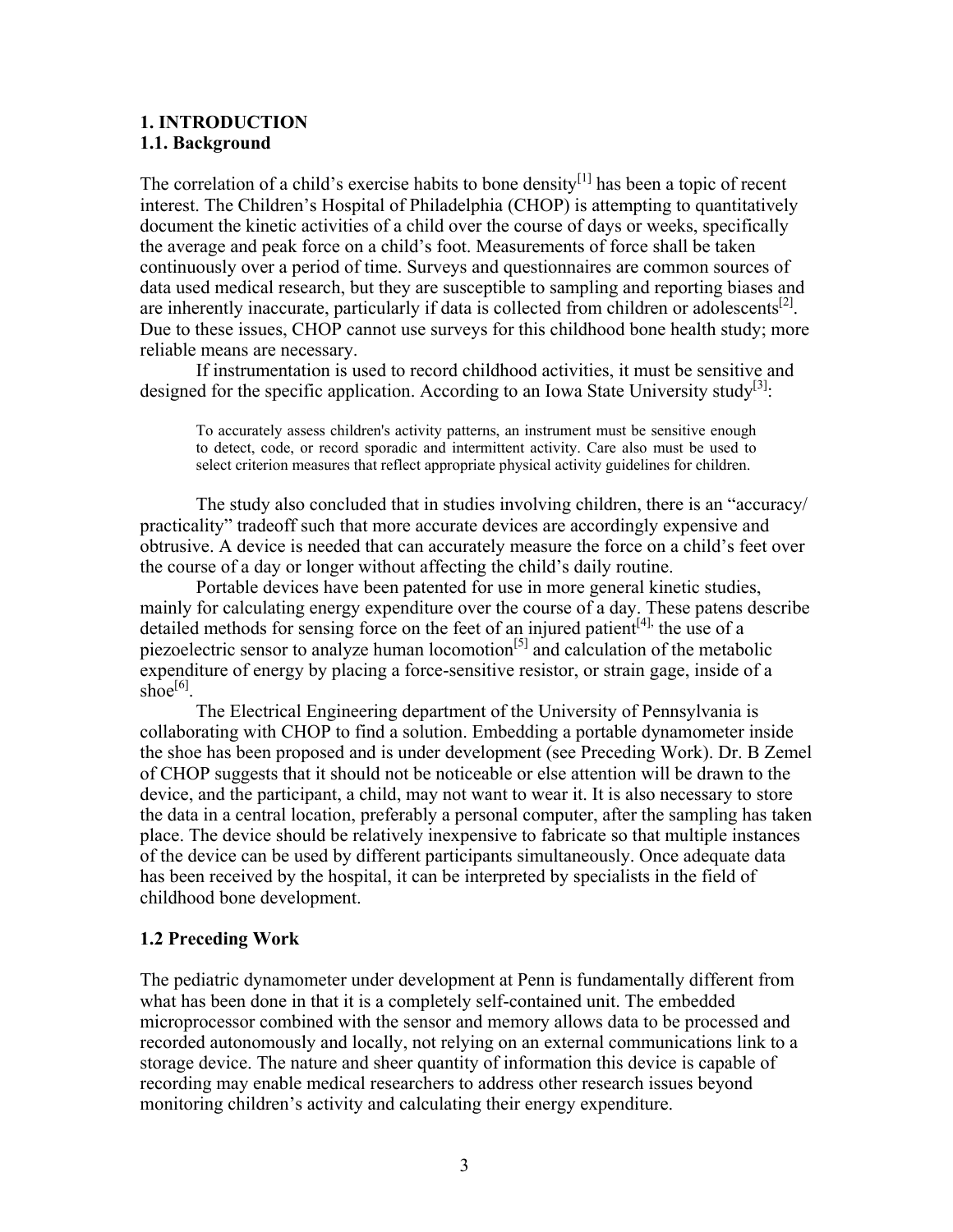<span id="page-3-0"></span>Work on this project was started in the summer of 2004 by Sunfest fellow Olivia Tsai<sup>[7]</sup>. Since then, it has progressed as a senior-year design project during the 2004-05<sup>[8]</sup> and  $2005-06^{9}$  academic years. The dynamometer has evolved from a conceptual plan to a functioning wireless data acquisition device worn attached to the leg to a two-squareinch small circuit that fits inside the heel of a young child's shoe with room to spare.

# **1.3 Goals of This Project**

As of the start of the Sunfest project in May 2006, a hardware design for the pediatric dynamometer had been established and most of the details for its design and operation were close to implementation. The following conditions needed to be met before this device could be utilized by volunteer children:

1. The microcontroller used by this device requires a program that will oversee sensor sampling, signal processing (if necessary), documentation of results to an onboard memory chip, and serial communications with a personal computer for data retrieval and archival.

2. The existing hardware layout of the pediatric dynamometer was a generic design that would have worked, but could be streamlined to include fewer components. Furthermore, the hardware layout must be consistent with the software algorithms used in (1).

3. The pediatric dynamometer must be tested under real-world conditions inside a shoe, which should include exposing the sensor and circuits to moisture, mechanical stress, and a range of temperatures.

4. A simple software front-end was needed to easily interface the device to the communications port of a PC in a format readily accessible to the researchers' existing software.

Programming the device and finalizing its layout were the highest priorities for the 2006 Sunfest project. With a solid software foundation and a reliable hardware backbone, the pediatric dynamometer could be reconfigured and reprogrammed to record the desired data in flash memory. The optimal sampling rate could then be decided upon. An important goal was that the microcontroller's software could accommodate modified algorithms for extracting useful information from the sensor's output.

## **2. Building the Pediatric Dynamometer 2.1 Device Overview**

In order to meet the pediatric dynamometer's size, storage capacity, and power consumption constraints, a number of design decisions have been made over the course of this project's development. The heart of the pediatric dynamometer is the PIC16F88 flash microcontroller. This device oversees the interaction of the other components, makes calculations, and performs some simple data interpretation. The polyvinylidene diflouride (PVDF) thin film sensor's output is proportional to the force on the sole of a shoe. The sensor's output is conditioned by a charge amplifier circuit connected to the analog-to-digital converter inside of the PIC. After processing, the resulting information is recorded on a 16 megabit serial EEPROM that was chosen for its extremely small size and relatively high storage capacity.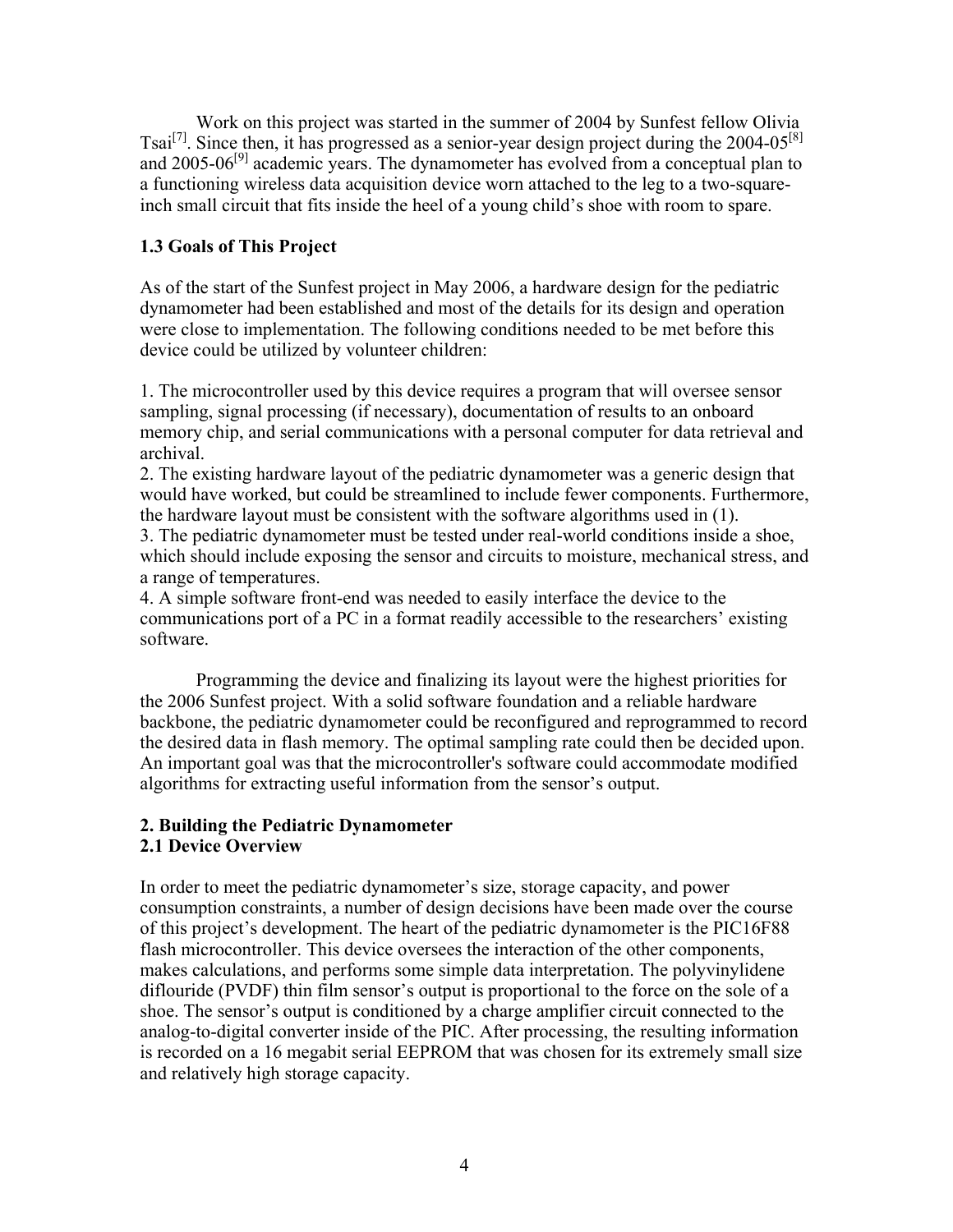<span id="page-4-0"></span>Each of the device modules and associated software are described in detail with explanations as to how each stage interacts with the others. An overview of the operation of the completed device is then presented. A number of issues arose during the project that may require alternative solutions as discussed in section 5, Recommendations for Future Work.

### **2.2 PIC16F88 Flash Microcontroller**

Microcontrollers, the backbones of "embedded systems," have become ubiquitous over the past few decades. As processors they provide appreciable computing power and can execute millions of instructions per second. As fabrication technology has improved, the microcontroller's voltage and power requirements have decreased so that they can run for extended periods of time off of 3.3V button-cell battery power. The PIC and all of the other devices in the pediatric dynamometer are powered by a 3.3V button cell battery. Most importantly, microcontrollers offer a wealth of features, including general digital inputs and outputs, analog-to-digital converters, serial interfaces, and timers.

The PIC series of microcontrollers offers a line of units which best meet the needs of the pediatric dynamometer. The PIC16F88 was chosen because of its low power consumption, small size, and availability of features: it provides an asynchronous serial port for interfacing with a PC, and a synchronous serial port used to read from and write to a small serial EEPROM (electrically-erasable read-only memory) chip. There is a multiplexed analog-to-digital converter on this PIC, essential for sampling information from the sensor. In addition, the PIC16F88 has an internal clock that removes the need for a timing crystal, saving space on our circuit board.

PIC microcontrollers typically contain EEPROM (electrically erasable programmable read-only memory) or flash memory in which the program instructions are stored. The PIC is compatible with in-circuit serial programming, which allows users to program and debug the PIC in a prototype dynamometer. In-circuit programming simplifies the prototyping phase by eliminating the external programming of the PIC, which requires removing the PIC from the circuit.

Finally, and of significant importance, is the PIC's low cost. Since the childhood activity study would involve dozens or even hundreds of volunteers, it is desirable to create the device from inexpensive parts. If purchased directly from Microchip<sup>™</sup>, one PIC16F88 costs between two and three dollars, depending on the quantity ordered.

One of the surprises encountered when working with the PIC over the course of the design process was the fact that some of the microcontroller's features frequently caused unexpected results. The watchdog timer, which automatically resets the microcontroller after a specified number of instruction cycles, is enabled by default and must be explicitly disabled if its operation is not desired. The 16F88 employs a lowvoltage brown-out detect that automatically switches the device off when the supply voltage drops below 4V, which naturally presented a problem when working with the 3.3V lithium battery voltage.

### **2.3 PVDF Sensor**

Measuring the vertical force of a foot inside a shoe with a PVDF sensor had been established by previous groups<sup>[8, 9]</sup>. Numerous specific experiments were carried out on these sensors under a variety of circumstances.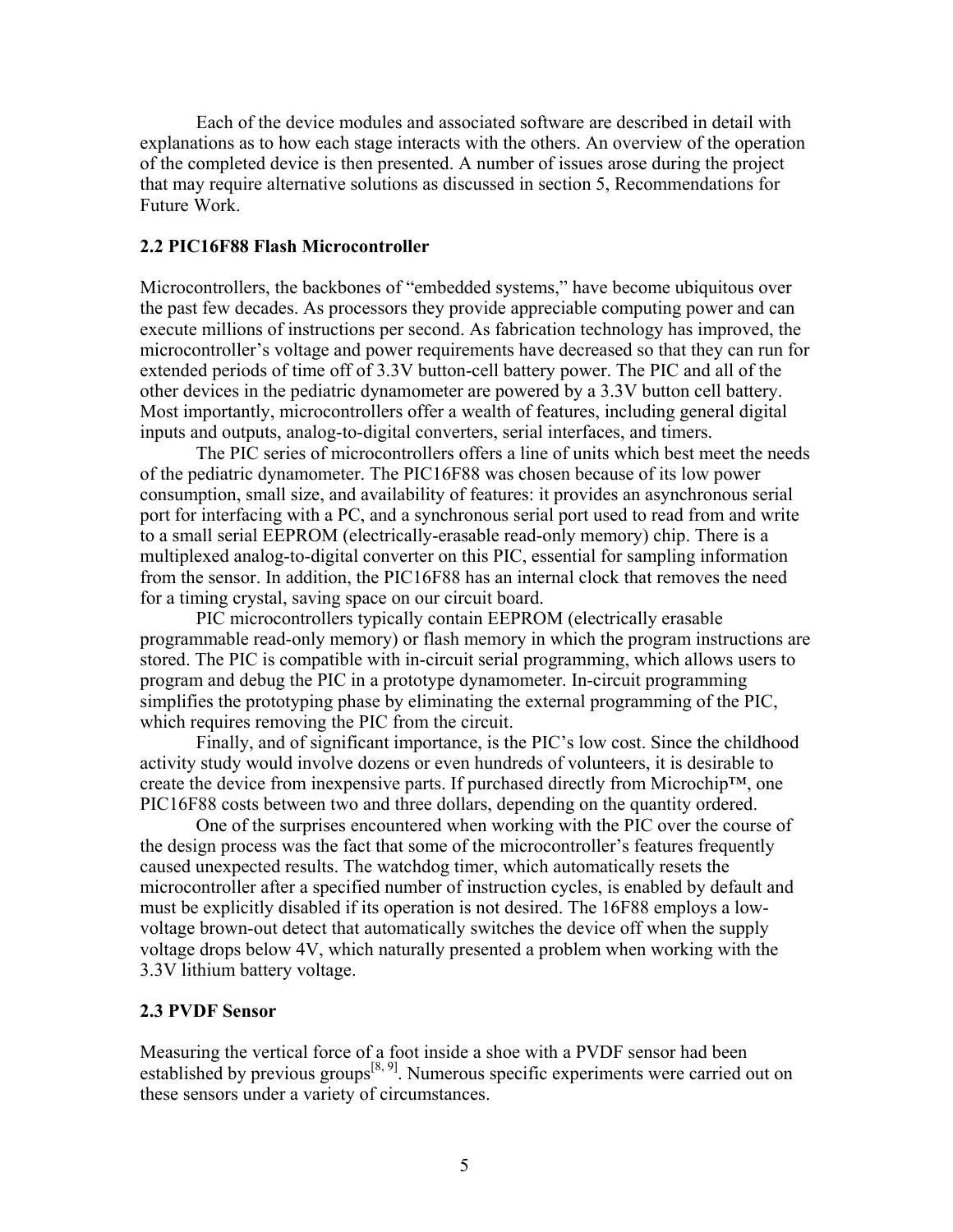The principle behind these sensors is piezoelectricity. PVDF is a piezoelectric thin-film polymer. When the sensor is bent, charges accumulate on the surfaces, inducing current in the external circuit. Figure 1 shows the basic operation of the PVDF sensor in response to a force in the horizontal direction.



 Figure 1a (left): PVDF Sensor Force-Charge Relation 1b (right) PVDF Equivalent Circuit<sup>[11]</sup>

The linear relationship governing this charge displacement is:  $Q_z = d_{zy}F_y$  where  $Q_z$ is the charge displaced across the planar surface,  $d_{zy}$  is the longitudinal piezo strain coefficient, and  $\overline{F}_y$  is the force along the y-axis. The equivalent circuit<sup>[11]</sup> shows a voltage source  $V_S$  in series with the sensor's capacitance  $C_0$ . The external circuit is the load,  $Z_L$ . For further reference, see [10].

In order to be used with other circuitry, the PVDF is coated with a thin layer of conducting material, typically silver, and is then laminated with a protective plastic coating. A pair of terminals is attached for connection to the external circuit. Charge induced in the external circuit during an instant of time is fundamentally expressed as the definition of current:  $dQ/dt = I$ . The behavior of the PVDF sensor in a circuit analysis context is as follows: any change in the deflection of the device results in an immediate current flow through the load  $Z_L$ . At any period of time when the sensor is stationary the net current through  $Z_L$  is zero.

Earlier projects done on the pediatric dynamometer investigated the PVDF sensor's response to mechanical stress. It was shown that the most satisfactory mechanical arrangement for the PVDF sensor inside a shoe was to mount it on a cantilever of spring steel<sup>[8a]</sup>. A series of calibration experiments were made by placing standard weights on top of the sensor one after the other in set increments and viewing the output of the PVDF sensor in each case. For deflection within the bounds of normal human locomotion, it was found that the amount of charge displaced was proportional to the vertical force on the sensor $^{[8b]}$ .

The pediatric dynamometer's primary goal is to record *force*. The piezoelectric sensors' response to a change in applied force produces a temporary current so long as the force is changing, and not over the entire duration of the force. The force is obtained from the charge displaced as a function of time, not just at a single instant. Mathematically, the force is proportional to the time integration of the signal.

Integration can be done in two ways: using the microcontroller's ADC to sample the current and store digital signals in an accumulator, and analog integration with a charge amplifier. Software in the PIC provides successive sampling of the current flow in and out of the sensor. The accumulator value is then a digital representation of the total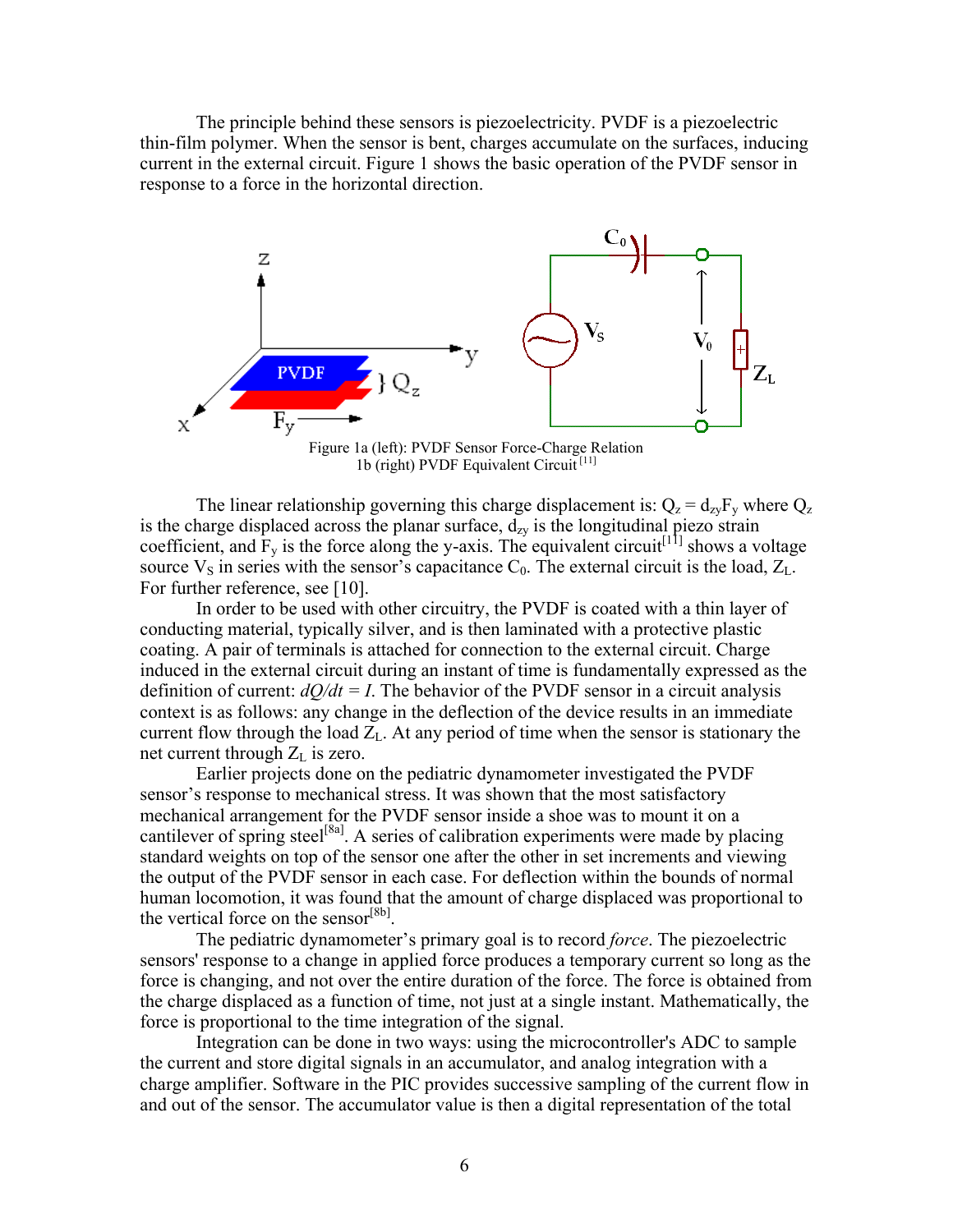<span id="page-6-0"></span>charge displaced by the sensor. This method produced promising results, as the sample data presented both the original PVDF output alongside the integration of the data. Software integration has two drawbacks: analog device offset and sampling rate. Signal offset is added to the sensor output causing the accumulator to introduce an error each sampling cycle. Over time, the offset accumulation introduces a drift, potentially rendering the data useless. The sampling rate must also be sufficiently high or else data may be lost if the force changes suddenly.

Analog integration of the PVDF sensor signal is an alternate and widely used approach. One form of analog integrator, called a charge amplifier, was investigated this summer and was chosen for use in the pediatric dynamometer. The next section provides an in-depth explanation of the charge amplifier.

The PVDF sensor also responds to a change in temperature, the pyroelectric effect. In the dynamometer application, the low-frequency signal introduced by the pyroelectric effect is unwanted. When a test subject first puts on a shoe, the inside of the shoe (particularly the sensor inside it) will warm up from room temperature to near body temperature. This introduces a slow drift in the input signal that can be reduced by adding a charge-leakage resistor to the charge amplifier as discussed in the next section.

### **2.4 Charge Amplifier**

voltage of the amplifier).

The signal current from the PVDF sensor can be integrated continuously with a charge amplifier (CA) to provide a voltage proportional to the charge displaced in the PVDF sensor. The CA initially examined is composed of three stages, each controlled by an operational amplifier. The Electronics Workbench schematic for the CA is shown in Figure 2.



The first stage provides a voltage reference of half the source voltage for the rest of the circuit. The PVDF sensor moves current in both directions, resulting in positive and negative voltages across its terminals. Since the entire system is powered from a single source, a button-cell battery, the op-amp's input and output range is from 0V to the source voltage. An offset is needed for negative voltages to be represented. A logical choice is the half-source reference so that an equal amplitude signal can be represented above and below the reference without saturating the amplifier (reaching the max or min

The second stage is the charge amplifier, which integrates the PVDF output signal connected between IO4 and IO5. Referring to the voltage at IO5 as  $V_{ref}$ , the voltage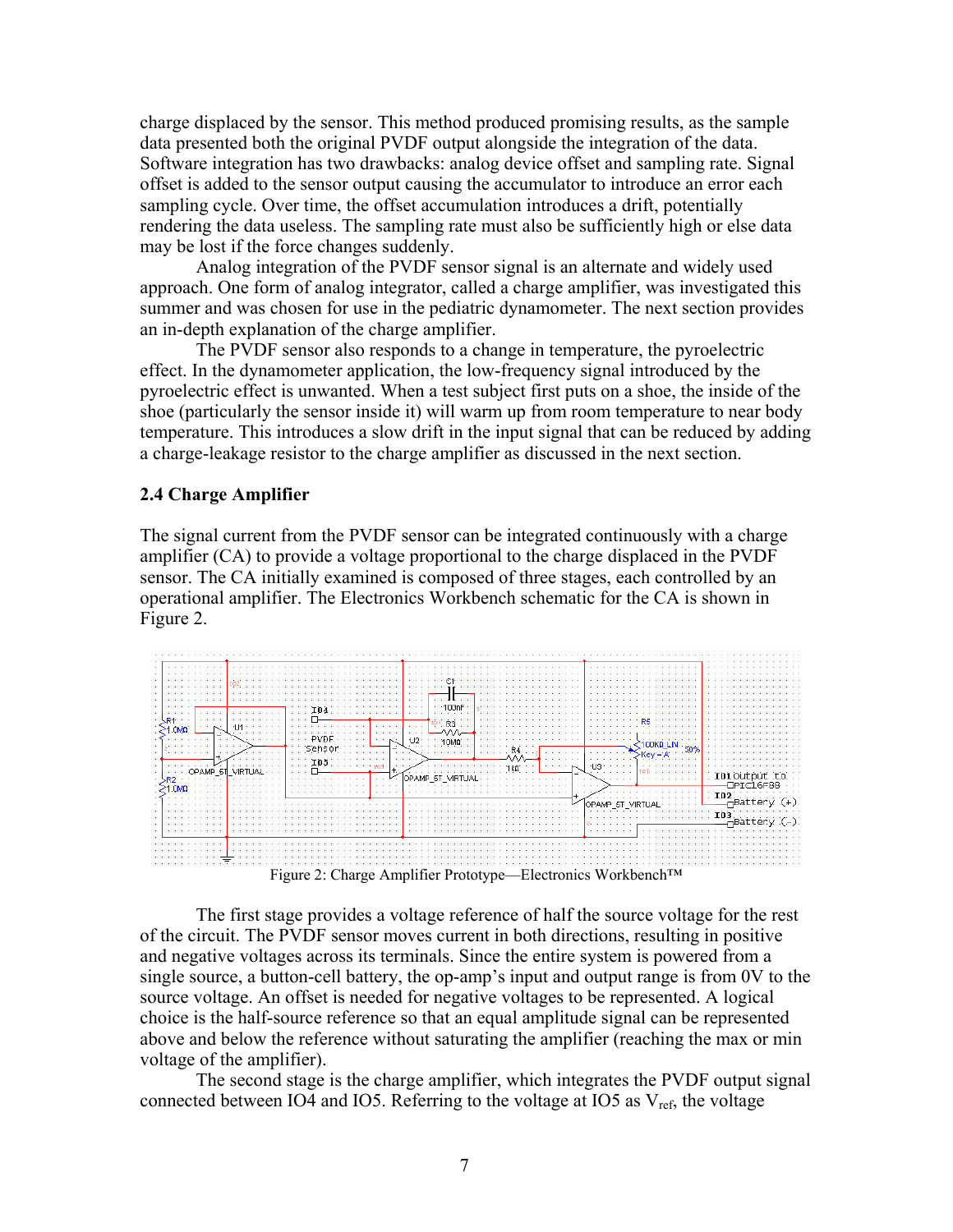across C1 as  $V_c$ , and the output voltage of the amplifier U2 as  $V_{CA}$ , and applying the negative feedback condition of the op-amp ( $V_{IO4} = V_{IO5}$ ) results in the following relationship:  $V_{CA} = V_{ref} + V_C$ . The capacitor voltage  $V_C$  depends on the charge on it:  $V_C$  =  $Q<sub>C</sub>/C$ . Differentiating with respect to time yields:

$$
\frac{dV_C}{dt} = \frac{1}{C} \frac{dQ_C}{dt} = \frac{1}{C} i_C(t)
$$

Integrating with respect to time yields:

$$
\int \frac{dV_C}{dt} dt = \int \frac{1}{C} i_C(t) dt \Rightarrow V_C = \frac{1}{C} \int_0^{t_0} i_C(t) dt
$$

where the CA is powered at time 0 (such that  $V<sub>C</sub> = 0$ ), and  $t<sub>0</sub>$  is the time of measurement. The current induced by the PVDF sensor is balanced by the op-amp, which outputs a voltage that cancels out the capacitor voltage. **The output voltage of the charge amplifier with respect to the reference voltage is proportional to the charge on the feedback capacitor.** A resistor is connected in parallel with the feedback capacitor to slowly discharge it. This attenuates the integration of very low-frequency signals, but preserves the integration of desired signals within the 1-5 Hz range.

The third stage is a simple amplifier with variable gain. The third stage was not used in the final design but helped during prototyping because it allowed the gain to be adjusted as needed.

A photograph of the prototype built to test the CA's operation is shown in Figure 3. Note that C1 and R3 can be replaced easily, as the prototype contains a 4-pin socket so we can experiment with different R-C pairs. The potentiometer, shown on the right of Figure 2 and the bottom of Figure 3, is used to adjust the gain of the output stage.



Figure 3: Charge Amplifier Prototype

The charge amplifier was tested with a PVDF sensor placed inside of the heel of a shoe. The CA does not integrate the input signal from the PVDF element appreciably for low values of R (below 10MΩ) or C (below 10nF). When R or C are low, the charge is removed from the capacitor quickly, and the integration is attenuated. Controlled, even steps were taken to test the effectiveness of the CA. The CA cannot integrate without a feedback capacitor. Even with a feedback capacitor, charge leaks off very quickly when a  $1MΩ$  resistor is used, canceling out the integration.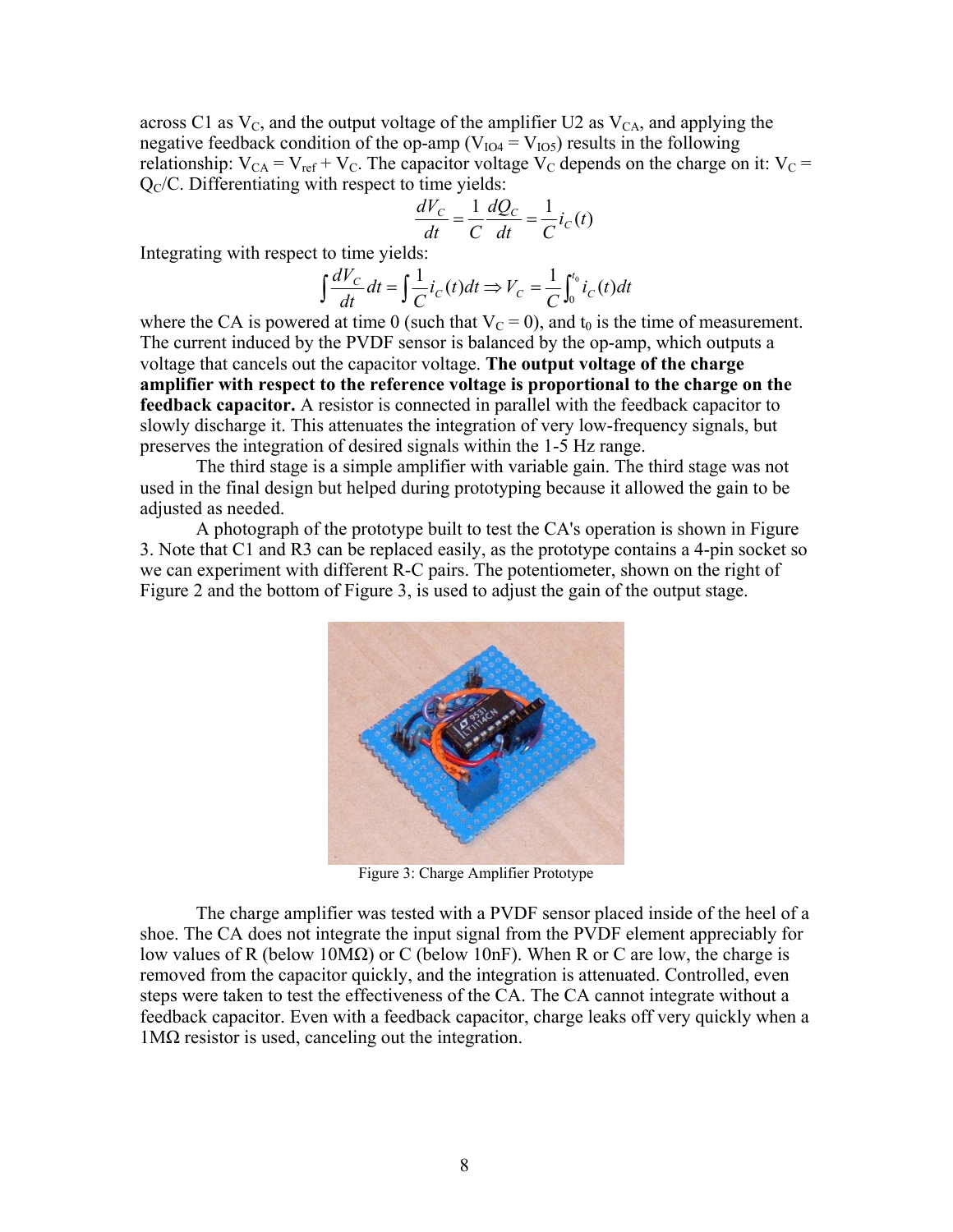



A larger capacitor is able to retain charge for a longer amount of time. However, the amplitude of the integration is lower with large capacitors because more charge needs to be displaced to attain the same voltage increase (Q=CV).



Figure 6: CA using 1MΩ resistor and 1µF capacitor

Using a  $10\text{M}\Omega$  resistor reduces the charge leak from the capacitor, but not completely. Taking short steps with the PVDF introduces and removes charge quickly enough so that the  $10M\Omega$  doesn't draw substantial charge from the capacitor. For long steps, however, there is noticeable charge leakage, and on the up-step, the counter-charge results in an offset that takes a while to restore.



Figure 7 (left): CA using  $10M\Omega$  resistor and  $100nF$  capacitor—short steps Figure 8 (right): Same CA feedback network—longer steps (note 2s/div)

Omitting the resistor altogether yields surprisingly clean integration.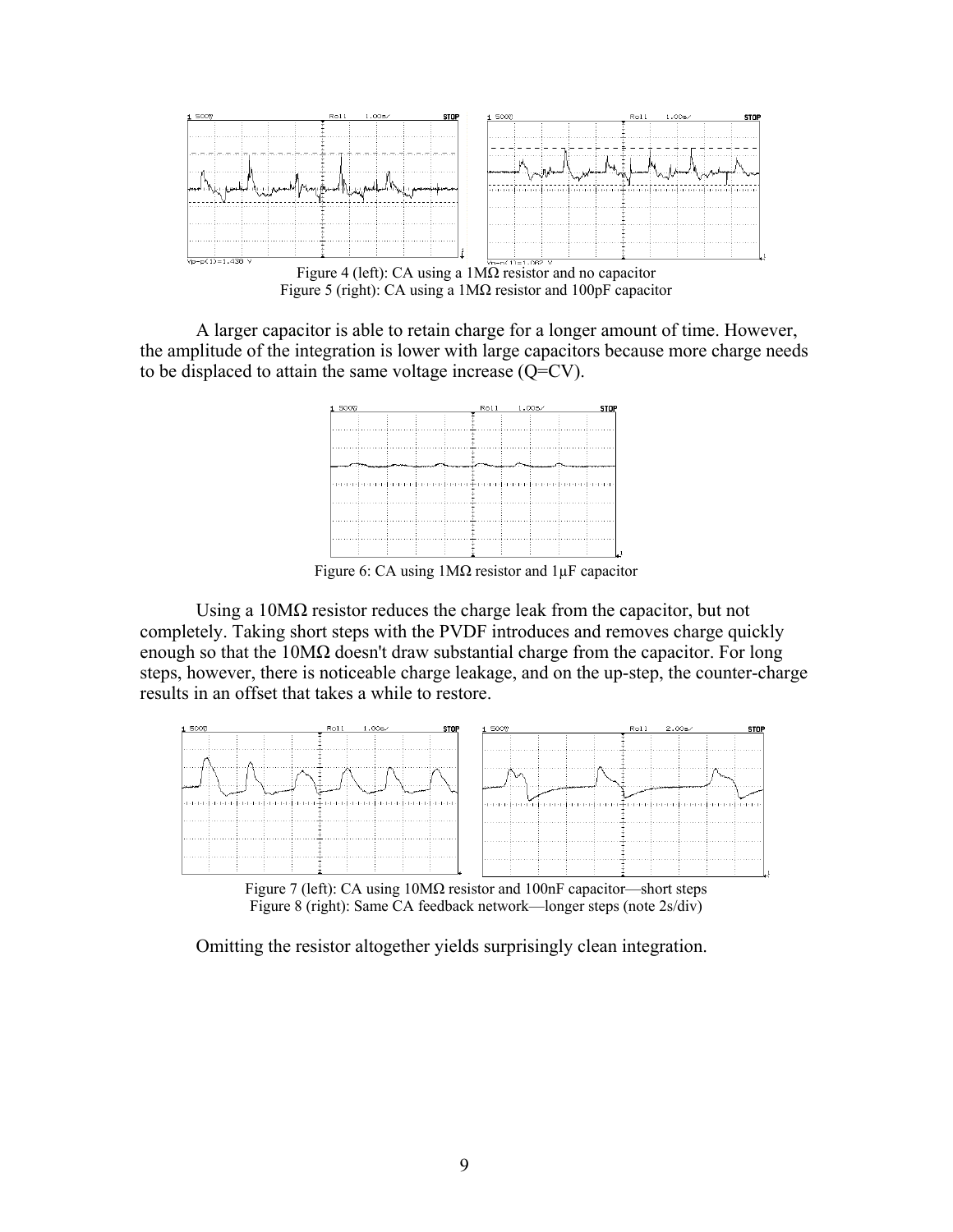

 Figure 9 (left): CA using a 47nF capacitor, and without a resistor. Figure 10 (right): CA using a 100nF capacitor, and without a resistor.

Also, care must be taken not to choose too small a capacitance. If this happens, the op-amp may drive the CA into saturation, since for a small capacitor, little charge exchange is needed for a large voltage swing.



Figure 12 (right): CA using a 1nF capacitor. Another problem lies with omitting the shunt resistor across the capacitor.

Although no drift due to mechanical operation of the PVDF sensor was detected, pyroelectric effects caused the CA to drift considerably from the half-source voltage, and at times even drove the CA into saturation. This effect is particularly noticeable when the user first puts on his/her shoe or takes it off, thereby introducing thermal variation as the sensor changes from room temperature to body temperature or vice versa.



Figure 13: Removing sensor from shoe: CA output, using no resistor and 100nF capacitor.

This effect is less problematic when a shunt resistor is connected across the capacitor. Since the pyroelectric effect is a low-frequency problem, a large RC time constant can be used to remove very low frequencies on the order of tenths of Hz. Using a 10MΩ resistor eliminates the CA's response to the pyroelectric effect.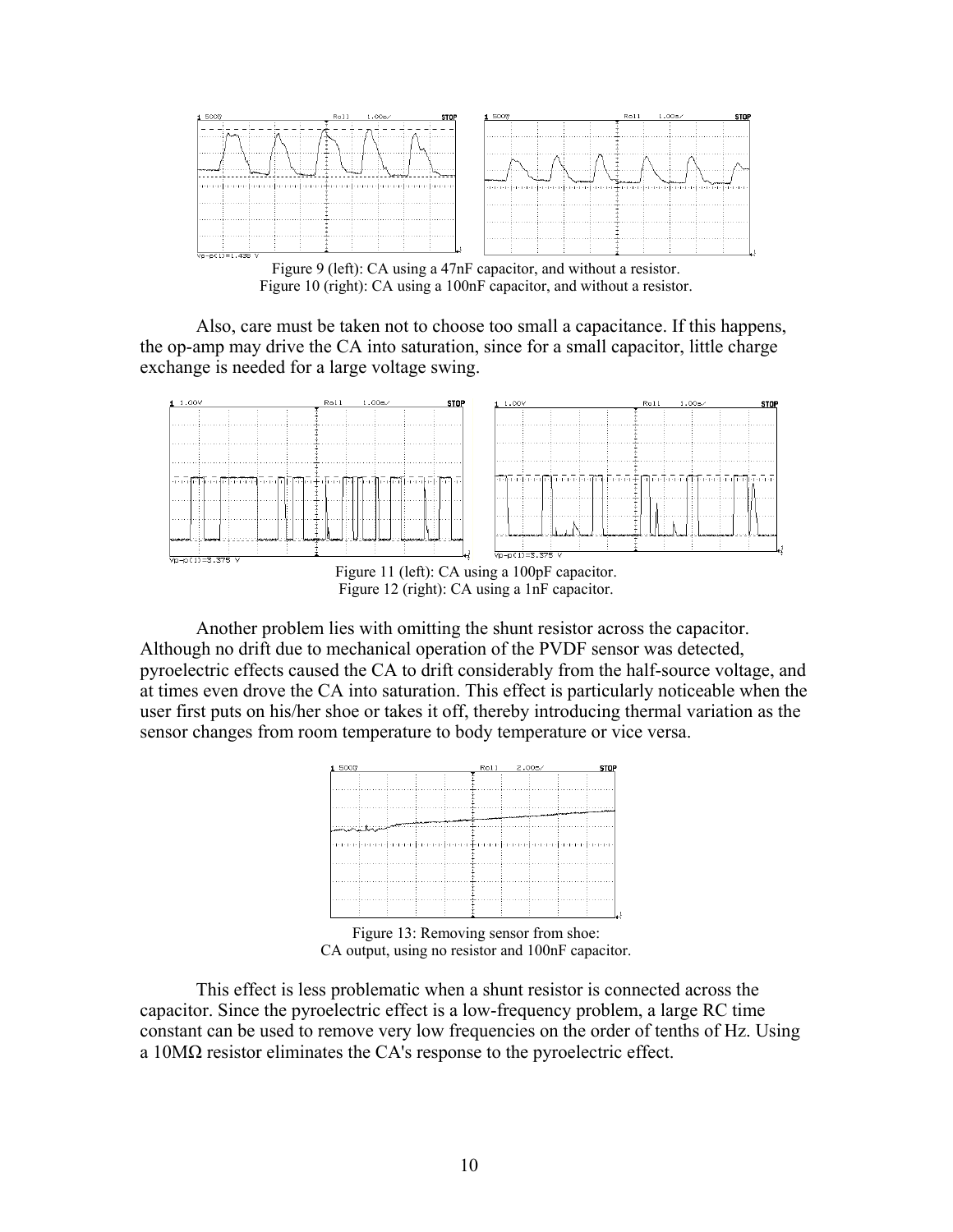<span id="page-10-0"></span>

Figure 14: With a  $10MΩ$  resistor in the feedback network, pyroelectric drift is attenuated.

Despite these low-frequency concerns, the charge amplifier was used for the final design because it simplified PIC measurements. The PIC sampled the output of the charge amplifier to obtain the force. Using a suitable high-impedance resistor, as much as 50MΩ -200MΩ, is an effective compromise. Such a high resistance only attenuates extremely low frequencies. It is also possible to use a smaller RC feedback circuit on the CA. Though this causes distortion on the signal, extracting the integration can be done in software by multiplying each previous sample by:

e -Tsamp/RC

and subtracting the difference from the next sample. This particular solution has been proven in MATLAB, and will be discussed more in-depth in section 5.

Of particular interest for childhood bone density studies are measurements of the peak force, the average force over the duration of a step, and the amount of time each step takes. In the case of a low-frequency offset, as long as the CA has not been driven into saturation, the peak-to-peak values are all that is needed to extract useful information about the step. This means data resembling Figures 7 and 8 may be useful after all.

### **2.5 AUSART and Voltage Level Shifter (Serial Module)**

The PIC microcontroller can communicate with a personal computer using compatible signals, requiring only a voltage-level shifter circuit in between the PIC and computer. The AUSART, or Addressable Universal Synchronous/Asynchronous Receiver and Transmitter, is set up in software and configures two ports on the PIC, one as a receiver (Rx) and another as a transmitter (Tx). As long as the computer and PIC are configured to receive and transmit data at the same number of bits per second, the "baud rate," no common clock or handshaking is necessary for normal two-way communications when the module is operating in asynchronous mode.

The standard for this asynchronous protocol is to hold the line at a high level until a byte is transmitted. This is often referred to as "idle high". Each byte that is sent in either direction begins with a start bit, logic "0", to notify the target device that a byte is coming. Then, at the pre-determined frequency, the bits to be transmitted appear on the line, least-significant bit first. A number of test programs were written to utilize the serial port along with other features of the device. The following example in Figure 15 demonstrates a pair of bytes, the second generated by the PIC's analog-to-digital converter (ADC), being sent out of the serial port to the computer. A variable resistor connected to provide a range of voltages was connected to one of the PIC's analog inputs. The ADC, which converts a voltage signal to a 10-bit binary number, was set to run continuously. After the analog-to-digital conversion completed, the most significant eight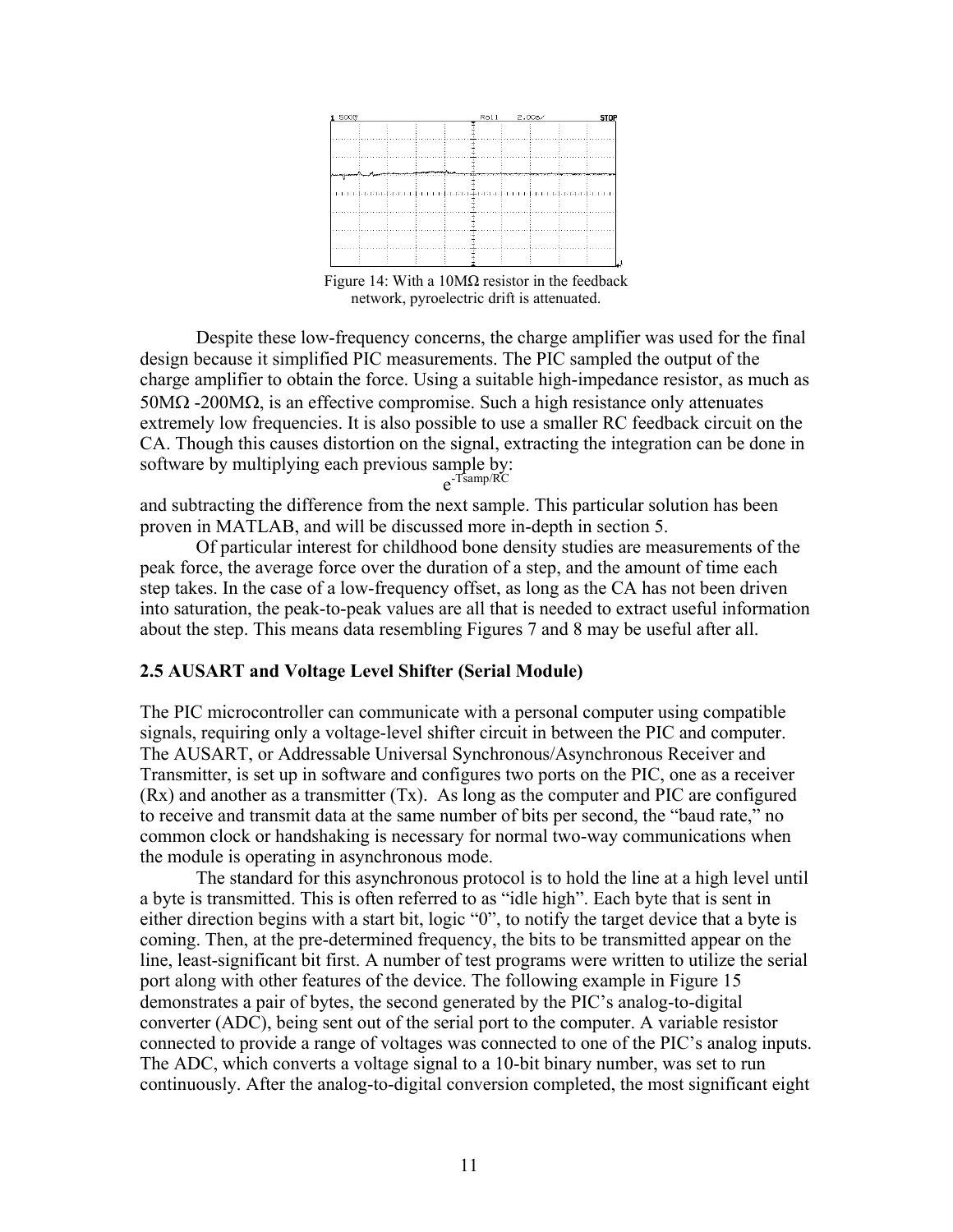bits were sent over the serial line. Having this example program readily available facilitated later use of both the serial port and ADC.



Figure 15: Sending signals 0x09, 0x13 over the serial line

Beginning with the LSB, the signal can be reversed to obtain: 00001001 00010011. In hexadecimal, these correspond to 0x09, 0x13. The analog-to-digital converter, which will be discussed in subsequent sections, is producing the value:  $(1 * 2^{\wedge})$  $(4) + (3 * 2^{\wedge} 0) = 19$  in decimal. The first bit, 0x13, is simply a byte that was used to signal the receiving program that a series of bytes has ended. For the sake of this example, only one byte was sent, the eight most significant bits of the analog-to-digital converter.

An additional piece of hardware that is required for these communications is a level shifter, which changes the signal levels from the rs232 (serial communications port) to a level the PIC uses. Since the PIC is powered by a small 3.3V lithium button-cell battery, it only has a 3.3V source to work with. As a result, the PIC represents a "0" digitally by setting a pin to 0V, its low voltage, and a "1" by with a signal around 3.3V, its highest available voltage. The rs232 communications port, however, represents a '1" with -12V and a "0" with +12V. These voltages are outside the ranges which the PIC can provide from its power source alone.

A small serial module was built that performed these voltage level conversions. The MAX231 integrated circuit performs a standard  $0-5V$  to  $\pm 12V$  conversion with minimal external hardware. It contains a built-in inverting charge pump, so applying a  $+12V$  supply voltage to this chip allows a  $-12V$  signal to be sent from the MAX231, as well. Our PIC circuit, however, uses a 0-3.3V configuration. Therefore, a separate conversion must be made with an up-shifter, which converts signals transmitted by the PIC from 3.3V to 5V, and a down-shifter, which performs the opposite conversion for signals to be received by the PIC.

The up-shifter consists of a pair of NPN bipolar transistors each arranged in an inverting configuration. A voltage divider at the base of the first transistor halves the input voltage. As these transistors generally have a base-emitter junction voltage of about .7V at room temperature, the first transistor begins inverting when the input signal reaches around 1.4V, about half of the PIC's 0-3.3V range. Since these are digital signals, the temperature dependence of the bipolar transistor's gain or the saturation current of the base-emitter junction are not important. Whether the inverter switches at 1V or 2V or anywhere in-between is immaterial; it is only essential that the device shift somewhere reasonably in between 0V and 3.3V. The second transistor simply inverts the inverted signal presented by the first, preserving the binary value of the original signal. This two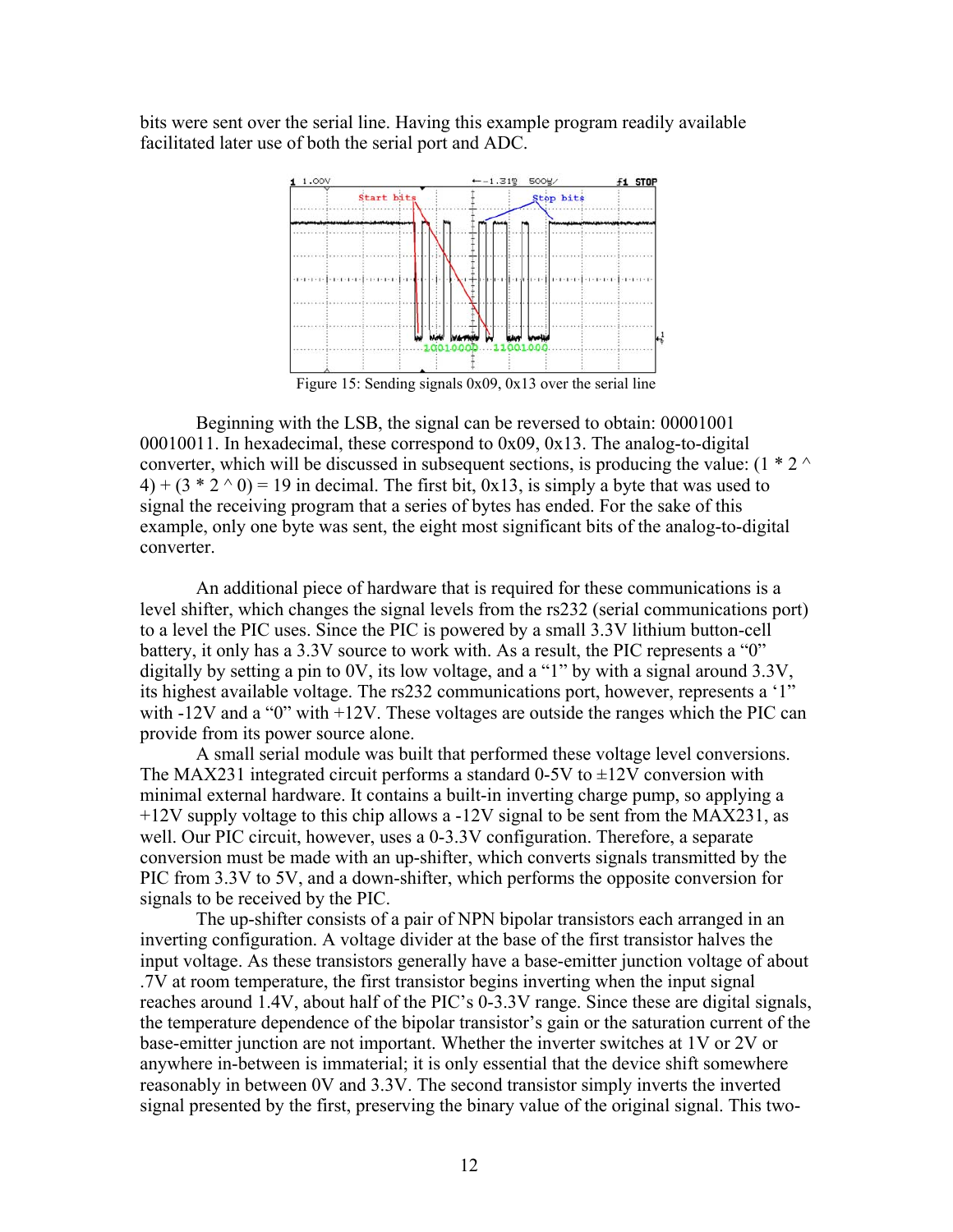inverter configuration reproduces and amplifies these digital signals very reliably over a range of frequencies.



**Upshifter Voltage Characteristics** 

Figure 16: DC Transfer Function of Digital Level Up-shifter

Testing has shown that the PIC configuration used for the pediatric dynamometer communicates most efficiently at 38.4kBaud, or 38,400 bits per second. Start/stop bits must also be transmitted, so each byte send and received is essentially 10 bits. Using a function generator, 38.4kBaud transmission with a 3V peak is simulated by a square wave signal. Figure 17 shows the input signal on channel 2 and the output of the level shifter on channel 1.



The down-shifter is even simpler, consisting of a zener diode with a 3V drop and series resistor. This fundamental design exhibits minimal distortion below 500kHz, which is considerably higher than the transmission rates the dynamometer employs.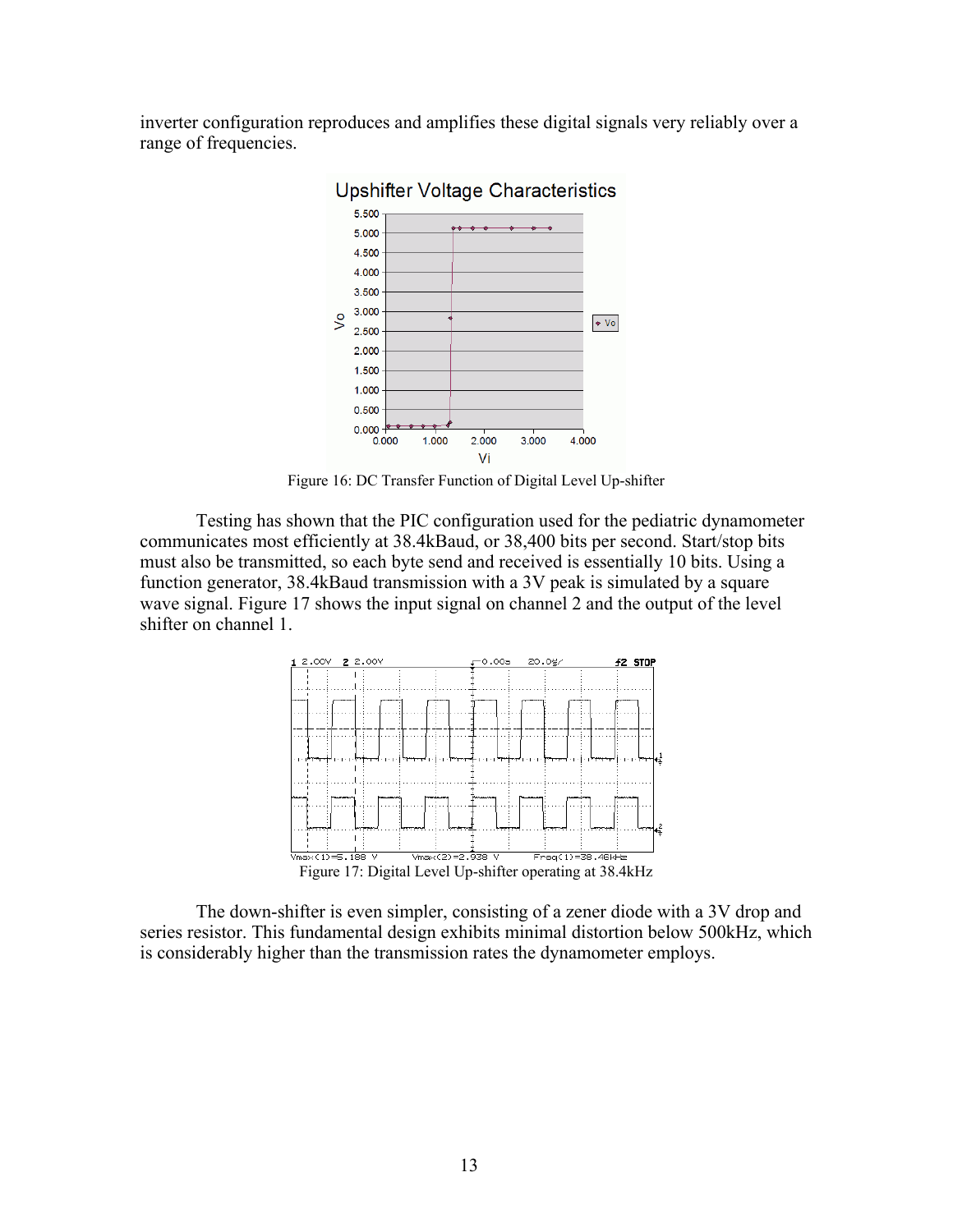

Figure 18: Digital Level Down-Shifter operating at 500kHz

Creating a permanent design for this device was facilitated by the use of Eagle™ Layout Editor software. A schematic of the level shifter's final design is documented in Figure 19.



Figure 19: Schematic of Digital Level Shifter (Serial Module)

The hardware was then arranged using the same software suite. Figure 20 shows the final component layout for the serial module. It was milled on a T-Tech numerically controlled micro-mill and cut from standard copper-surfaced PCB.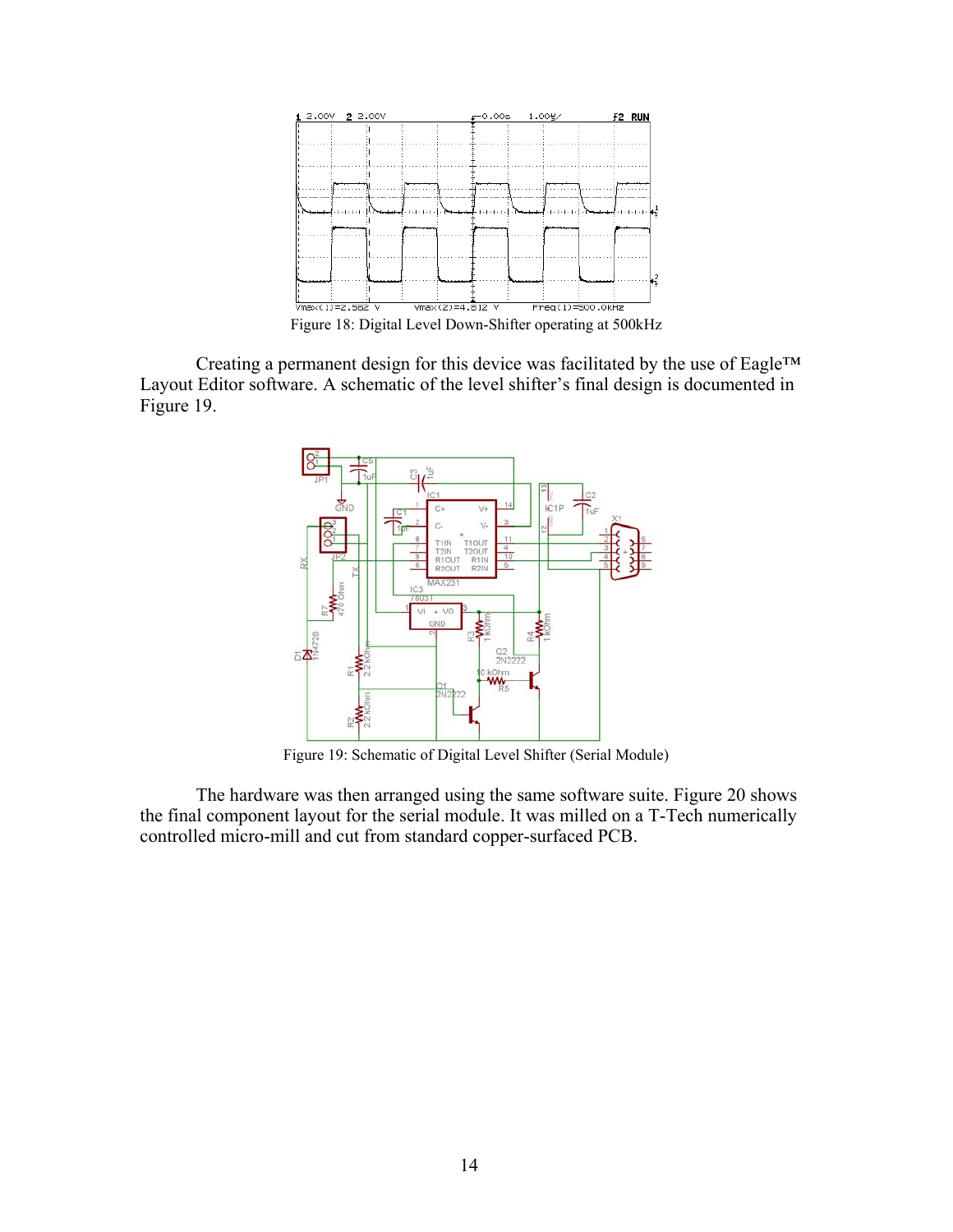

Figure 20: Layout of Digital Level Shifter (Serial Module)

This board was populated with the necessary components and its operation verified by testing the communication link between the PIC and a PC in the lab. A photo of the completed Serial Module is shown in Figure 21. The circuit board measures less than 1.8" x 1.8".



Figure 21: Completed Digital Level Shifter (Serial Module)

When the pediatric dynamometer is ready to be used for clinical research, it will be necessary to produce a number of these Serial Modules, one for each location where information will be downloaded from the dynamometer. This digital level shifter can operate with a supply ranging from 8 to 12 volts, so a standard 9V battery would be a likely candidate due to its ubiquity and low cost. Another alternative is to use a 9V or 12V DC wall adapter to provide a more reliable and maintenance-free source of power.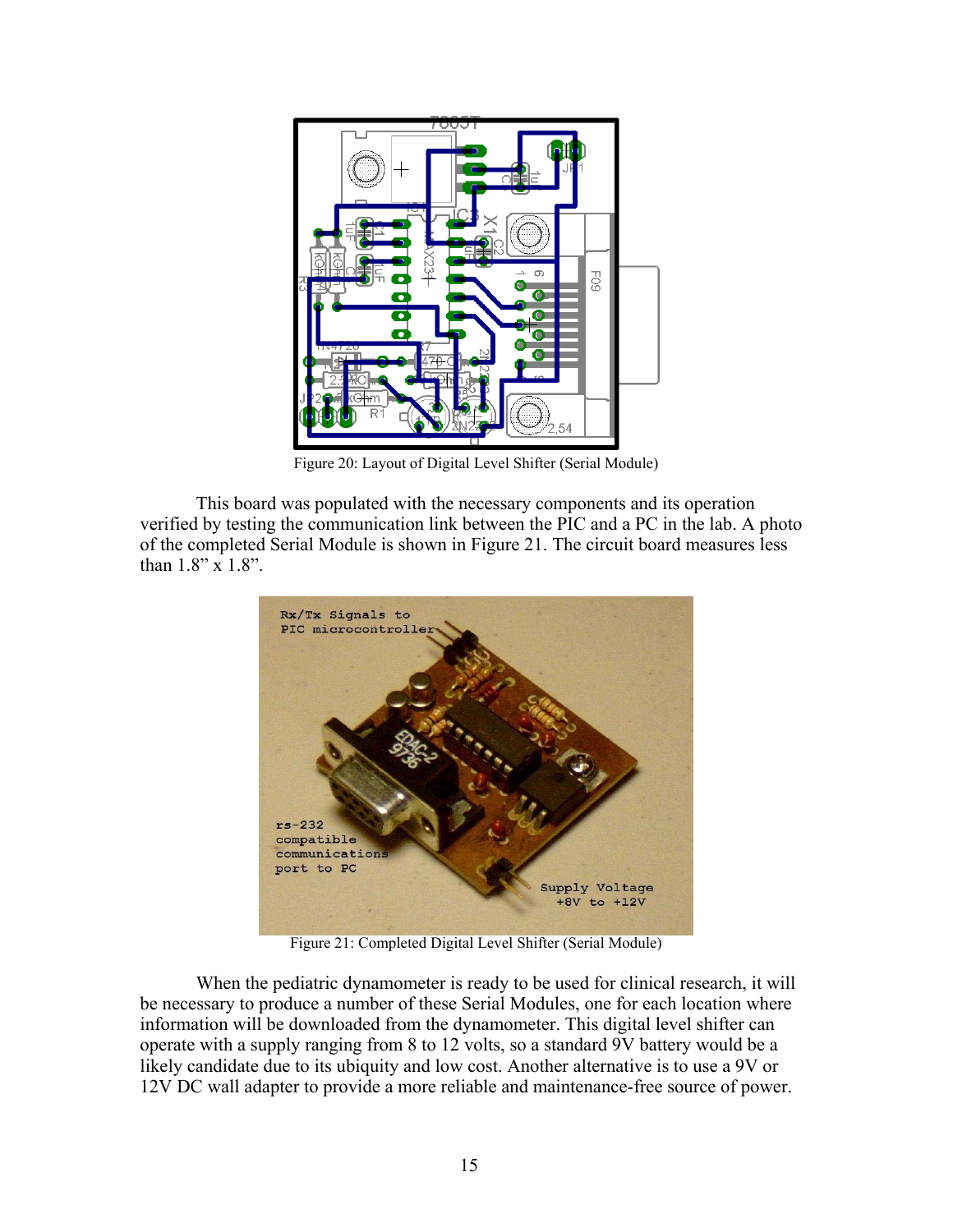#### <span id="page-15-0"></span>**2.6 Synchronous Serial Communications with EEPROM/Flash**

Microcontrollers frequently communicate with peripheral devices via a protocol called Serial Peripheral Interface, or SPI. SPI is similar to the serial protocol used for rs232 communications described above, except that SPI is a synchronous serial protocol (SSP). It requires a special clock signal (SCK) provided by the PIC in addition to serial data in (SDI) and serial data out (SDO). There is one additional signal called chip select (CS) which enables the particular device with which the PIC intends to communicate. This way, multiple devices can be connected to the SPI bus, and the PIC can specify which one it is communicating to by setting the appropriate chip select signals.

As an example, the 8-bit character 'W' represented by "01010111" in binary is written to an SPI device. Figure 22 shows the serial clock SCK on channel 1 of the oscilloscope and SDO on channel 2. A common standard dictates that the data is latched to the receiving device on the rising edge of the clock, when SCK switches from low to high. An important distinction must be made in the order of bits transmitted in synchronous and asynchronous modes: SSP bytes are transferred with the most significant bit (MSB) first, while AUSART communications begin with the LSB as discussed in section 2.4.



Each device connected to a microcontroller has its own dedicated chip select signal. By convention, CS is normally high when the microcontroller is not communicating with the device. Once the microcontroller sets CS low, instructions and data can be exchanged with the peripheral. Figure 23 shows the chip select signal (CS, channel 2) going low while the clock signal (SCK, channel 1) oscillates 8 times, indicating transmission a byte to a peripheral device.



Figure 23: CS Low as SCK oscillates 8 times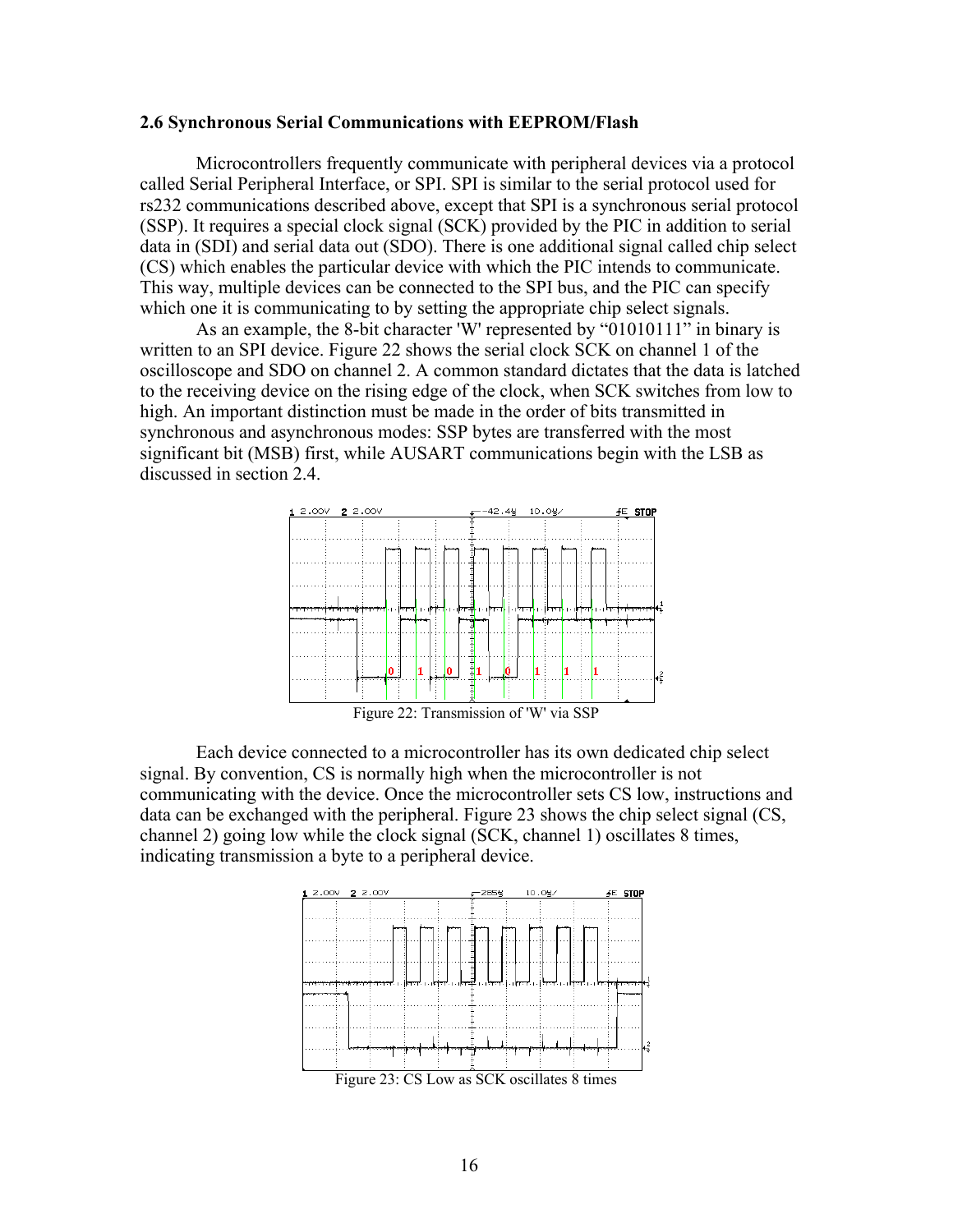<span id="page-16-0"></span>The SPI protocol allowed the PIC to read and write a peripheral memory chip serially. Two devices were used for testing the SSP module in software: first, an Atmel 25256 EEPROM was used because of its higher supply voltage specification and larger package, which made it easier to connect to our prototype. The ATMEL has a 256kbit capacity. The Spansion S25FL016A serial flash chip has a 16Mbit capacity and is much smaller in size than the Atmel model, making it an attractive solution for the data storage needs of the pediatric dynamometer. Because of its small size and use of surface mount technology, though, the Spansion flash was used only in later prototypes.

The Atmel and Spansion memories first receive instructions from the microcontroller. These instructions are eight bit codes that initiate a certain operation, such as read, write, erase, and write-enable/disable. The instruction may be followed by data for appropriate instructions. Read and write instructions require a 24-bit address indicating where the data will be read from or written to. Erase and write-enable instructions do not require a specific address.

Another subtle difference between the Atmel 25256 and Spansion S25FL016A exists in their fabrication technology: the Atmel memory is EEPROM, electricallyerasable programmable read-only memory, while the Spansion device is flash memory. The Atmel device can be re-written to freely, because the internal circuitry automatically erases a block of memory when a write instruction is received. The Spansion device can only write 0's to memory blocks, not 1's. In order to re-write 1's over existing 0's, sectors of memory must first be cleared. This required writing a software routine that cleared the Spansion flash memory upon receiving instruction.

#### **2.7 Integrating AUSART/SSP Components in Software**

It is necessary for the dynamometer to be able to transfer data from the serial flash memory to the serial port of a computer. General-purpose functions were written to communicate with a device connected to the SSP bus and a computer connected to the AUSART. Additional functions enable and disable the SSP and AUSART interfaces as needed. The PIC16F88 cannot use the SSP and AUSART features simultaneously, as pin 8 of the microcontroller can act exclusively as an input Rx from the AUSART module or an output SDO to the SSP module.

Fortunately, disabling one protocol frees up the resources to enable the other. Continuously switching between SSP and AUSART is not as intuitive as it may seem, and requires the PIC to carefully manage the states of the pins and features of the protocols so that no conflicts occur. The following four functions oversee this operation: enableAUS(), disableAUS(), enableSSP(), and disableSSP().

```
// Set up reception/transmission from serial port 
void enableAUS(){ 
      // Set up PORTB 
      PORTB.2 = 1; \frac{1}{2} // Remove artifact of SSP
       TRISB.5 = 0; // PortB5 output for Tx
       TRISB.2 = 1; // PortB2 input for Rx
      // Set up AUSART 
      TXEN = 1; // Enable Transmission 
       CREN = 1; // Enable Continuous Receive 
       SPEN = 1; // Enable Port
       RCIF = 0; // Clear Serial Receive Interrupt Flag
       RCIE = 1; // Enable Serial Receive Interrupt
}
```
Table 1: enableAUS() method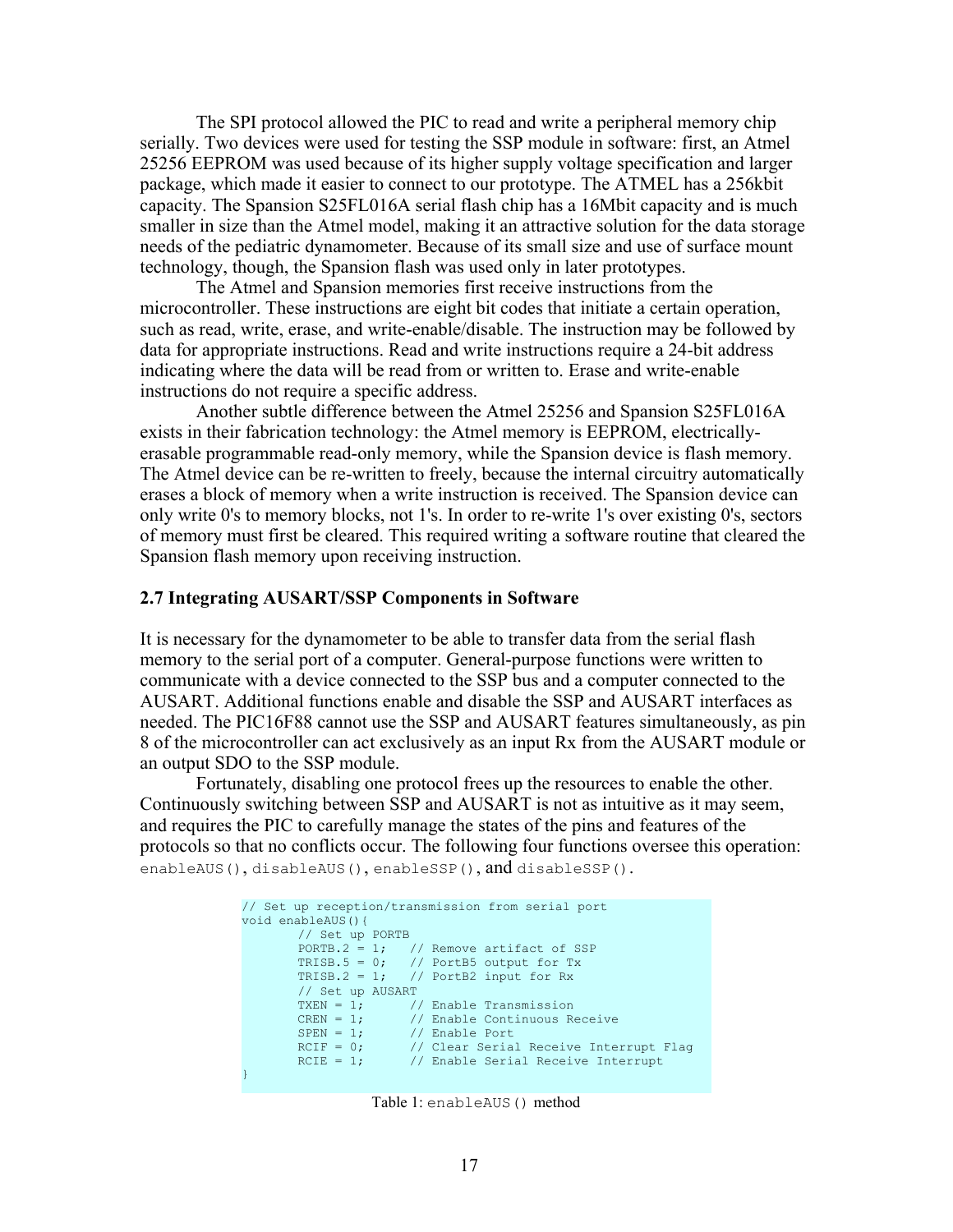Before the AUSART can be used, it is necessary to configure the pins on the PIC. Since asynchronous serial communications are idle high, it is important that the PIC begins AUSART mode with the Tx line on PORTB.2 high; otherwise, the PIC will interpret a low signal as a "start bit" as explained in 2.5. Furthermore, it is necessary to set PORTB. 5 as an output Tx to the serial module and PORTB. 2 as an input Rx from the serial module.

The last five lines enable specific features of the AUSART. Transmission and reception must be enabled before use; theoretically the PIC can use the asynchronous serial interface as only a receiver or transmitter, but the dynamometer uses two-way communication with the PC. When in communications mode, the dynamometer uses an interrupt to receive data from the PC: whatever the PIC is doing is interrupted when a byte is received on the serial line. The two modes of the pediatric dynamometer will be discussed in greater detail in the software results section, 3.2.

```
// Stop receiving/transmitting from serial port 
void disableAUS(){ 
     while(!TRMT); // Ensures that all 
 // transmission is complete 
      PORTB.5 = 1; // Trick rs232 into thinking
      // there's a signal 
      RCIE = 0; // Disable Serial Receive Interrupt
      TXEN = 0; // Disable Transmission 
      CREN = 0; // Disable Continuous Receive 
      SPEN = 0; // Disable Port 
}
```
Table 2: disableAUS() method

Disabling the AUSART interface requires freeing up the resources needed by the SSP interface. Before this can begin, it is salutary to ensure that the serial port has finished transmitting its last byte of data. This is done by repeatedly polling the bit TRMT until it is set (while(!TRMT);). If the serial port is turned off before transmission has completed, important data may be lost.

Even after disabling the AUSART, the serial module is still connected to the PIC. The output line  $(Tx, PORTB.5)$  to the computer must be held high, or else the computer will interpret the low state as a start bit and receive spurious data (usually 0x00, a zero byte). This is done by setting the pin high (PORTB.  $5 = 1$ ;) before disabling the AUSART.

In a manner similar to enabling the port, each of the port's features must be disabled or else unwanted operation may occur. Particularly, disabling serial receive interrupt (RCIE =  $0$ ;) will prevent the AUSART from receiving data on PORTB. 2. Since PORTB.2 is also used as SDO, data sent from the PIC to the serial flash memory will be received by the PIC's AUSART unless serial receive is disabled. If serial receive is not disabled, the next time AUSART is enabled, the SDO data will have been read into the AUSART receive flag, causing unpredictable results.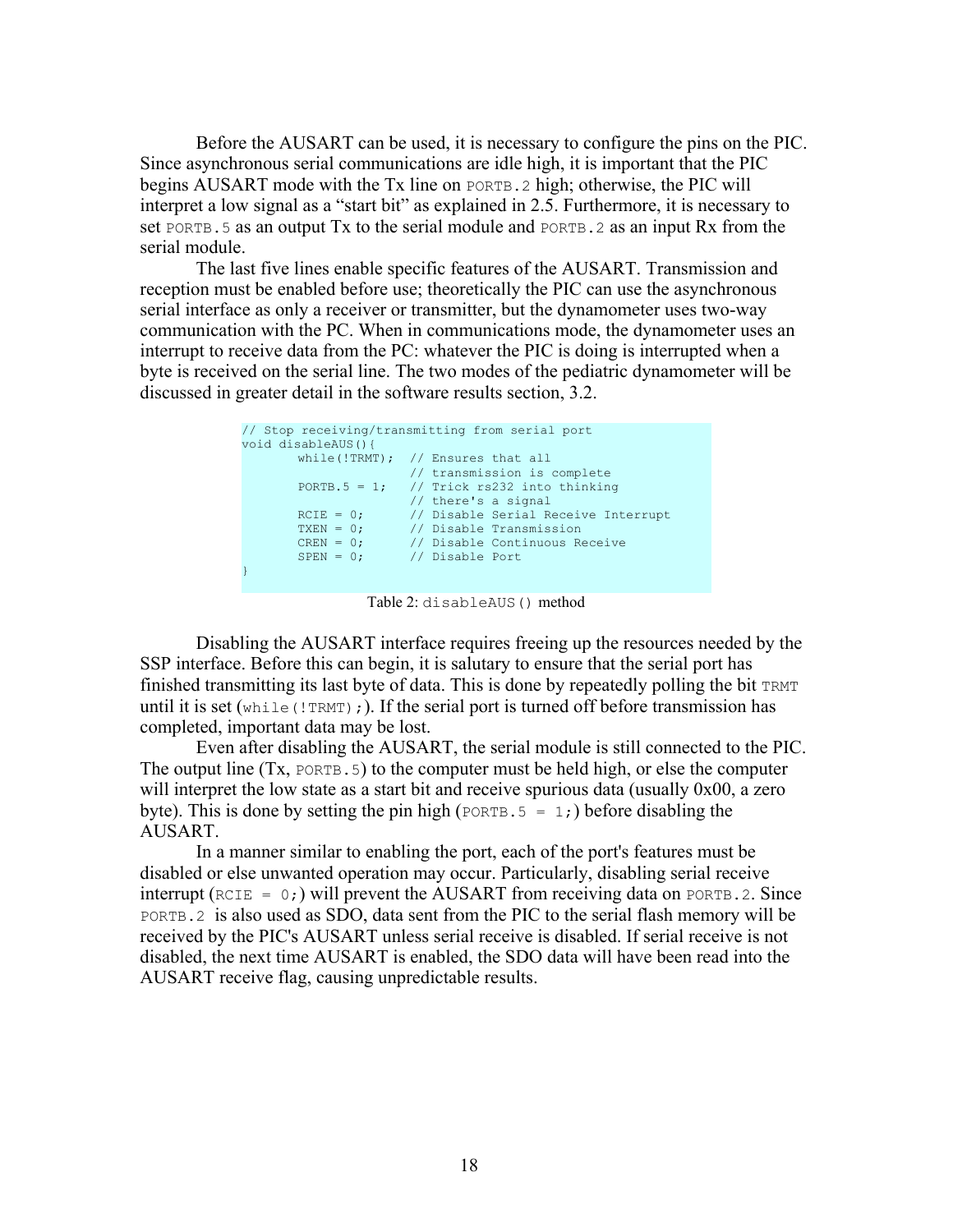| // Synchronous serial port for off-chip EEPROM |  |  |  |  |  |
|------------------------------------------------|--|--|--|--|--|
| void enableSSP()                               |  |  |  |  |  |
| // Set up PORTB                                |  |  |  |  |  |
| TRISB.1 = 1; $//$ PortB1 input for SDI         |  |  |  |  |  |
| TRISB. $2 = 0$ ; // PortB2 output for SDO      |  |  |  |  |  |
| TRISB. $4 = 0$ ; // PortB4 output for SCK      |  |  |  |  |  |
| // Set up SSP                                  |  |  |  |  |  |
| $SSPEN = 1;$ // Enable SSP                     |  |  |  |  |  |
| SSPIE = $1$ ; // Enable SSP Interrupt          |  |  |  |  |  |
|                                                |  |  |  |  |  |

Table 3: enableSSP() method

Enabling the SSP interface requires fewer instructions than enabling the AUSART. Again, the appropriate PORTB pins of the PIC need to be set to input/output for proper SPI operation. One line ( $SPERN = 1$ ;) enables the SSP interface. Another optional line ( $SSEIE = 1$ ;) can be used to enable interrupts whenever an SPI byte transmission is complete. The pediatric dynamometer uses polling with the SPI interface because it is less of a priority than sampling the ADC and reading from the serial port, which must be done in real-time.

```
void disableSSP(){ 
     PORTB. 4 = 0; // Clock at a low level
      SSPEN = 0; // Disable SSP
// SSPIE = 0; // Disable SSP Interrupt
}
```
Table 4: disableSSP() method

Finally, before disabling SSP interface, it is necessary to ensure that the clock SCK remains low while SSP is not in use. Disabling SSP while PORTB 4 is set high will result in a rising edge, which initiates data reception on the peripheral device. After clearing bit PORTB. 4, the SPI can then be disabled by clearing (SSPEN =  $0$ ;).

Armed with these four functions, the PIC can interface with the serial port of the computer and the serial flash memory by switching modes as needed. Table 5 shows an example of how the pediatric dynamometer sends the contents of the flash memory to the computer one byte at a time.

```
 enableSSP(); 
// Begin reading at address 0 
 begin_InstSSP 
sendByteSSP(READ);
sendByteSSP(0x00);
sendByteSSP(0x00);
 sendByteSSP(0x00); 
// Read each byte and write to terminal 
// until we receive a blank byte 
 do { 
        readBuf = receiveBytesP();
         disableSSP(); 
        enableAUS();
         serialOut(readBuf); 
         disableAUS(); 
         enableSSP(); 
} while(readBuf != 0xFF); 
 disableSSP(); 
 end_InstSSP
```
Table 5: Reading from the serial flash memory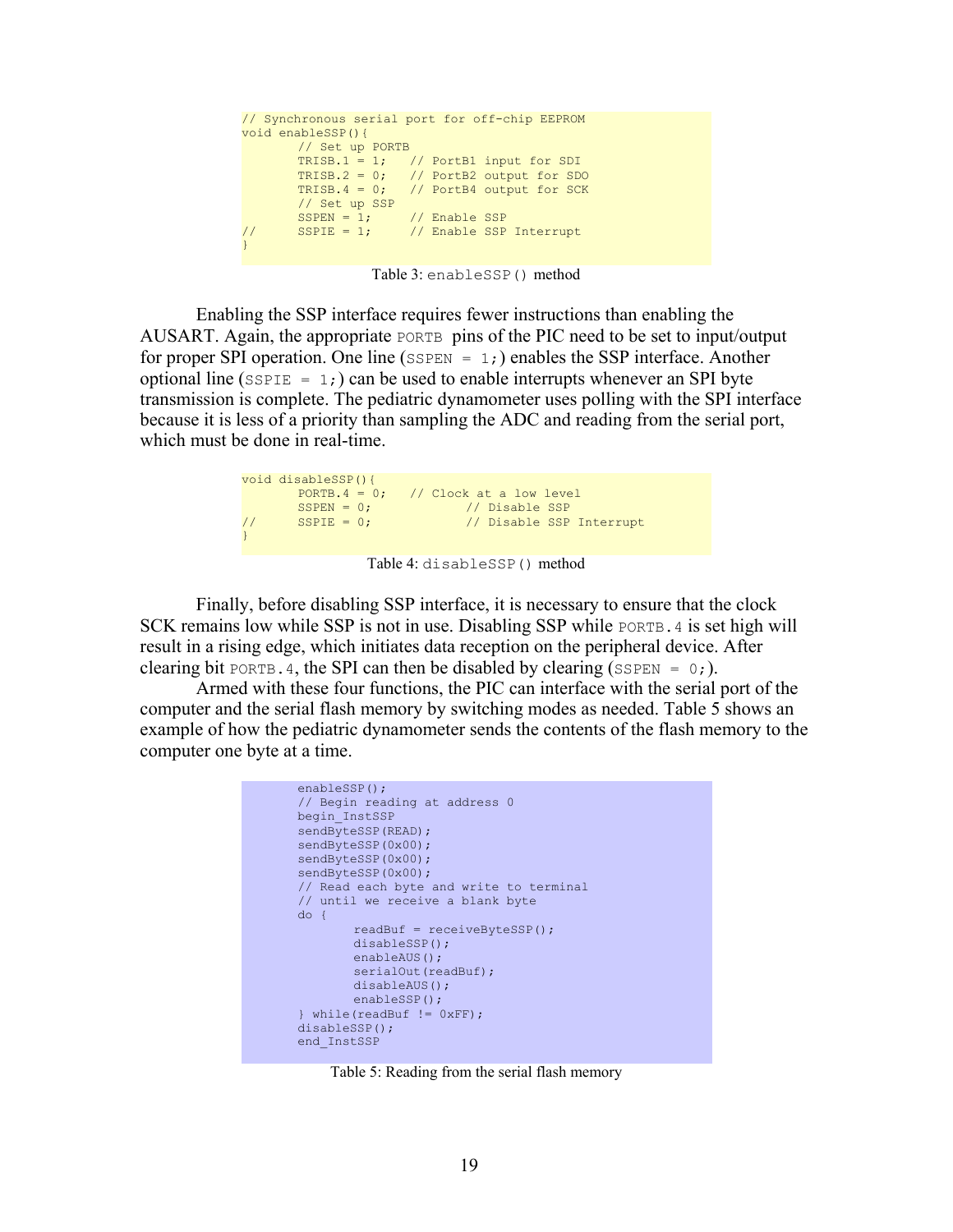<span id="page-19-0"></span>SSP must first be enabled. The PIC then sets chip select low in the instruction begin InstSSP. Once CS is low, the serial flash memory begins receiving instructions. The next four lines send four bytes of data to the memory: first, a read instruction is sent, followed by the twenty-two bit address 0x000000, the very beginning of the flash memory. After these four bytes are sent, the memory sends bytes as long as the clock SCK keeps oscillating and CS remains low. The line (readBuf = receiveByteSSP();) stores a byte sent by the memory into the buffer readBuf. Then, SSP is disabled and AUSART is enabled. The contents of the buffer is sent out to the serial port in the statement (serialOut (readBuf);). Once transmission of this byte is complete, the AUSART is disabled, SSP is enabled, and the cycle can continue. Before it does, however, the PIC checks the buffer  $_{\text{readBuf}}$  to see if it is 0xFF, which in binary is 11111111. All 1's is characteristic of flash memory that has either not been written to or has been cleared. The PIC interprets this condition as the end of data stored in memory and stops reading. SSP is disabled and the CS signal is set high to indicate the end of the read instruction.

The read/write cycle was demonstrated using the HyperTerminal© program. A sequence similar to the one in Table 5 was used to write a character to the flash memory every time a character was typed to the terminal. Pressing  $Ctrl + R$  initiates the memory dump shown in Table 5.



Figure 24: Screen capture of serial flash memory I/O

# **3. Final Results 3.1 Hardware Design Results**

This summer's work resulted in a fully functional pediatric dynamometer. The final design consumed less space than any previous design. Figure 25 shows the schematic of the dynamometer in Eagle Layout Editor©.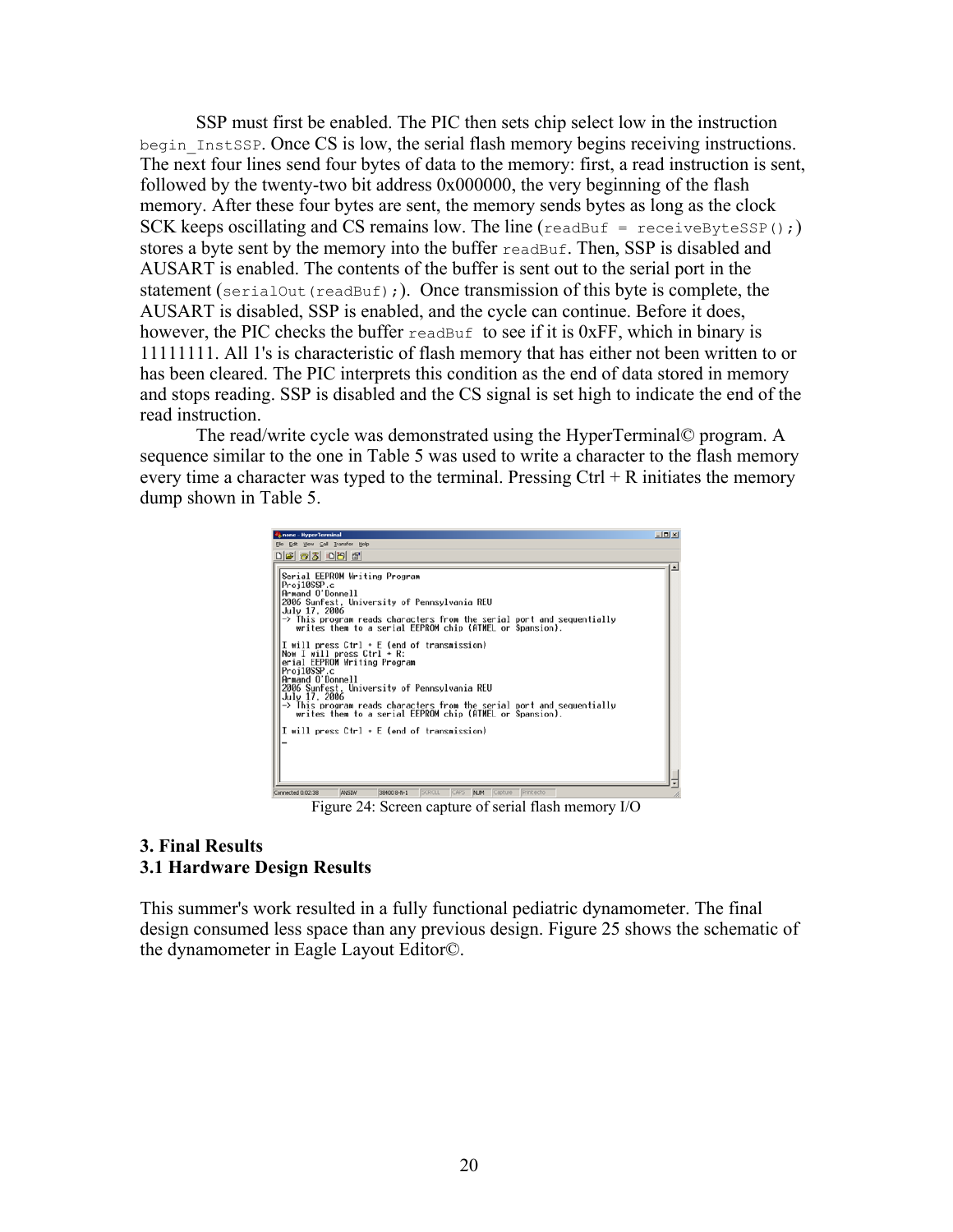

Figure 25: Schematic of Pediatric Dynamometer

A 3.3V lithium cell provides power to this circuit, shown on the upper right. The charge amplifier, shown in the top right corner of Figure 25, does not have a gain stage like the one discussed in Section 2.4. Using a 47nF capacitor in the feedback loop of the charge amplifier provided sufficient voltage swing for mechanical stress on the PVDF sensor without saturating the amplifier. A 200 $M\Omega$  resistor is used in the feedback loop to minimize drift while attenuating very low frequency signals. Note that both the halfsource reference and the output of the charge amplifier are connected to the PIC16F88. These are analog inputs. The PIC's ADC samples both the half-source reference and the output of the charge amplifier. A comparison is done so that if the reference voltage is not exactly  $3.3V/2 = 1.65V$ , the PIC can still calculate the CA's output relative to the reference. How this is done in software will be discussed in more detail in section 3.2.

There are two inputs to this system; the PVDF sensor is connected to the two pins on the right side of the charge amplifier. The bottom of Figure 25 shows a three-pin connector marked "rs232 out/in" to which the serial module is connected. The  $1k\Omega$ resistor  $(R4)$  between pin 3 of this connector and pin 8  $(Rx)$  of the PIC serves to prevent the signal from the serial module from interfering with the SDO signal from the PIC in SPI mode. When the AUSART is enabled, pin 8 of the PIC becomes a high-impedance input and the  $1k\Omega$  resistor does not attenuate the signal from the serial module. When the PIC is in SPI mode, pin 8 becomes a low-impedance output providing SDO data to the serial flash memory. The serial module still provides an idle-high signal, but the  $1k\Omega$ resistor prevents the signals from loading each other. Figure 26 shows the Rx/SDO pin 8 of the PIC on channel 1. Note how both AUSART and SSP signals are at full strength. Channel 2 shows the signal at pin 3 of the "rs232 out/in" connector. In this case, only the AUSART signal is preserved and the SPI signal is attenuated.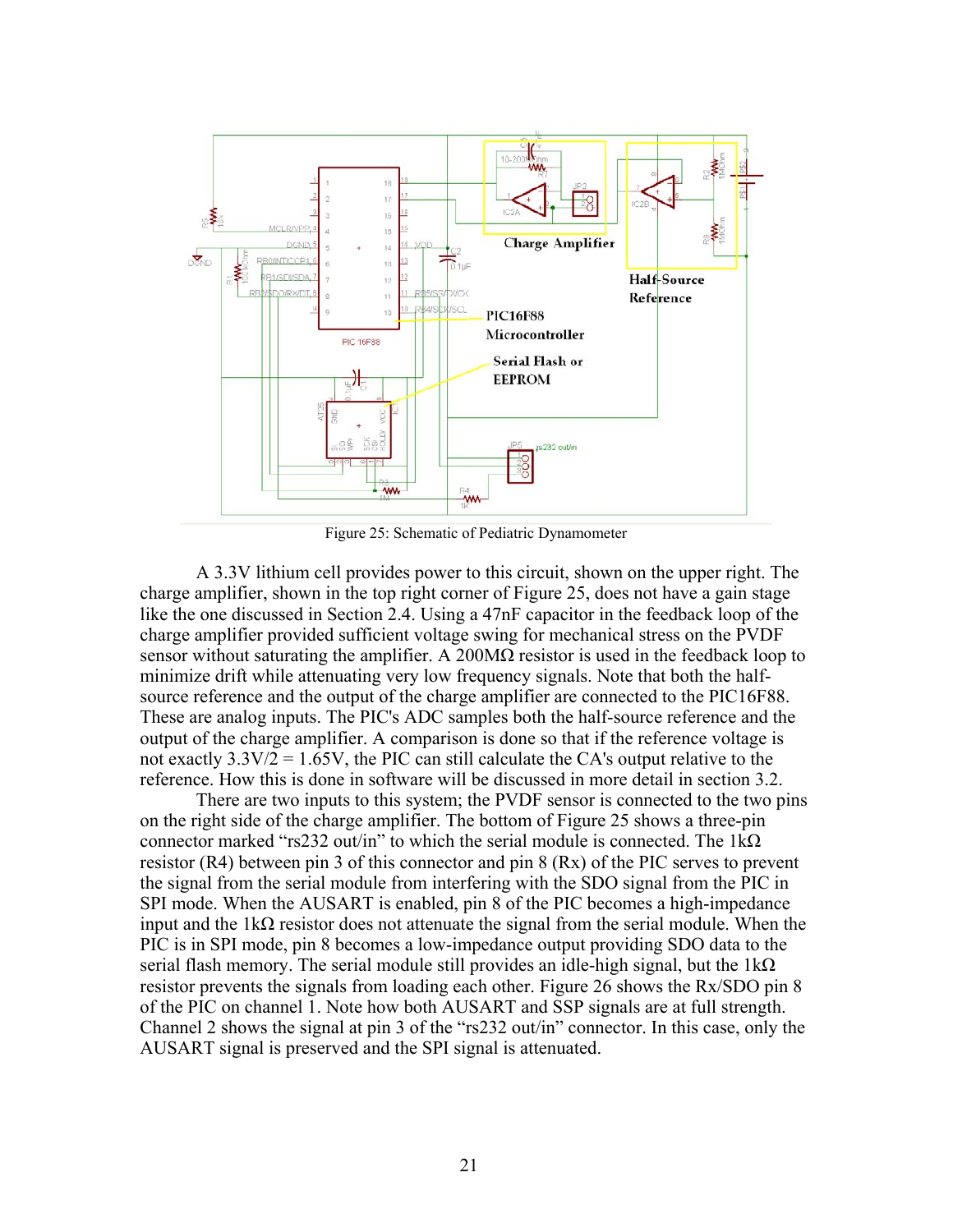

Figure 26: Comparison of SDO, Rx signals

The  $100k\Omega$  resistor between ground and pin 8 allows the PIC to detect a serial connection. When SSP is disabled and PORTB.2 is an input, the  $100<sub>k</sub>Ω$  resistor to ground pulls this input low. When the serial module is connected, the idle-high signal from the serial module pulls high, directing the PIC to stop sampling the ADC and enter communications mode. A discussion of the two modes is presented in section 3.2.

To test the pediatric dynamometer's design, a prototype was milled on the T-Tech 5000 CNC milling machine and populated with surface-mount technology (SMT) components.



Figures 27, 28: Top and bottom of pediatric dynamometer prototype

The prototype shown in Figures 27 and 28 has some extra pins for programming and debugging the PIC and for an external power source. These photos were taken while testing the AUSART interface, when the serial flash memory had not yet been soldered on. The prototype measures 1.215" x 1.335" (3.086cm x 3.391). A photo comparing the 2004-2005 and 2005-2006 Senior Design projects with this summer's prototype is shown in Figure 29. Space was saved by avoiding use of a timing crystal, since the PIC contains its own internal RC oscillator that is satisfactory for the dynamometer.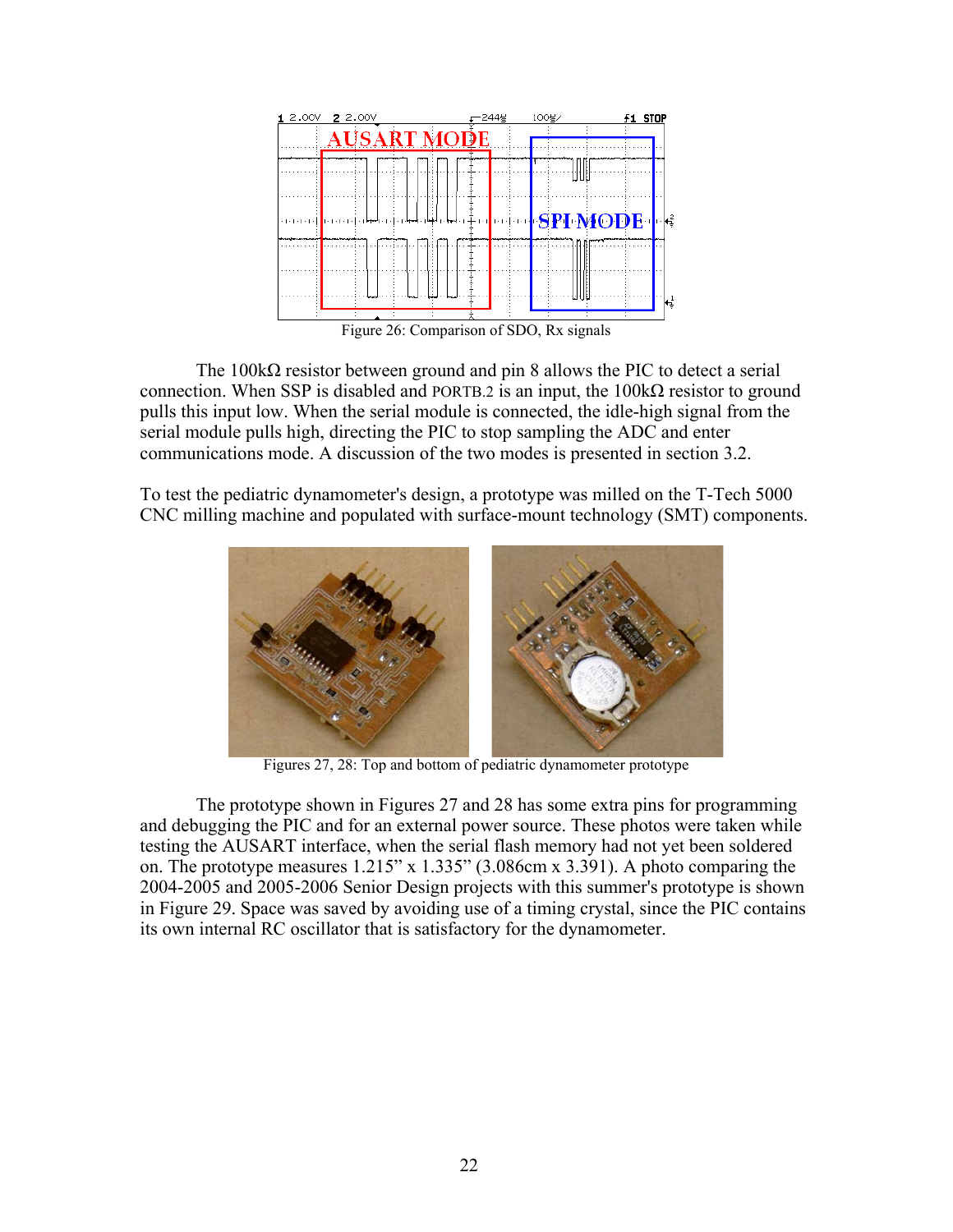

Figure 29: Pediatric Dynamometers: (left) Senior Design 2004-2005 (center) Senior Design 2005-2006 (right) Sunfest 2006—Prototype

The digital components of the prototype function as expected. The PIC is able to read and write the Spansion serial flash memory and communicate with a personal computer via the serial module. The analog components are more sensitive to slight imperfections in fabrication and sometimes did not perform as desired in the prototype. The half-source reference circuit provided a 1.63V reference, which is satisfactory. The charge amplifier worked but some connection in the circuit introduced a parasitic resistance much lower than the desired 200MΩ. As a result, the charge amplifier suffered from decay signals similar to what is shown in Figure 8. Future options for preventing this from occurring include placing a small guard ring around the charge amplifier feedback loop and using "rub out" to remove all of the copper from the area surrounding the charge amplifier, minimizing the risk of parasitic impedances.

Removing the test and power pins from the prototype reduces the size of the board. Since only two operational amplifiers are needed, the LT1112 is more spaceefficient than the LT1114 quad op-amp used by the prototype. The resulting pediatric dynamometer design could be used in the bone health studies outlined in the background. Figures 30 and 31 show the layout of the final design of the pediatric dynamometer. The board measures 1.135" x 1.150".



 Figure 30 (left): Top layer of pediatric dynamometer Figure 31 (right): Bottom layer. Final 2006 SUNFEST design.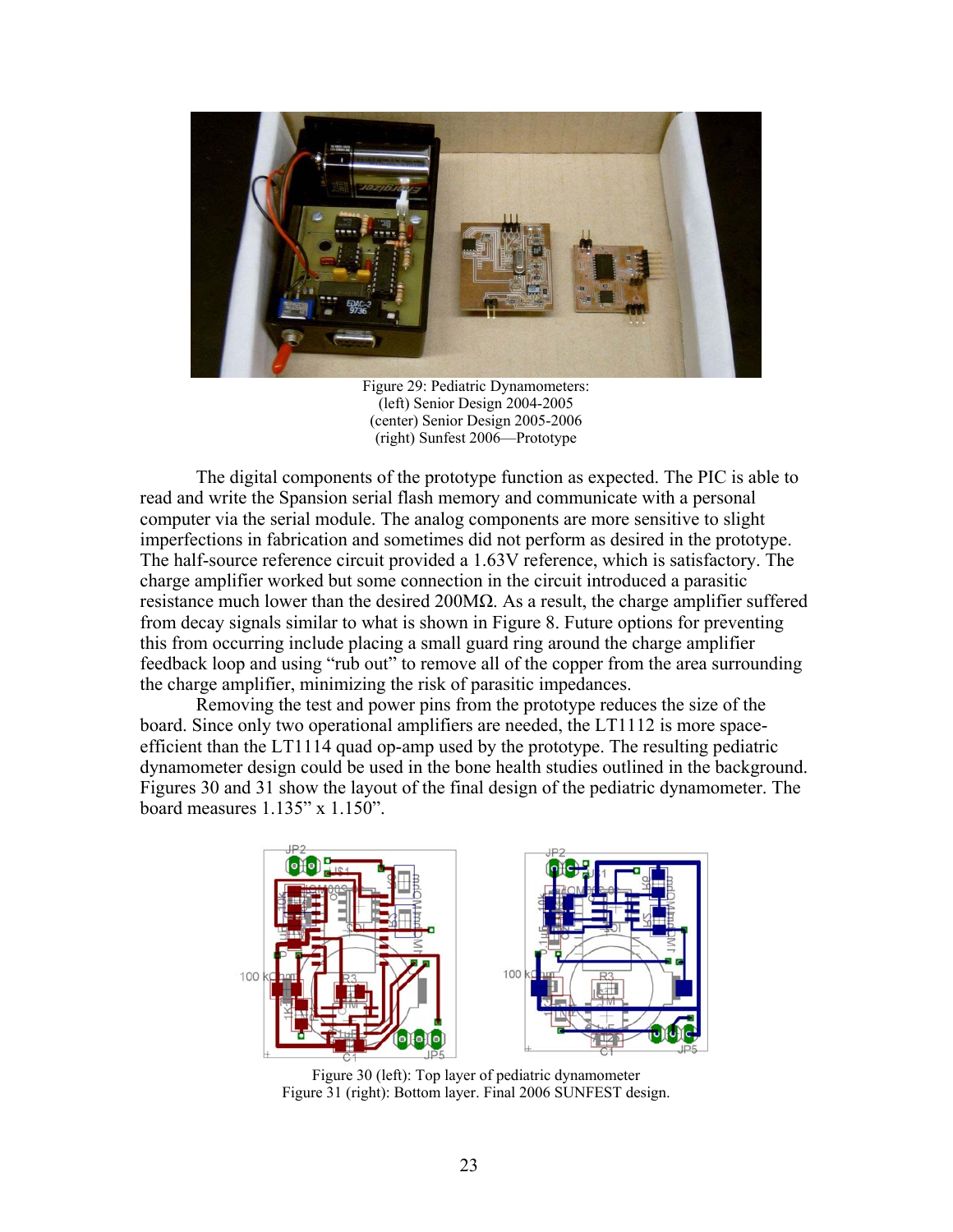<span id="page-23-0"></span>The battery used in this design cannot provide sufficient power to the pediatric dynamometer for more than two days. Using a larger lithium battery like the one used by the 2005-2006 Senior Design team should allow this year's design to run for a week or more. Further work can be done to improve this year's design by incorporating a larger battery. Care must be taken to keep the design small in size.

#### **3.2 Software Design Results**

The pediatric dynamometer operates in two modes: sampling mode and communications mode. In sampling mode, the PIC consumes less power by operating at a lower frequency, 250kHz. It samples the ADC connected to the charge amplifier 200 times per second and the ADC connected to the half-source reference every 256 cycles (roughly once every 1.28s). Every sample, the PIC compares the current measurement with previous measurements and updates the appropriate data as necessary.

The PIC's goal is to determine the beginning of a step, record important data for that step, and determine the end of the step, writing important data to the flash memory. This includes: a timestamp of when the step started, the duration of time the step lasted, the average force on the PVDF sensor, and the max force over the period of the step. Table 6 is a flow chart that outlines this operation.



Table 6: Sampling mode algorithm

The PIC determines the beginning of a step by comparing the ADC of the CA with the ADC of the half-source reference. If the CA's value is above the reference by a set threshold, the PIC interprets it as the beginning of a step and records the timestamp. Processing of the max and accumulated force continues every sample. Once the CA's measurement is below a different threshold, the PIC detects the end of a step, and calculates the length of the step by subtracting the timestamp from the current time. The threshold for detecting the beginning of a step is higher than the threshold for the end of a step. Hysteresis prevents the PIC from detecting a small variation above the threshold as a complete step.

After every step, the PIC writes a 10-byte packet of information to the flash memory. The first three bytes encompass the timestamp, represented in 5ms increments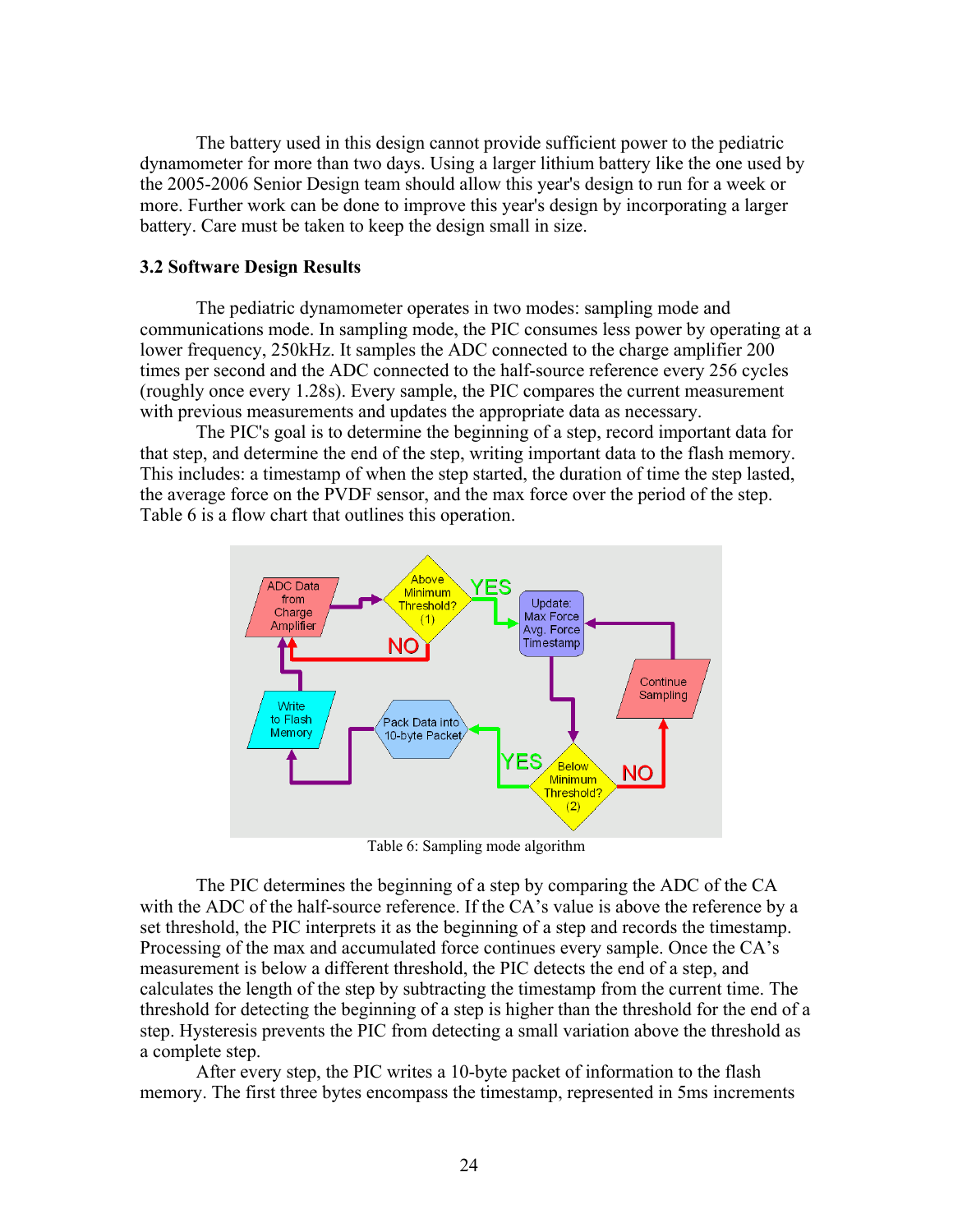<span id="page-24-0"></span>from the time the PIC begins sampling. This counter overflows once every 23.3 hours, almost once a day, but upon inspection of the data it should be evident where one day ends and another begins. The next two bytes contains the duration of the step in 5ms increments. The max step length is therefore 327.7 seconds. This is followed by a threebyte number that represents the accumulated sum of each ADC measurement made during the step. This number can be divided by the two-byte step length to obtain the average force. The PIC does not support division in hardware, and software division takes hundreds of cycles. Therefore, it is preferred to carry out the average force calculations on the computer once the data has been uploaded. Finally, the last two bytes contain the maximum ADC measurement over the course of the step, corresponding to the maximum force.

Once a serial connection is detected, the PIC immediately stops sampling the ADC, and switches to 8MHz operation. At this speed, the PIC can communicate with a PC's serial port at 34.8kbaud with perfect data fidelity. In communications mode the PIC can receive the following instructions: dump the raw contents of the flash memory (Ctrl  $+$ R), begin a hex dump of the flash memory (Ctrl + X), clear the flash memory (Ctrl + E), and begin sampling  $(Ctr1 + S)$ . Using HyperTerminal©, each of these operations was tested.

If the user enters  $Ctrl + S$ , the PIC slows down to 250 kHz, and waits for the user to detach the serial module. Once this happens, sampling proceeds until the cable is connected again. If the user wishes to erase the flash memory and enters  $Ctrl + E$ , the PIC first prompts the user for confirmation, and only proceeds if the user presses 'y'.

By the end of the summer, the software interface between the PIC and the computer worked perfectly. The PIC provides a raw data or hex dump of the contents of the flash memory upon request. A calibration mode was added to test the operation of the algorithm in Table 6. Pressing Ctrl  $+ C$  at the terminal begins real-time sampling of the ADC. Measurements of the half-source reference and charge amplifier are continually updated on the screen along with the accumulated force for the current step and max force. An 'S' appears at the end of the data whenever the PIC detects the beginning of a step, and disappears at the end of the step. Connecting a small PVDF sensor to the board in Figures 27 and 28 and gently deflecting it allowed testing of both the hardware and the algorithm when in calibration mode.

One aspect of the software that needs more work is writing to the flash memory in sampling mode. The flash memory can be written to using other programs that run in 8MHz mode, but for some unknown reason, the flash memory does not receive data when the PIC is in sampling mode. Inspection of the CS, SCK, and SDO signals with an oscilloscope verify that the PIC does operate correctly by writing to the flash memory at the end of a step; however, the flash memory is empty or contains old data whenever the PIC tries to read it after exiting sampling mode. Future work will require isolating this software problem and fixing it so that data acquired in sampling mode can be recorded on the flash memory.

### **4. Conclusions**

As a result of this summer's work, a functioning pediatric dynamometer was developed. The digital end of the hardware prototype functioned as desired. The basis for communicating among the PIC, a personal computer, and flash memory has been established. The current configuration has enough storage capacity to record 200,000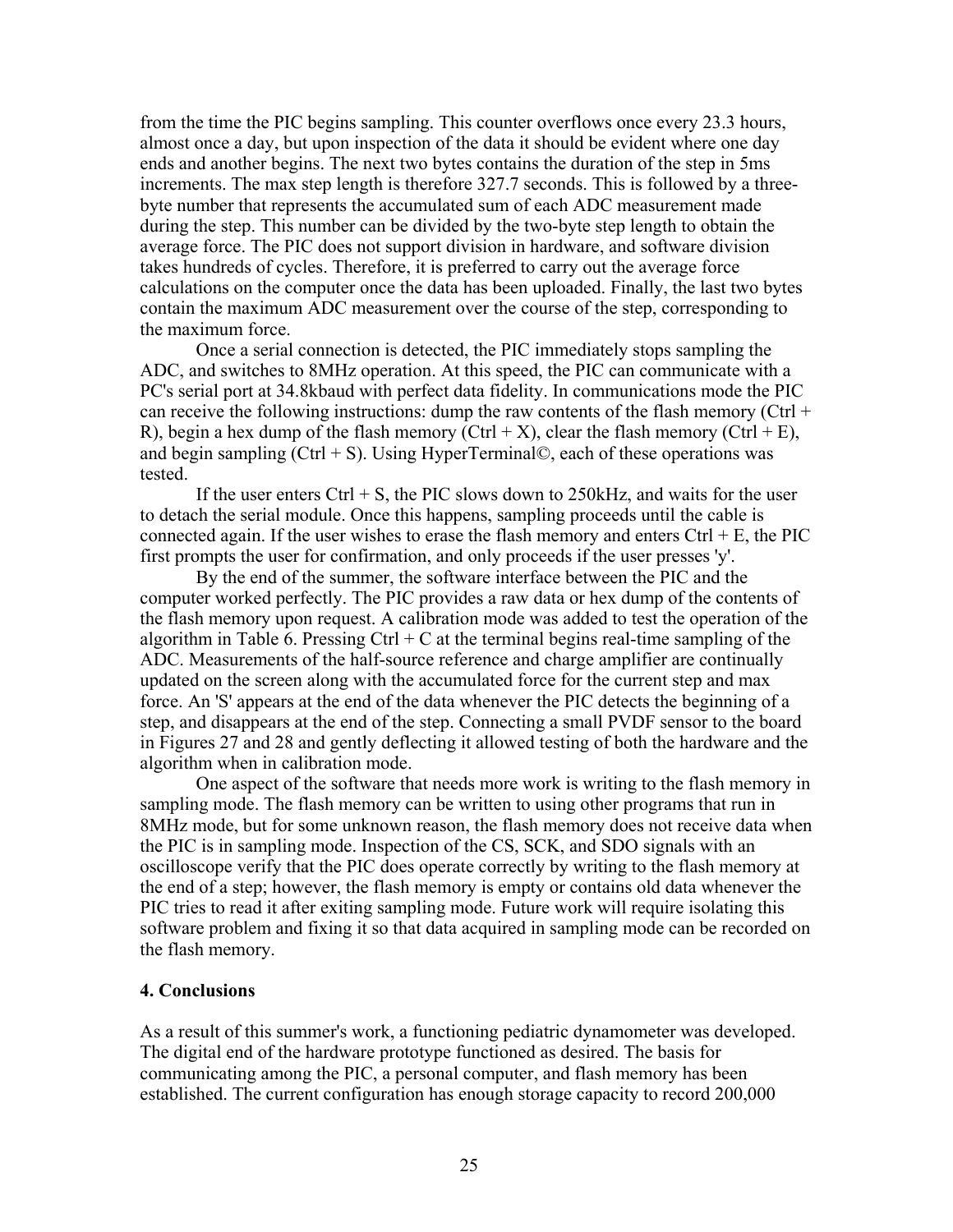<span id="page-25-0"></span>steps, enough for weeks or even months of measurements. Furthermore, the current digital subsystem can be used for other types of studies, since the hardware for recording data, storing it, and retrieving it does not depend on the type of data being recorded.

The analog circuitry has been reconsidered this summer. Adding the analog charge amplifier allowed us to remove the signal conditioning circuits used by the two previous senior design teams—saving the space of an 8-pin instrumentation amplifier. The CA also served as an alternative to software integration. It made prototyping easier, since connecting an oscilloscope probe to the output of the CA displayed a signal proportional to the force on a scope; software integration required the integral to be sent over the serial port into a computer and displayed in software, a more time consuming proposition. The CA introduced its own set of problems, not the least of which was trying to attenuate low-frequency signals like the pyroelectric effect while keeping the RC time constant high enough not to leak too much charge off of the capacitor. The CA built on our final prototype operated with unexpectedly high parasitic charge loss, which was not a problem in the large CA built on a separate board discussed in Section 2.4. Ideally, a controlled experiment should compare the results of software integration and the charge amplifier.

Another issue to take into consideration is that when the charge amplifier contains a resistor in the feedback loop, charge will be drawn off of all signals, including higher frequency signals. This effect is less immediately evident with higher frequency signals. As time goes on, the charge amplifier will settle to a state where the average signal is the half-source reference. This means that after minutes of walking, steps will no longer introduce a signal beginning at the half-source reference; the signal will settle to a level below the half-source reference such that if the signal is plotted in time, the area above the half-source reference will equal the area below it. This isn't necessarily a problem, except for the fact that the current algorithm measures all signals with respect to the halfsource reference. Further work should include sampling the minimum force and taking the average with respect to *it*.

Much was learned over the course of this summer, as the project required reading numerous datasheets for specifications and instructions, milling circuit boards for prototypes, and programming the PIC microcontroller in both C and assembly. The PIC and Spansion flash memory often acted unexpectedly, but consulting the datasheet frequently clarified the issue. Using the T-Tech 5000 CNC milling machine became easier with practice; fortunately, since even slight changes in the design required building new prototypes, there were plenty of opportunities. Circuit layout in Eagle was another skill that was developed over time, as the software takes a bit of getting used to.

The pediatric dynamometer is ready to enter the final stages of design and testing. Once the last few software bugs are ironed out, it will be ready for testing in the field. Controlled experiments can be done to acquire calibration data as needed. A variety of batteries can be tested with the dynamometer, allowing designers to make an informed decision on the best overall cell in terms of cost, size, and capacity. Once these hurdles are overcome, the pediatric dynamometer will be ready for mass production and use in pediatric bone health studies.

#### **5. Acknowledgments**

This pediatric dynamometer would not have been possible if it were not for the perseverance of Dr. Jay Zemel in continuing the project. Many thanks for your advice,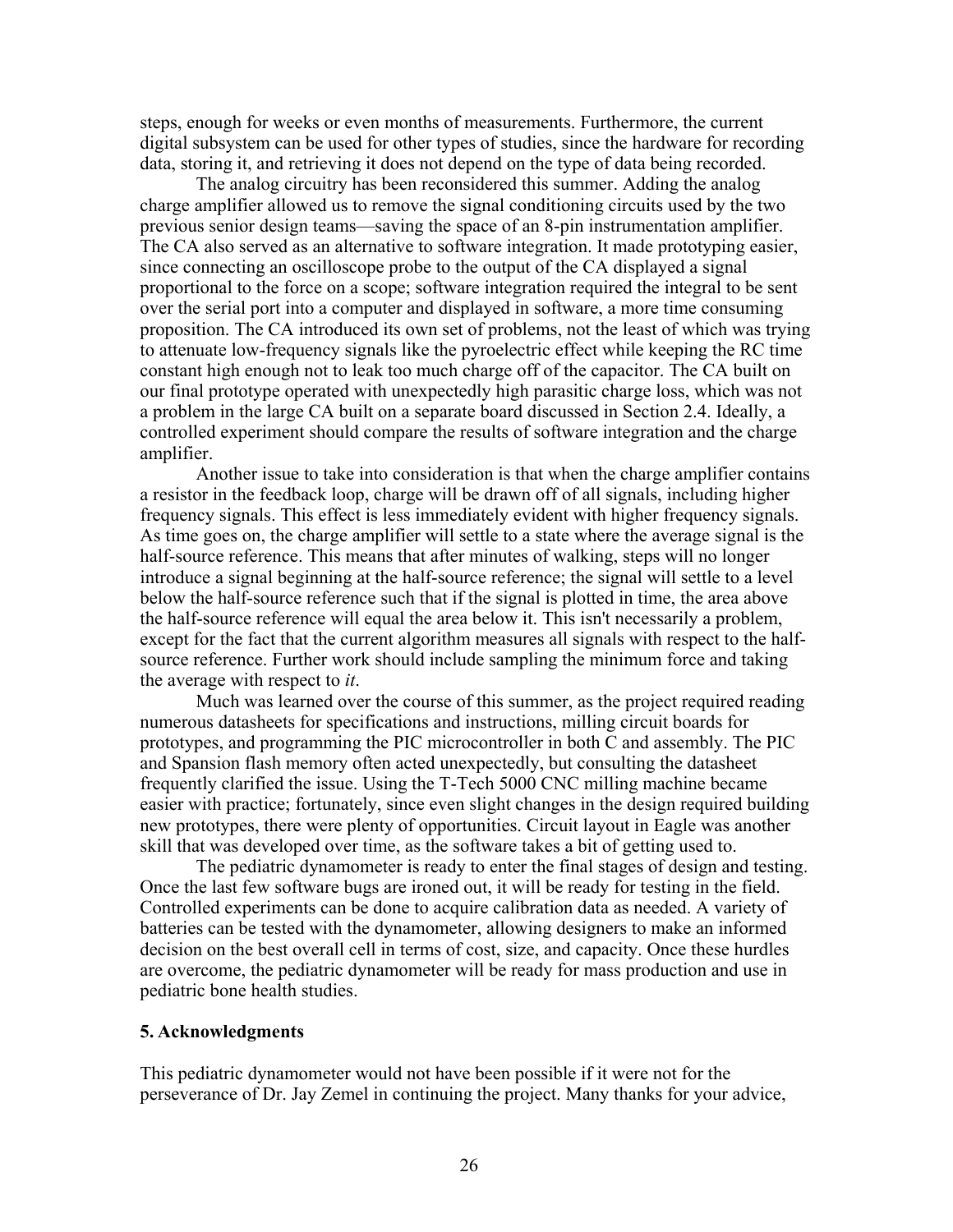not only about electronics and design, but about engineering and education in general. Thank you Dr. Van der Spiegel, for organizing Sunfest and our summer accommodations. Sid Deliwala, for being available to dispense the necessary parts—on such short notice—and for your help with lab equipment and PIC references. Finally, Dr. Haim Bau and Dr. Howard Hu deserve a special thank you for allowing us to use our noisy T-Tech 5000 in their lab.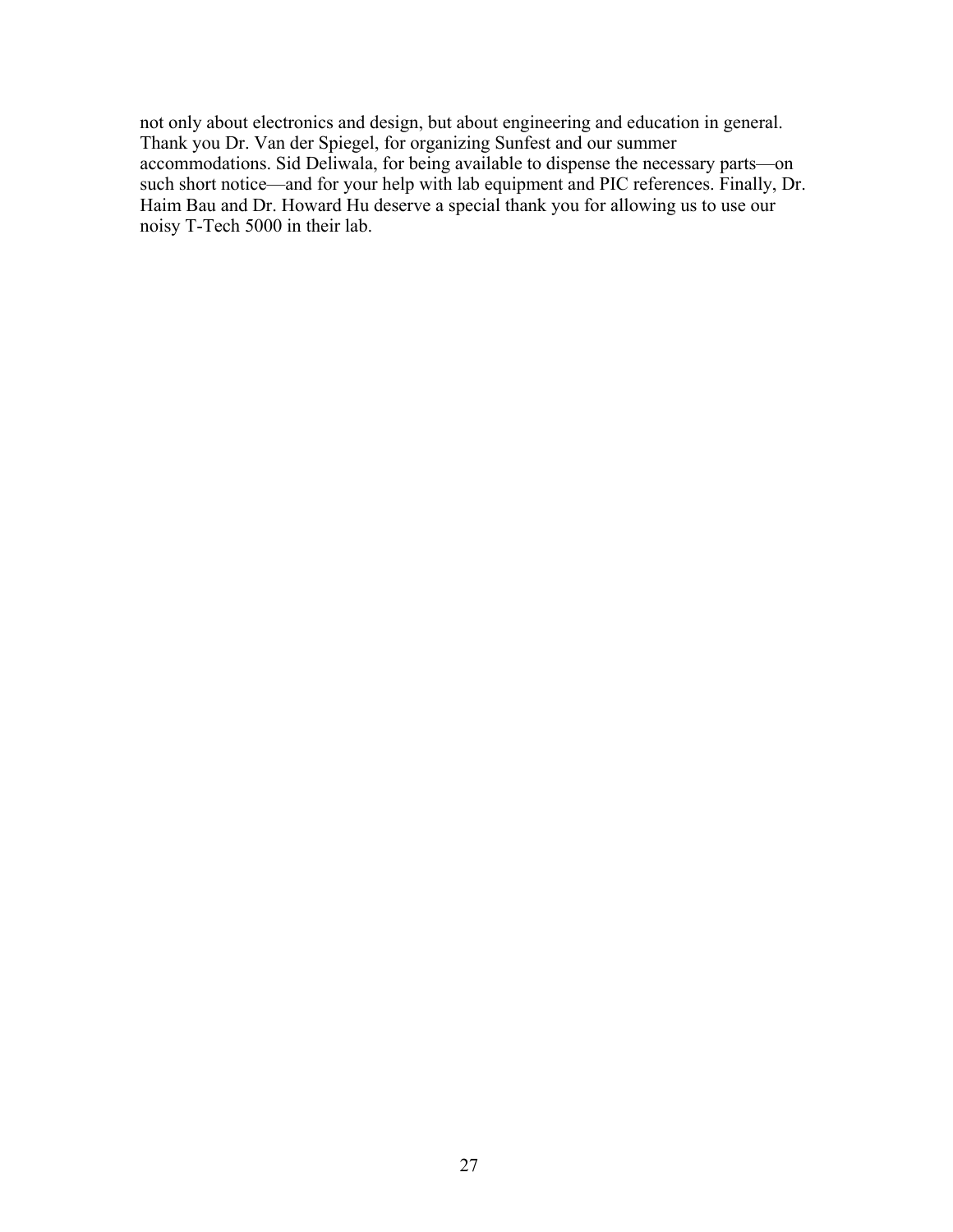# <span id="page-27-0"></span>**6. References**

[1] Mackelvie KJ, McKay HA, Khan KM, Crocker PR. *A school-based exercise intervention augments bone mineral accrual in early pubertal girls.* J Pediatr. 2001 Oct; pp. 139(4):501-8.

[2] Elgar F., Roberts C., Tudor-Smith C., Moore L.; *Validity of self-reported height and weight and predictors of bias in adolescents*. J Adolesc Health. 37 (5): pp 371-5. Nov 2005.

[3] Welk G., Corbin C., Dale D.; *Measurement issues in the assessment of physical activity in children*. Res Q Exer Sport, 71 (2nd Suppl): S 59-73. Jun 2000.

[4] United States Patent #5,269,081: Gray, *Force Monitoring Shoe*; 1993.

[5] United States Patent #4,814,661: Ratzlaff et al., *Systems for measurement and analysis of forces exerted during human locomotion*; 1989.

[6] United States Patent #5,925,001: Hoyt et al., *Foot Contact Sensor System*; 1999.

[7] Tsai O., *Dynamometer – The New Activity Monitor*, Report no. TR-ST01NOV04, Center for Sensor Technologies, Univ. of Pennsylvania, pp. 199-221, 2004.

[8] Unpublished Senior Design Report: Lamptey L., Sin J., Wong M.; *Pediatric Step Monitor for Bone Health Studies*. Univ. of Pennsylvania, (a) 7-8, (b) 39-43. 2005.

[9] Unpublished Senior Design Report: Kam M., Tran D.; *Flexible Pediatric Dynamometer for Bone Health Studies*. Univ. of Pennsylvania, pp. 6-7, 2006.

[10] Bauer S., BauerGogonea S., Dansachmüller M., Dennler G., Graz I. Kaltenbrunner M., Keplinger C., Reiss H., Sariciftci N.S., Singh T.B., Schwödiauer R.; *Piezoelectric Polymers,* Mater. Res. Soc. Symp. Proc. Vol. 889, pp. 1-4. 2006.

[11] Measurement Specialties, Norristown, PA. *Piezo Film Sensors: Technical Manual*. April 1999.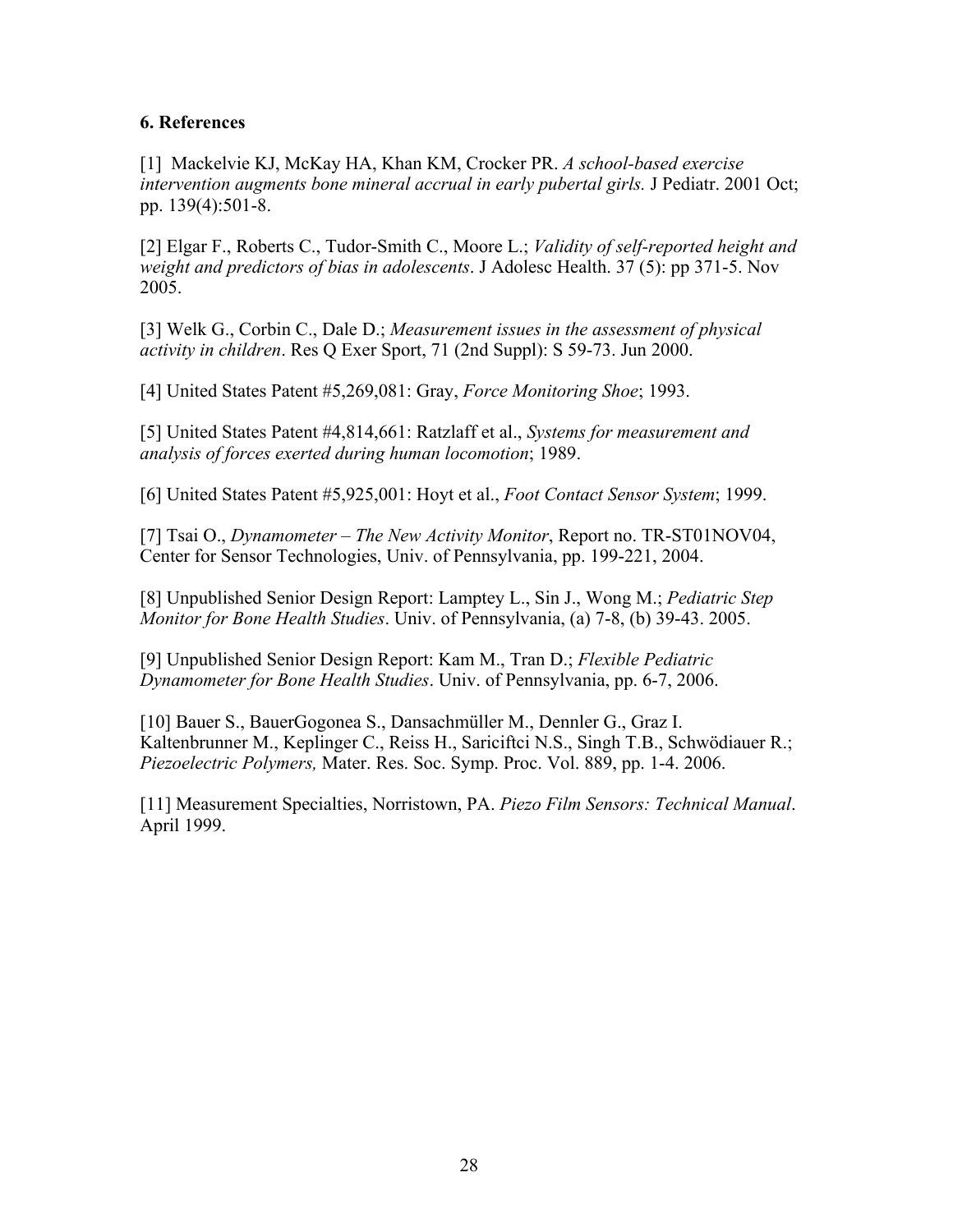### <span id="page-28-0"></span>**Appendix A. Recommendations for Future Work A.1 Digital Signal Regression**

After using a "charge amplifier" to determine the amount of deflection done on the PVDF sensor, it became clear that two conflicting goals arose from the RC feedback loop. A small time constant ensured that the system would not drift away from the 1.65V reference, yet a substantial amount of charge bled off of the capacitor very quickly, canceling out the integration. On the other hand, a large time constant led to fewer losses during integration, but whenever the PVDF sensor returned to its original position, the signal took a very long time to return to the 1.65V reference.

This situation can be modeled in Matlab, fabricating a few simple mathematical examples that are theoretically accurate. Figure A1 shows a pair of unit impulses, one with amplitude  $+1$  and the other with amplitude  $-1$ , 50 samples apart. In this case, the PIC will take 200 samples/second, so 50 samples corresponds to a quarter-second. The second graph shows the signal after integration.



Figure A1: Integral of a "unit impulse"

Taking into account the exponential decay of the charge stored in the capacitor, the exponential function  $e^{-t/RC}$  is loaded into an array, where the time constant is .796. Matlab's convolution function simulates the integration with this exponential decay taken into account. Integrating with respect to time in the continuous domain is essentially the same as taking the convolution of the "unit step" function in discrete domain with respect to samples.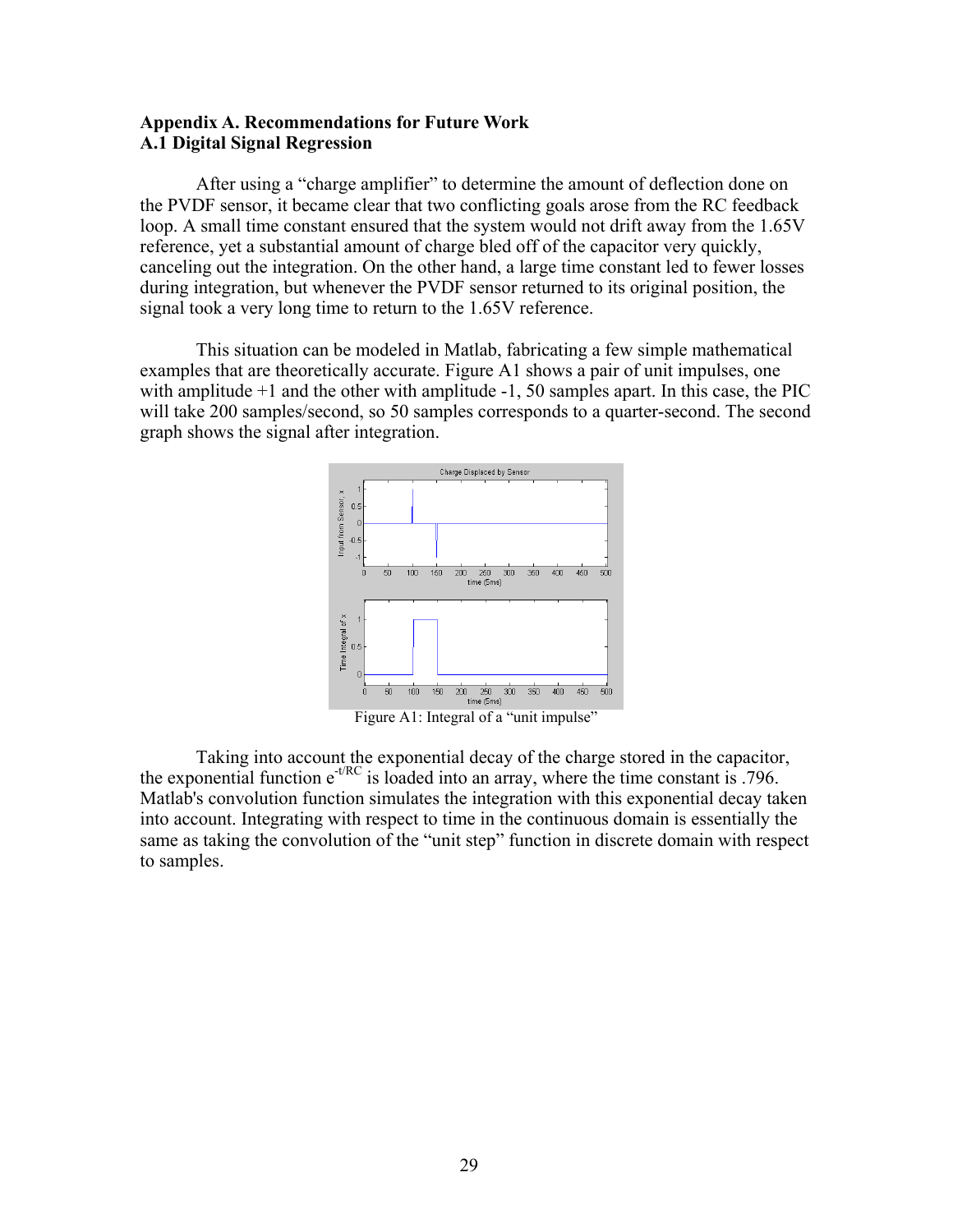

Figure A2: The RC time constant degrades charge

The RC parasitic effect degrades the integration from what it should be, as shown in Figure A1. In particular, right after the first impulse, charge is lost from the capacitor and after the second pulse; it takes very long for the signal to return to zero.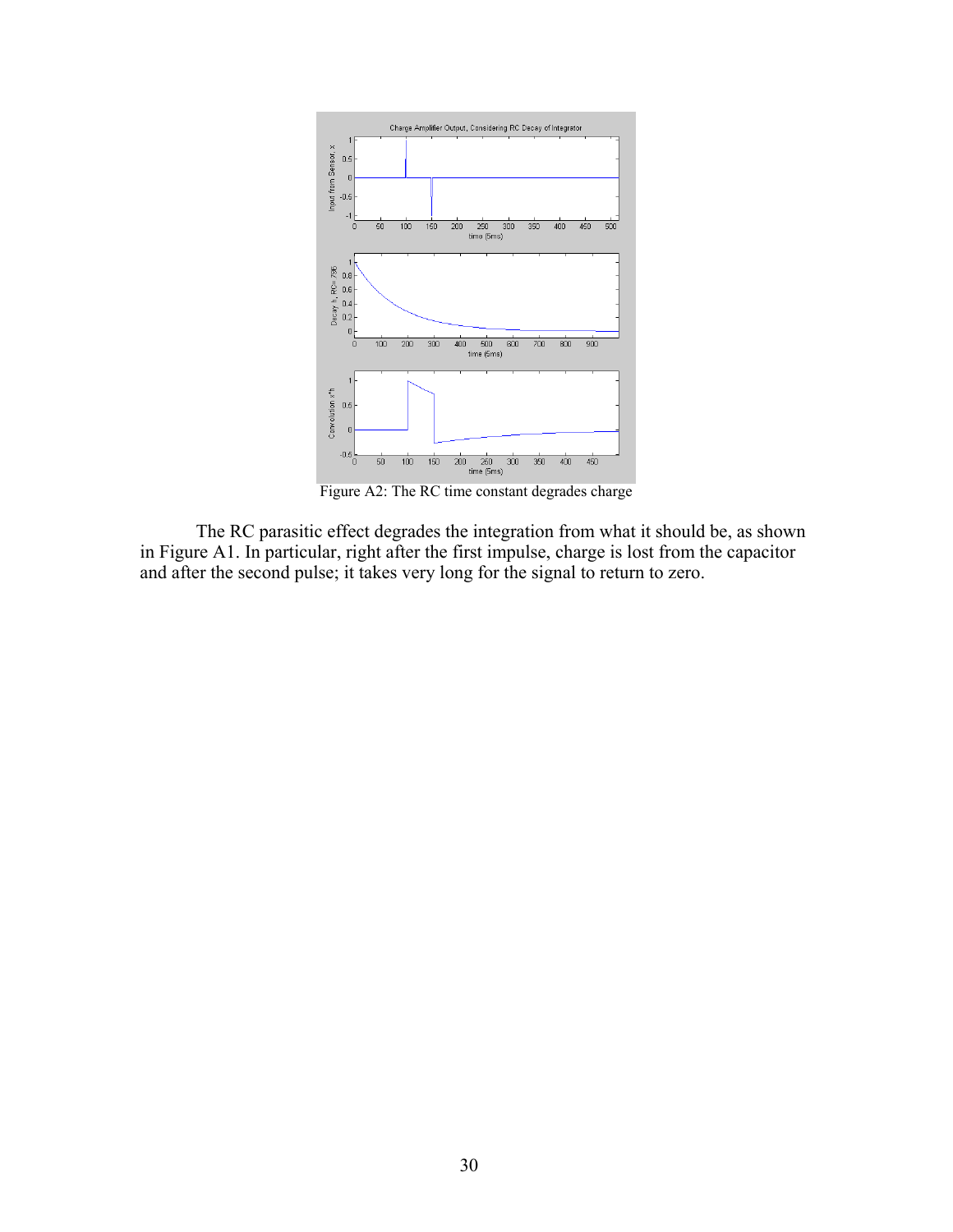Two unit impulses are hardly a general case, so a more continuous series of inputs is considered in Figure A3. The next example shows how the system responds to a pair of triangular current pulses close together.



Figure A3: Triangular impulse

The analog signal is not that distorted in this case. However, the rising and falling pulses occur very closely together. This might be characteristic of a quick step, but there is no guarantee that all steps will be like this. Longer steps will have the rising and falling impulses further apart, and as a result the feedback loop will have more time to lose charge.

In this case, the degradation of the data is more severe. It will be impossible to directly apply this sampled data to the pediatric dynamometer.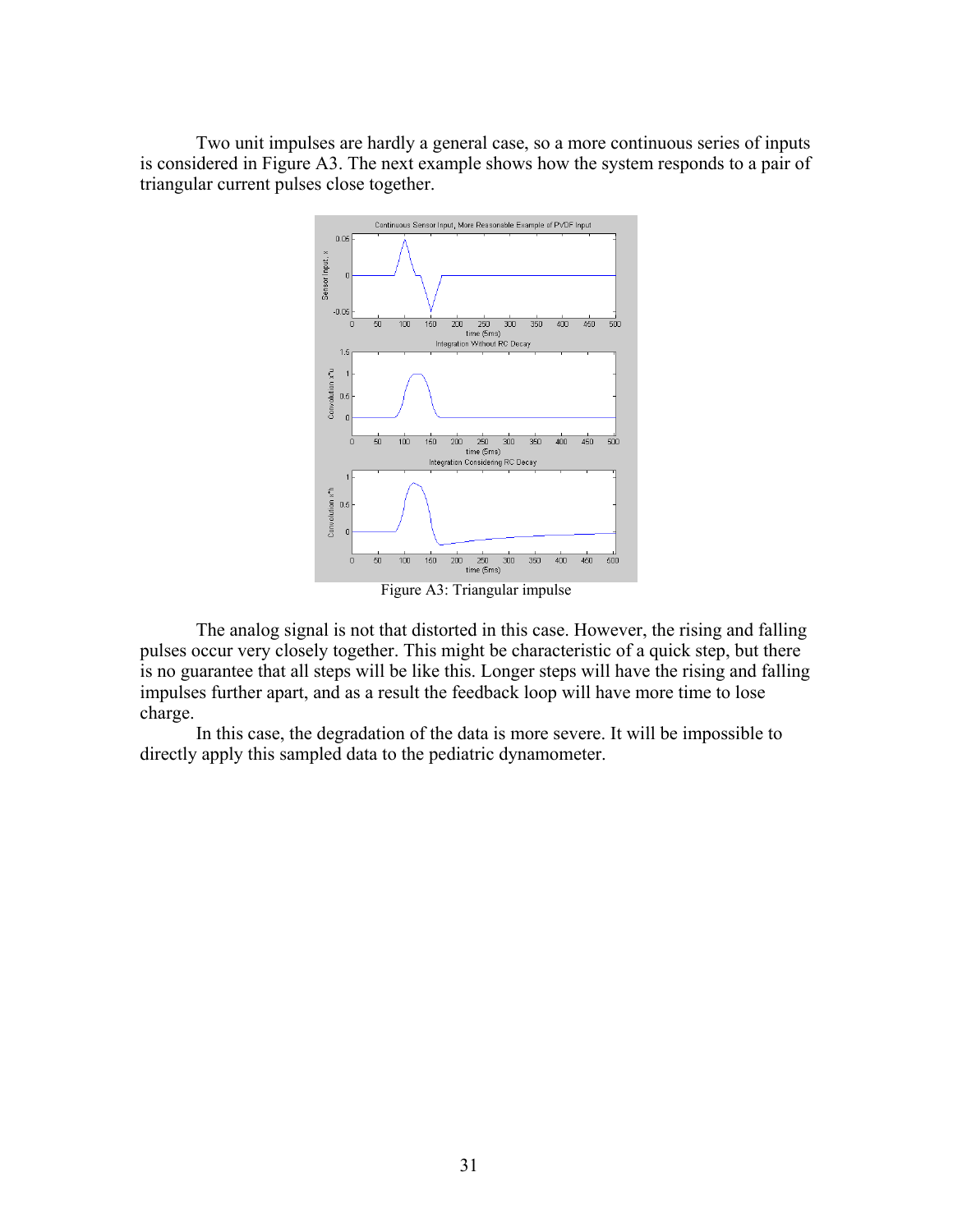

Figure A4: Separated impulses

The effects of convolution can be reversed using a function called deconvolution, in the Matlab function *deconv*. It is possible to reconstruct the original function from the convoluted result if the response of the system is known:



Figure A5: Reconstruction of original data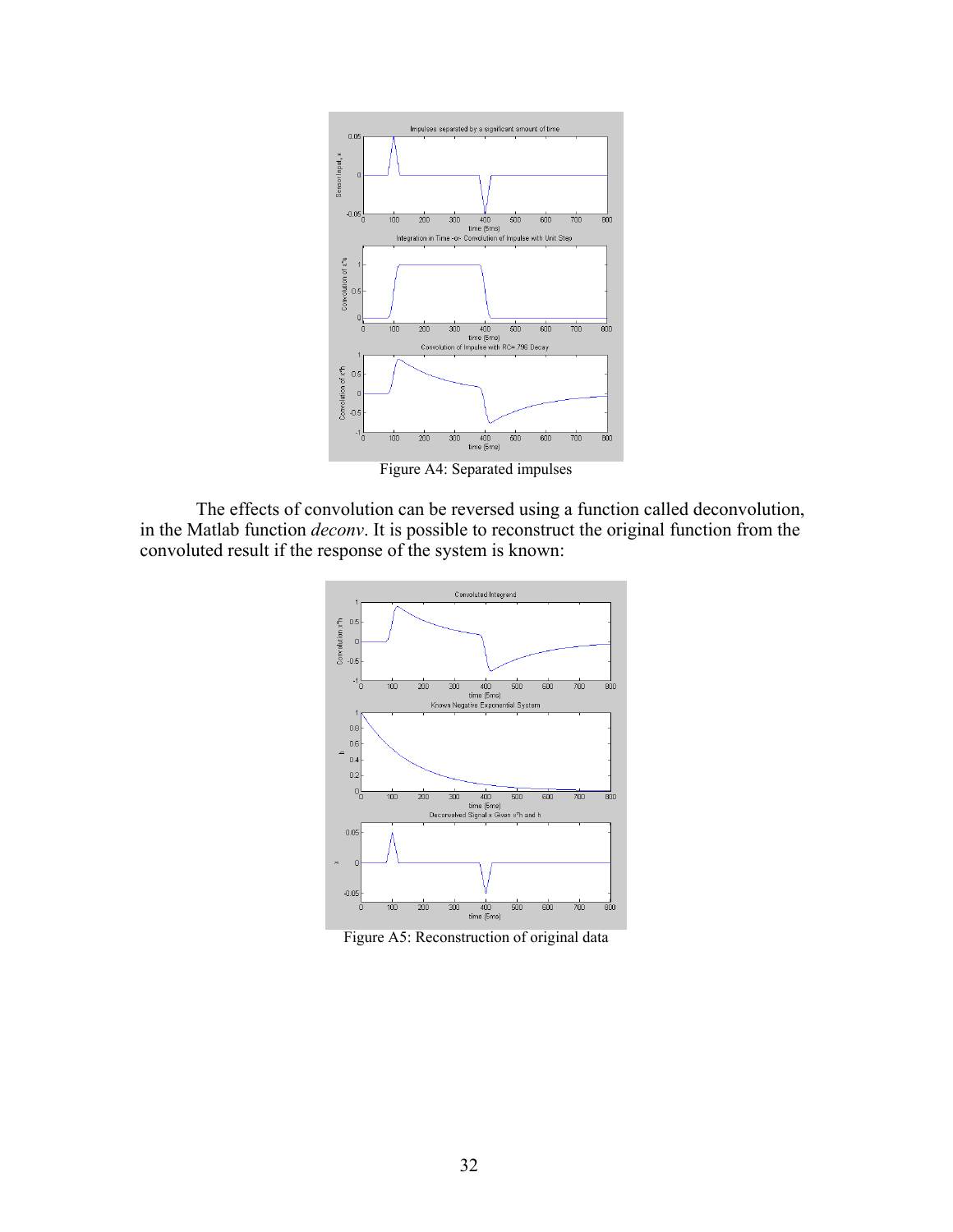Unfortunately, there are two problems with this solution: deconvolution requires a fair amount of processing power, and would require the PIC to do a lot of computation, if real-time deconvolution were even possible. The other problem, more importantly, is that the deconvolution of the analog integration is completely useless to us, as it contains nothing more than the data from the sensor; we might as well just read that in directly.

Fortunately, a small algorithm written for Matlab takes the distorted integrand and performs a regression on it, expecting the decay due to the RC time constant.

```
Armand O'Donnell
    June 2, 2006
% SUNFEST, Pediatric Dynamometer 
% DeconvCA, an algorithm to perform data regression on a signal 
% whose integral has undergone exponential decay. 
% RC Time constant, dependent on amplifier feedback loop 
RC = .796; % for RF = 700kOhm, CF = 1uFreconInt(1) = 0;for iCnt = 2:1000;
expNext = y(iCnt-1)*exp(-.005/RC);
if y(iCnt) < (expNext - .001) | y(iCnt) > (expNext + .001)
reconInt(iCnt) = reconInt(iCnt - 1) + (y(iCnt)-expNext);
else 
reconInt(iCnt) = reconInt(iCnt - 1);end 
end 
clear expNext;
```
#### Table A1: DeconvCA.m

A few advantages of this code are as follows: first of all, although this example calculates the next expected input from the value of  $e^{-.005/RC}$ , one could easily arrange the code so that the program never needs to calculate the exponent. For each iteration, a constant  $e^{-.005/RC}$  will be multiplied to the value calculated in the former iteration. If there is a significant discrepancy, it must be due to a signal from the PVDF sensor; so the integral is adjusted accordingly. One can easily change the RC time constant by altering the first line of code. Although the program uses intervals of .005 seconds to correlate with the 200 samples/second, the rate could also be changed with minimal code alteration.

This program was run on the distorted integral on the bottom of Figure A4 and is compared to the theoretical (fully digital) integration. As far as I am concerned, the regression produces a result that is strikingly similar to what we are looking for: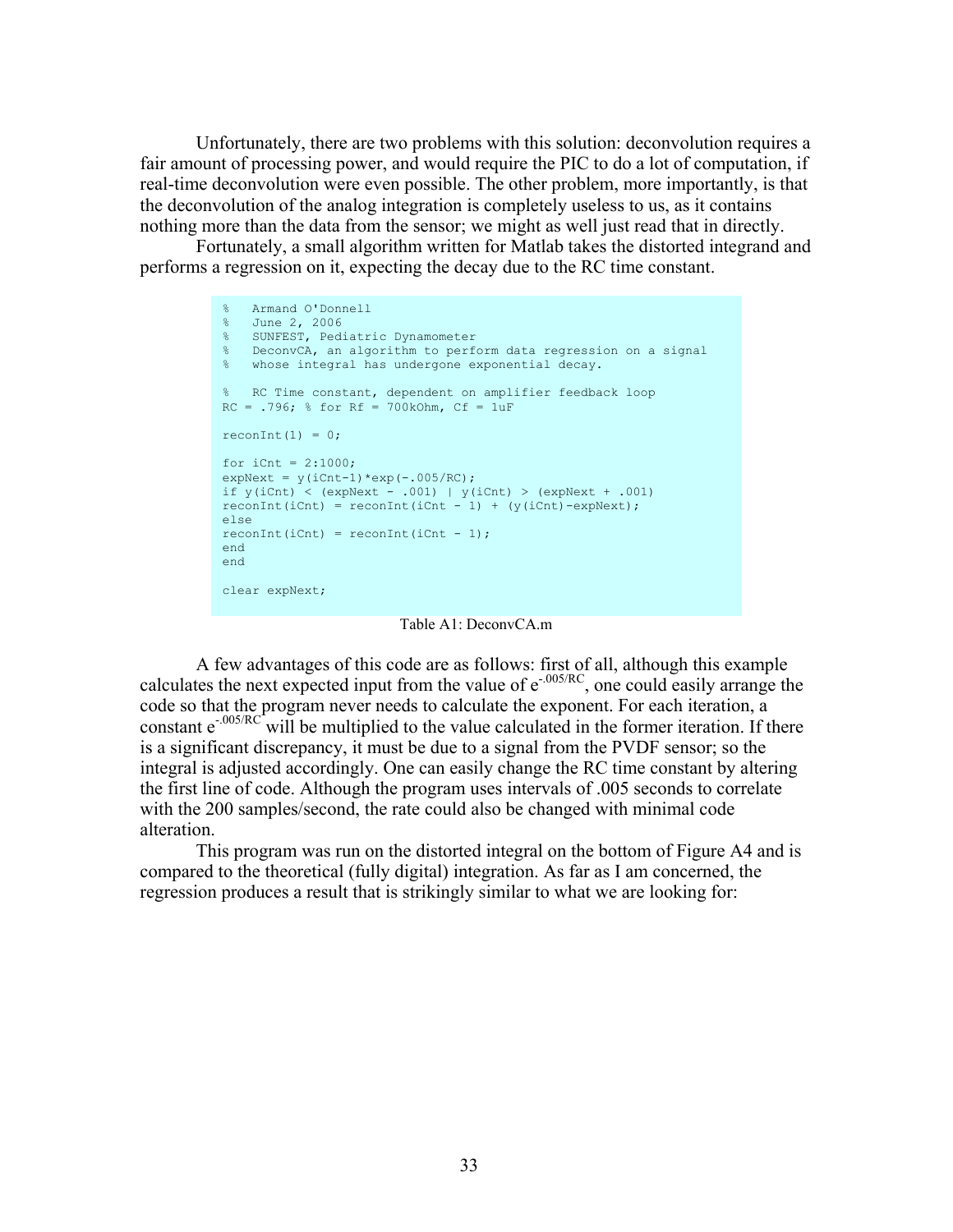

Figure A6: Regression from distorted integral to reconstructed integral.

The next step is to figure out the effect of an incorrect RC time constant. Since each iteration multiplies the former by the exponent, the algorithm is somewhat sensitive to errors in the exponent. This produces an offset so that the error "corrects" itself by compensating either above or below center in the steady state.



Figure A7: System response with incorrect RC time constants

Figure A7 shows that the signal only produces significant offset for RC time constants more than 10% outside of the true value. Otherwise, the small offset produced is negligible. Components within 5% of the rated value are readily available, in which case the RC constant can be measured experimentally and assumed to be the same for all devices made. Furthermore, it should be possible to write a module in the software that calibrates the time constant to match that of the analog charge amplifier device.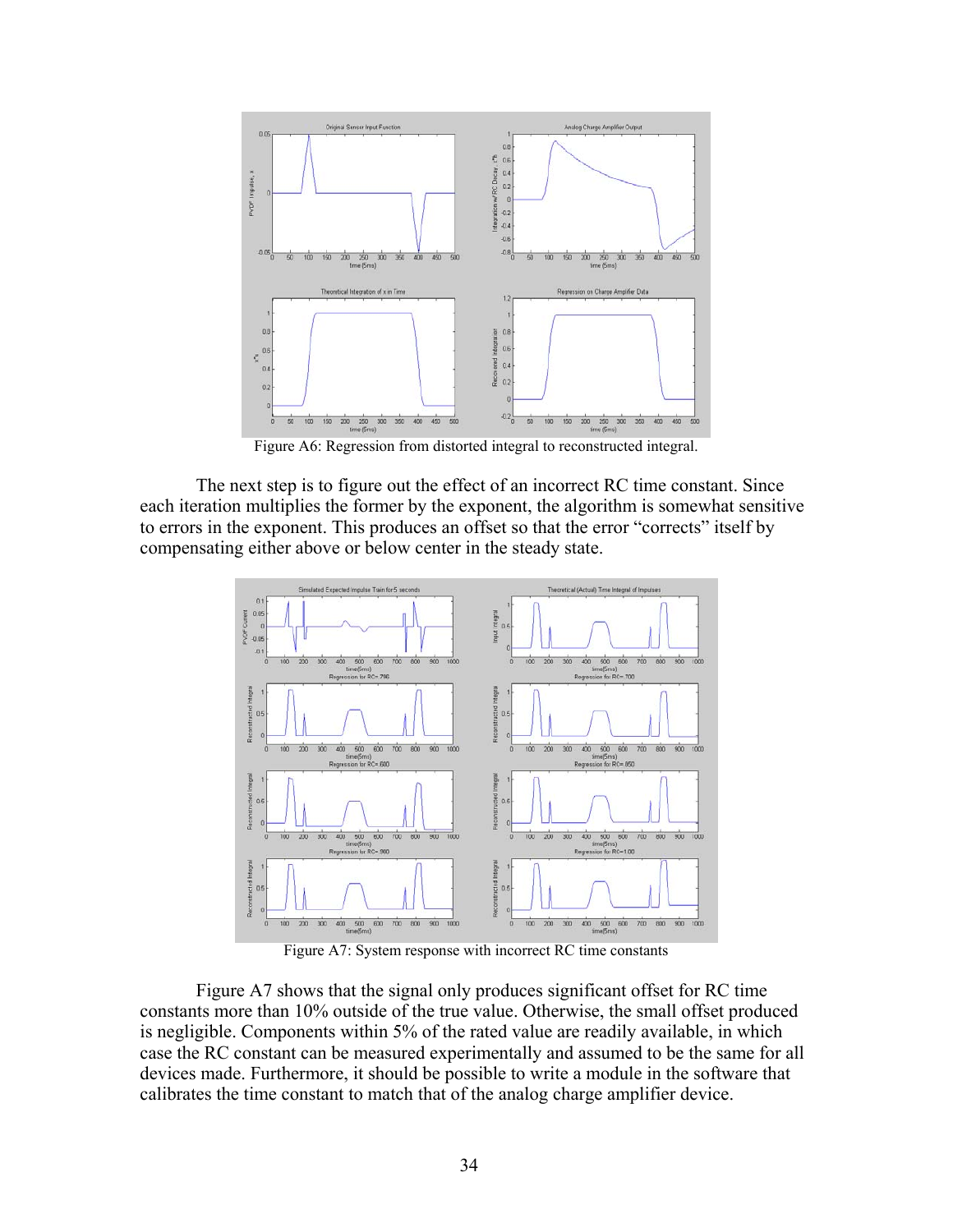#### <span id="page-34-0"></span>**A.2 PC Software Component**

The PIC's communication with the PC has been proven with a common serial terminal program. This is fine in the lab, but medical researchers will desire more user-friendly software. Furthermore, the terminal program is incapable of storing data in a file for processing or later use. An appropriate software interface must be written to accomplish these tasks.

Perhaps a Java graphical program would be a practical solution. Java is preferred because it is compatible across platforms. A graphical user interface can feature function buttons such as "read flash", "erase flash", and "begin sampling". Pressing one of these buttons would send a signal to the PIC and initiate the corresponding function.

The Java program would also be able to capture the raw data dump from the PIC, process the data into decimal values, and store the measurements in a standard format. For example, the comma-separated values (\*.csv) format can be used by a number of spreadsheet programs, and a little formatting would allow scientific software such as Matlab to do statistical analysis on the data presented.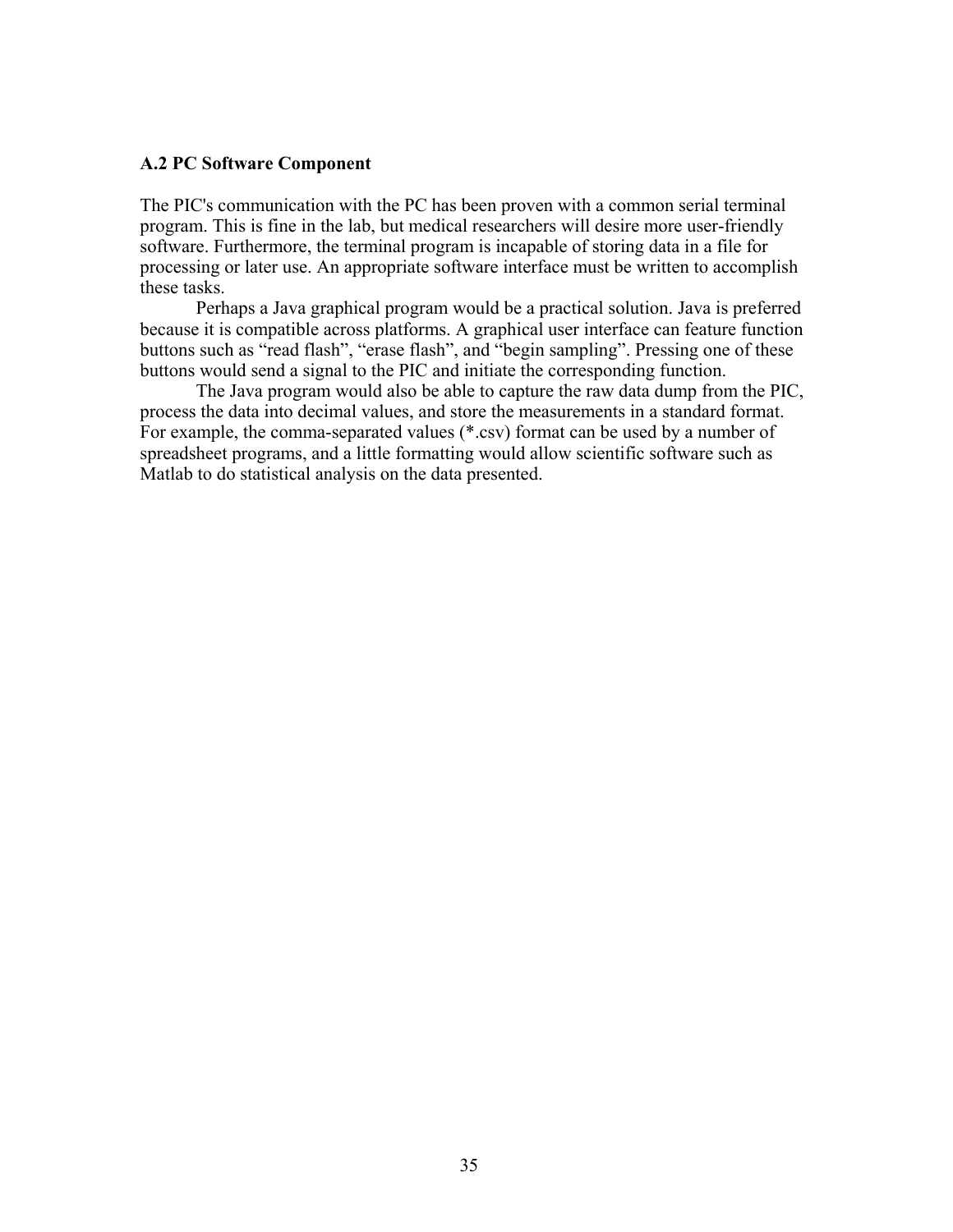#### <span id="page-35-0"></span>**Appendix B. Source Code listing**

/\*

 Armand O'Donnell July 25, 2006 Sunfest-University of Pennylvania Proj12ADCStore.c

This software can be used on a fully functional pediatric dynamometer. The PIC samples the ADC 200 times per second, and can figure out when a step begins and ends. When a step begins, a timestamp is set. A summation of the force begins, so that the average force can be calculated. The max force is also documented here.

At the end of a step, the statistics for that particular step are saved to the EEPROM.

When a serial module is connected to the unit, the clock frequency is increased to 8MHz and the device enters serial communications mode. In this setting, the PIC can communicate with a personal computer. The following control codes bring about the corresponding functions:

Ctrl + R: Raw dump of EEPROM data. This is the fastest method of reading the pediatric dynamometer, but the data is unreadable on a terminal; instead, it should be read by a special program used for interfacing with the dynamometer. Ideally, it could create a list of measurements stored in a comma-separated values file (.csv). This can be read into an Excel spreadsheet or Matlab program for proper data analysis.

Ctrl + X: Hex dump of EEPROM data. The read information will be displayed on a terminal screen, one line of data corresponding to a step in the following format: BBBBBB LLLL AAAAAA MMMM B - Beginning timestamp in 5ms units L - Length of step in 5ms increments A - accumulated force over duration of step M - max force measurement during step.

Ctrl + S: Sample mode. PIC will switch to 250kHz mode, wait for serial module to be removed, then it will start sampling ADC continuously, in data acquisition mode

Ctrl + E: Erases entire EEPROM. PIC will poll EEPROM's status register once a second until EEPROM signals that erasure is complete. This key combination also clears a number of variables, like the master timer, so that the data acquisition can begin from scratch.

Uses a PIC16F88, a Spansion S25FL016A EEPROM or Atmel 25256 Serial EEPROM, and a properly assembled charge amplifier.

\*/

// Interrupt handler library #include "int16CXX.h"

|              |      | // Spansion S25FL016A Serial Memory Programming Codes |
|--------------|------|-------------------------------------------------------|
| #define WREN | 0x06 | // Write enable                                       |
| #define WRDI | 0x04 | // Write disable                                      |
| #define READ | 0x03 | // Read data bytes                                    |
| #define SE   | 0xD8 | // Sector erase                                       |
| #define BE   | 0xC7 | // Bulk (chip) erase                                  |
| #define RDSR | 0x05 | // Read Status Register                               |
| #define WRSR | 0x01 | // Write to Status Register                           |
| #define PP   | 0x02 | // Page program                                       |

// Chip select pin, drive low to use memory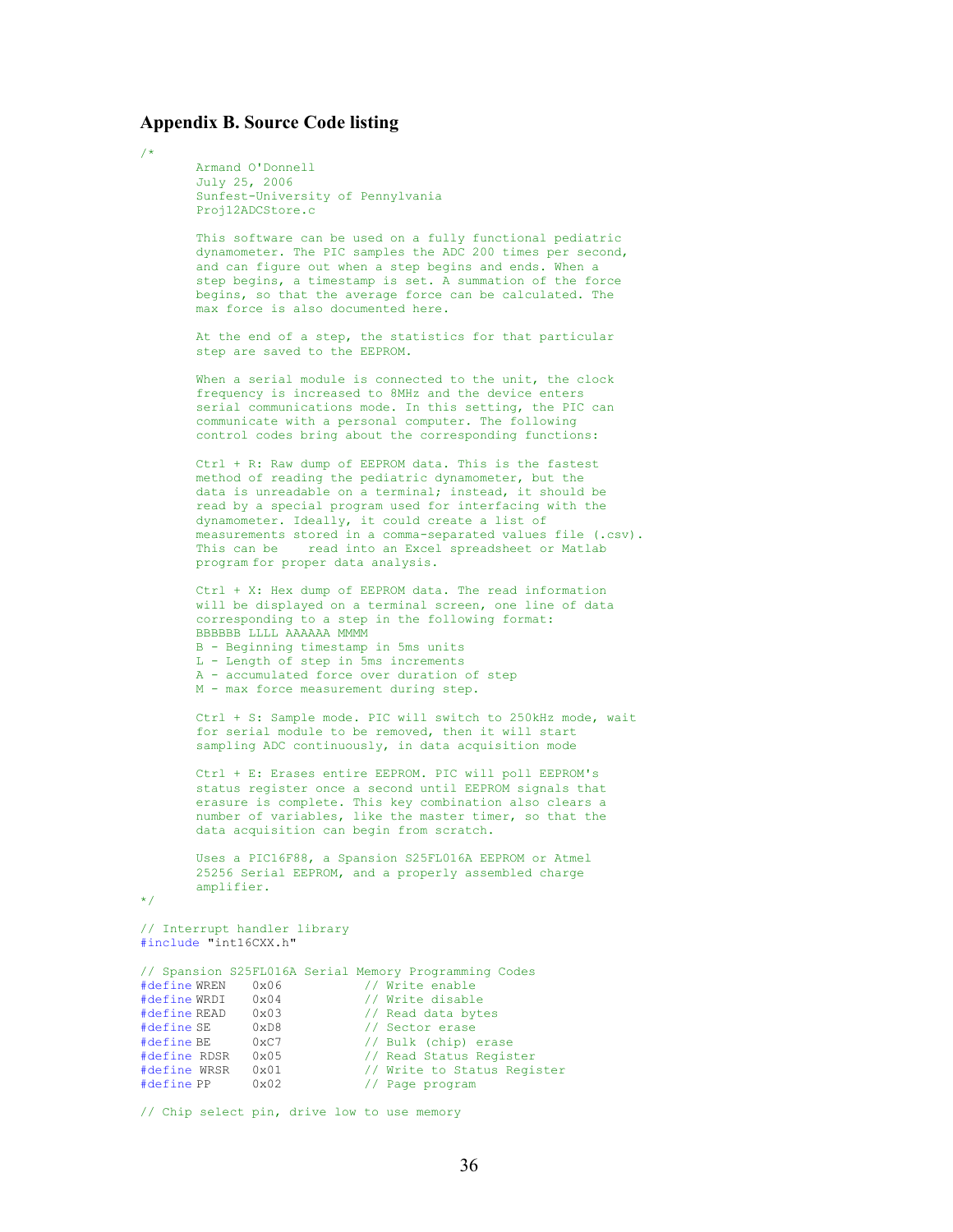```
#pragma bit CS @ PORTB.0 
// Chip select low to initiate instruction to EEPROM 
#define begin InstSSP CS = 0; \backslashnop();
                                                      nop();
 nop(); 
// Notifies EEPROM of end of instruction 
#define end InstSSP nop();\
                                                     \text{nop}();
                                                      nop();
                                                      CS = 1;
bit sample_mode_flag; // 0 for serial comms mode, 1 for sampling mode<br>bit write ready; // Signals that a step is ready to be written to EEPROM
bit write_ready; \frac{1}{2} // Signals that a step is ready to be written to EEPROM bit insideStepFlag; // Currently sampling a step or not?
bit insideStepFlag; // Currently sampling a step or not?<br>long ADCData: // 16-bit variable containing 10-bit result
                         long ADCDATA; longthing a book of mot.<br>(// 16-bit variable containing 10-bit result of last ADC
uns24 masterTimer; // Will oversee timestamp implementation, incremented every 5ms 
uns24 stepStartTime; // Timestamp contents at beginning of current step
long calData; // Digital representation of half-source reference
long relSample; // ADC measurement of Charge Amplifier relative to calData<br>long forceMax; // Max relative ADC measurement for current step
long forceMax; // Max relative ADC measurement for current step<br>uns24 forceAccum; // Summation of CA measurements, used to calculat
                          // Summation of CA measurements, used to calculate average on PC
// Temporary variables for writing to EEPROM 
                                  // Number of 5ms cycles for previous step
uns16 wr_stepLength;<br>uns24 wr_stepStartTime;
uns24 wr_forceAccum;
long wr forceMax;
/* 
         ADC units (about 3mv) of high/low threshold for signal to be considered a step 
         Uses hysterisis: if ADC signal is STEPHIGHTH above calData, begin measuring inside 
         of a step. Continue until signal is STEPLOWTH above calData. 
*/ 
#define STEPLOWTH 10<br>#define STEPHIGHTH 20
#define STEPHIGHTH 20 
// Pre-define serial I/O functions 
char serialIn; 
void serialOut(uns8 txByte);
void enableAUS();
void disableAUS();
void enableSSP(); 
void disableSSP(); 
void sendByteSSP(char wrData);
char receiveByteSSP();
// Hexadecimal formatting functions for hex dump 
char hiHex(char binData);
char lowHex(char binData);
#pragma origin 4 
interrupt serverX(){ 
         int save registers;
         // Serial Port Receive Interrupt 
         if(RCIF){ 
                  // Receive input byte 
                  \text{serialIn=RCREG};<br>\text{RCTF} = 0:\frac{1}{2} // Clear USART Receive Flag
 } 
         // Analog-to-Digital Conversion Completion Interrupt 
         if(ADIF && ADIE){ 
                  ADIF = 0; // Clear ADC flag
                  // Read from ADC
```

```
37
```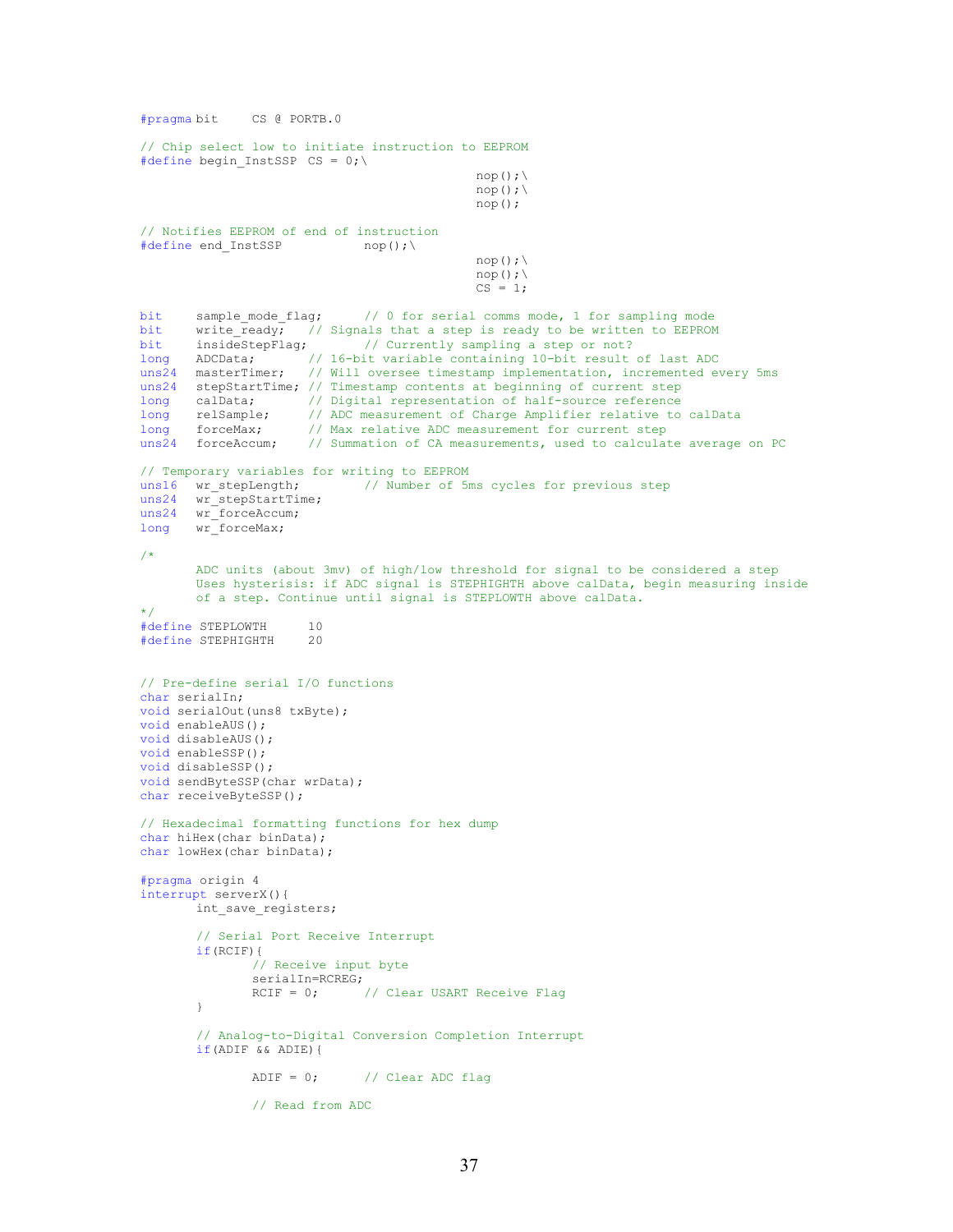```
 ADCData.low8 = ADRESL; 
            ADCData.hiqh8 = ADRESH;// ADCON0.3 -> AN1 selected, sample is from Charge amplifier 
             if(ADCON0.3){ 
                   // Calculate ADC relative to calibration 
                   relSample = ADCData - calData; 
                   // If not yet inside of a step and threshold is reached 
                   if(!insideStepFlag && (relSample > STEPHIGHTH)){ 
                         // Initialize accumulators for new step 
                          insideStepFlag = 1; 
                         stepStartTime = masterTimer;
                         forceAccum = 0;forceMax = 0; }
                   // If currently inside of a step: 
                    if(insideStepFlag){ 
                         // update accumulator with current force 
                          forceAccum += relSample; 
                          // test upper bound 
                         if(relSample > forceMax) 
                                forceMax = relSample; 
                          // end of step? 
                         if(relSample < STEPLOWTH){ 
                                // Bail if still writing to EEPROM 
                                if(!write_ready){
                                       insideStepFlag = 0; 
                                       // Store useful info into temp variables 
                                      wr stepStartTime = stepStartTime;
                                       wr_stepLength = masterTimer - stepStartTime; 
                                       wr_forceAccum = forceAccum; 
wr forceMax = forceMax;
 // Signal EEPROM write 
                              \text{write\_ready} = 1; }
 }
 }
                   // Every 256 cycles, sample half-source reference 
 if(masterTimer.low8 == 0){ 
ADCON0.3 = 0; // Switch to ANO for ADC
                   GO = 1; // Begin ADC for ANO
 }
 }
            // !ADCON0.3 -> AN0 selected, sample is half-source voltage 
             else{ 
                    // Update calibration data 
                   calData = ADCData; 
                  ADCON0.3 = 1; // Next sample from AN1, Charge Amplifier
 }
 } 
      // Timer1 overflow interrupt 
      if(TMR1IF && TMR1IE){ 
            // Next int in 5ms (312 cycles for 250 kHz) 
            TMR1L = 0 \times C8;
            TMR1H = 0xFE; // Increment timestamp 
             masterTimer++; 
            // Begin an A/D conversion 
            GO = 1;TMR1IF = 0; }
```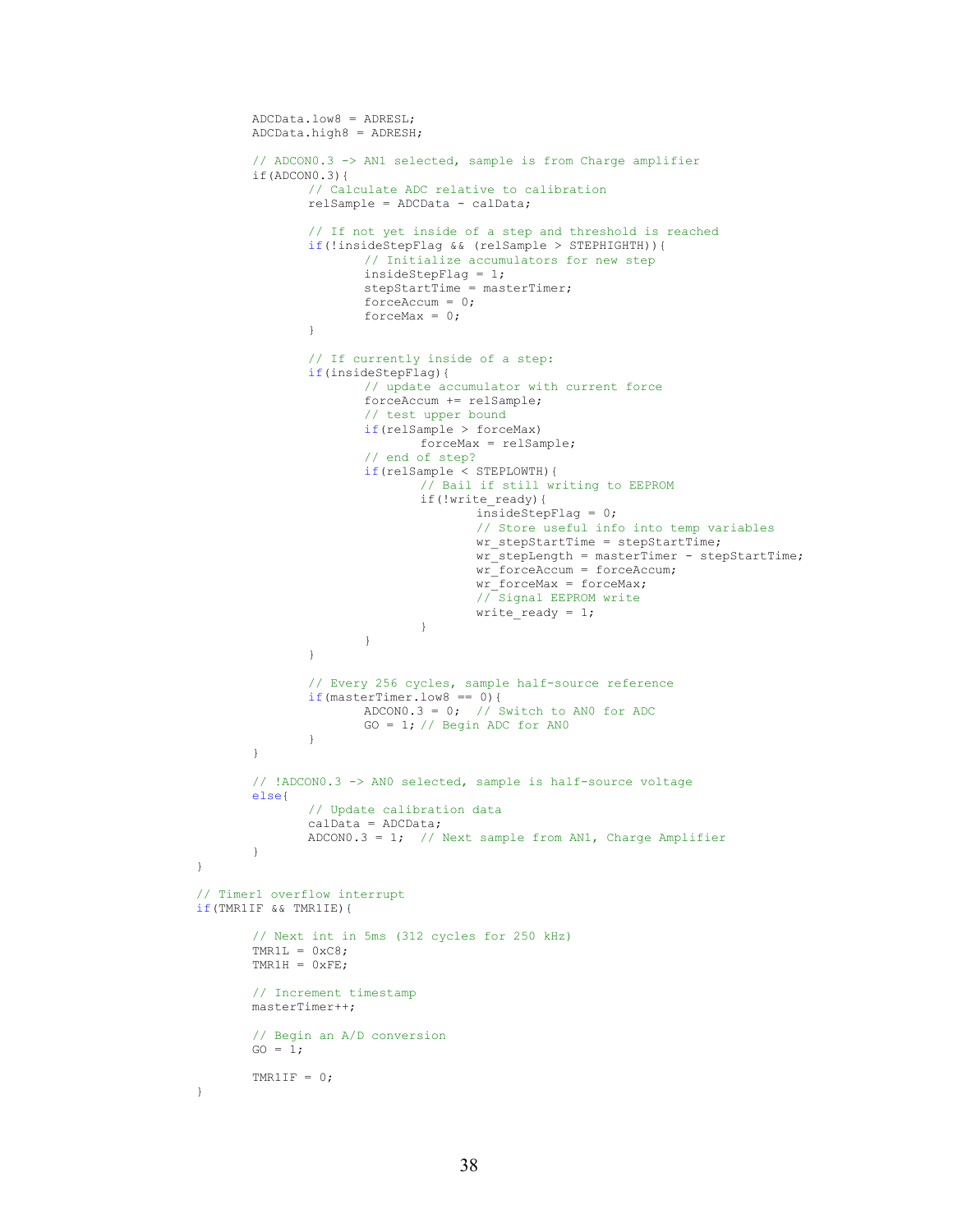```
int restore registers;
} 
// Send to rs232 chip (MAX231) 
void serialOut(uns8 txByte){<br>while(!TXIF);
          while(!TXIF); \frac{1}{2} // Check to see if buffer is Empty TXREG = txByte; \frac{1}{2} Transmit data from ADC to AUSAR
                                         // Transmit data from ADC to AUSART
} 
// Set up reception/transmission from serial port 
void enableAUS(){ 
          // Set up PORTB<br>PORTB.2 = 1;
          PORTB. 2 = 1; \frac{1}{\sqrt{2}} = 1; \frac{1}{\sqrt{2}} = 0; \frac{1}{\sqrt{2}} = 0; \frac{1}{\sqrt{2}} = 0; \frac{1}{\sqrt{2}} = 0; \frac{1}{\sqrt{2}} = 0; \frac{1}{\sqrt{2}} = 0; \frac{1}{\sqrt{2}} = 0; \frac{1}{\sqrt{2}} = 0; \frac{1}{\sqrt{2}} = 0; \frac{1}{\sqrt{2}} = 0; \frac{1}{\sqrt{2}} = 0; \TRISB.5 = 0; \frac{1}{2} PortB5 output for Tx<br>TRISB.2 = 1; \frac{1}{2} PortB2 input for Rx
                                         1/ PortB2 input for Rx
          // Set up AUSART<br>TXEN = 1;
          TXEN = 1; // Enable Transmission<br>CREN = 1; // Enable Continuous Re
          CREN = 1; \frac{1}{\sqrt{2}} // Enable Continuous Receive<br>SPEN = 1; \frac{1}{\sqrt{2}} // Enable Port
           SPEN = 1; // Enable Port
           RCIF = 0; \frac{1}{2} // Clear Serial Receive Interrupt Flag
          RCIE = 1; \frac{1}{\sqrt{2}} // Enable Serial Receive Interrupt
} 
// Stop receiving/transmitting from serial port 
void disableAUS(){<br>while(!TRMT);
           while(!TRMT); \frac{1}{2} // Ensures that all transmission is complete
           PORTB.5 = 1; // Trick rs232 into thinking there's no signal 
          RCIE = 0; \frac{1}{2} // Disable Serial Receive Interrupt<br>TXEN = 0; \frac{1}{2} // Disable Transmission
          TXEN = 0; \frac{1}{2} // Disable Transmission<br>CREN = 0; \frac{1}{2} // Disable Continuous Re
           CREN = 0; // Disable Continuous Receive 
           SPEN = 0; // Disable Port
} 
// Synchronous serial port for off-chip EEPROM 
void enableSSP(){ 
          // Set up PORTB<br>TRISB.1 = 1;
          TRISB.1 = 1; \binom{1}{1} PortB1 input for SDI<br>TRISB.2 = 0; \binom{1}{1} PortB2 output for SDI
          TRISB.2 = 0; \frac{1}{2} PortB2 output for SDO<br>TRISB.4 = 0; \frac{1}{2} PortB4 output for SCK
                                         // PortB4 output for SCK
          // Set up SSP 
          SSPEN = 1; // Enable SSP<br>SSPIE = 1; // Enable SSP
// SSPIE = 1; // Enable SSP Interrupt
} 
void disableSSP(){<br>PORTB.4 = 0;
          PORTB.4 = 0; <br>
SSPEN = 0; <br>
SSPIE = 0; <br>
// Disable SSP Interrup<br>
// Disable SSP Interrup
           SSPEN = 0; // Disable SSP
// SSPIE = 0; // Disable SSP Interrupt 
} 
void sendByteSSP(char wrData){ 
          SSPBUF = wrData;while(!BF); 
} 
char receiveByteSSP(){ 
          SSPBUF = 0x00; // Dummy value
          while(!BF); 
          return SSPBUF; 
} 
// High 4 bits to hex character 
char hiHex(char binData){
          binData >>= 4;binData &= 0x0F; 
          if(binData \leq 10)
                    return ('0' + binData); 
          else
```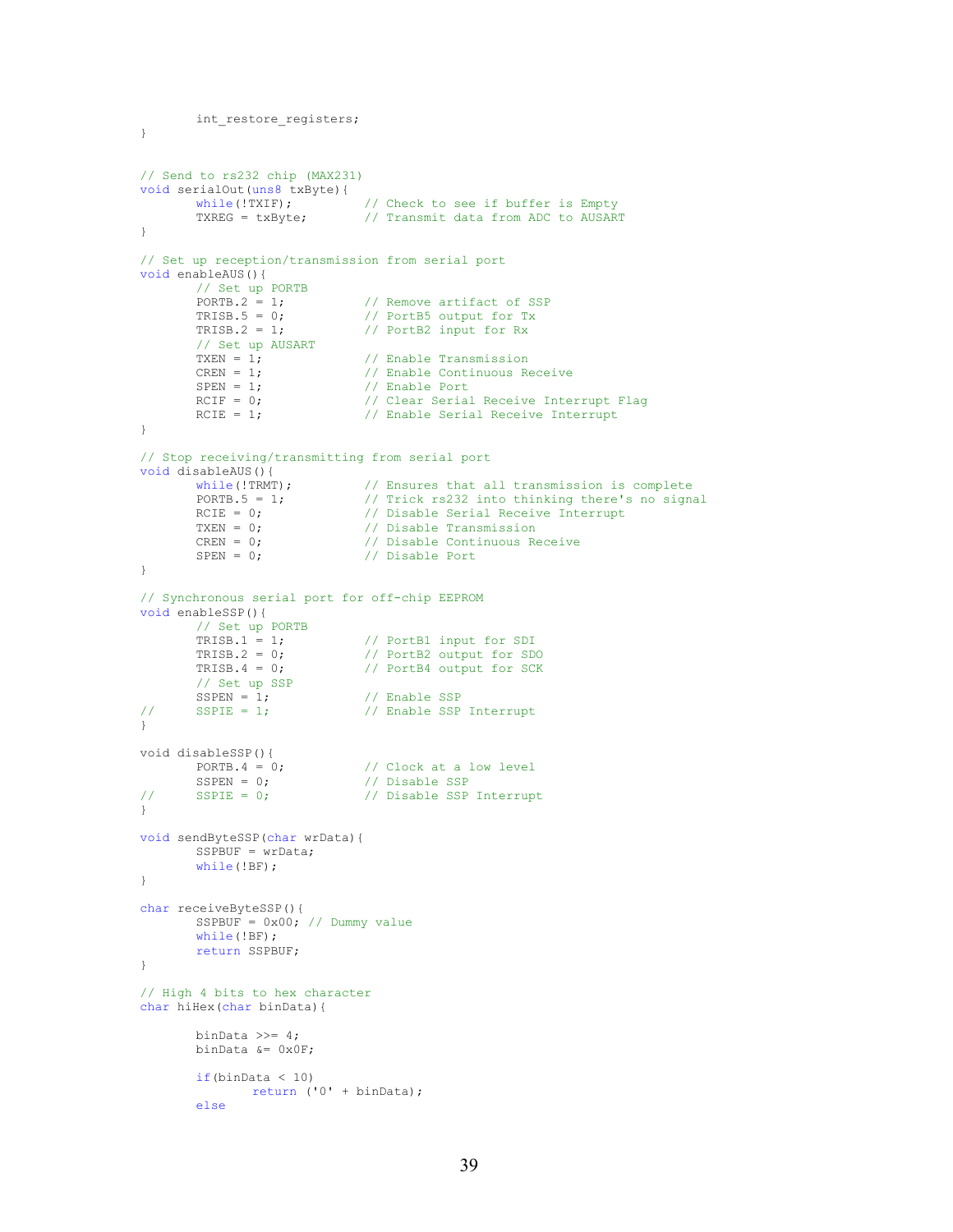```
} 
// Low 4 bits to hex character 
char lowHex(char binData){
         binData &= 0x0F; 
         if(binData \leq 10)
                 return ('0' + binData); 
         else 
                  return ('A' + binData - 10);} 
void main(){ 
         // Set up internal Oscillator 
        OPTION_REG = 0x87; // Disable PORTB Pull-ups, TRM0 256 Prescalar<br>
OSCCON = 0x78; // 8MHz Internal Clock, internal RC for system<br>
OSCCON = 0x28; // 250kHz, internal RC for system clock
// OSCCON = 0x78; // 8MHz Internal Clock, internal RC for system clock 
         OSCCON = 0x28; // 250kHz, internal RC for system clock
         TRISB.0 = 0; // Chip select of serial EEPROM 
         TRISB.2 = 1; // Ground RB2 through 100kOhm resistor 
         // General AUSART Settings<br>BRGH = 1:
        BRGH = 1; // High baud rate setting<br>
CREN = 1; // Enable Port, enable com
        CREN = 1; \frac{1}{2} // Enable Port, enable continuous receive SPBRG = 51; \frac{1}{2} // 9.615 Kbaud for 8MHz Clock, BRGH = 1
// SPBRG = 51; // 9.615 Kbaud for 8MHz Clock, BRGH = 1 
// SPBRG = 25; // 19.231 Kbaud for 8MHz Clock, BRGH = 1 
        SPRRG = 16;<br>SPRFG = 12;<br>SPRFG = 12;<br>SPRFG = 12;<br>SPRFG = 12;
        SPBFG = 12; \frac{1}{55.556} Kbaud for 8MHz Clock, BRGH = 1<br>\frac{1}{55.556} Kbaud for 8MHz Clock, BRGH = 1
\frac{1}{2} SPBRG = 8; \frac{1}{2} \frac{1}{5} 55.556 Kbaud for 8MHz Clock, BRGH = 1
         // Set up Timer1<br>T1CON = 0x0D;
                                    // No Prescaler, enable Timer1, internal clock
         // SSP Settings<br>CKE = 1:
         CKE = 1; \frac{1}{2} // Clocking mode compatible with the serial EEPROM SSPCON = 0x00; \frac{1}{2} Data latched on rising edge,
                                    // Data latched on rising edge,
                                     // SPI Master mode, clock = OSC/4 
         TRISB.0 = 0; // Output for Chip select
         // Set up A/D<br>TRISA = 0 \times 03;
         TRISA |= 0x03; // RA0, RA1 are inputs<br>ANSEL = 0x03; // E000 AN1
         ANSEL = 0x03; // Enable AN0, AN1<br>ADCON0 = 0x00; // Use system clocl
         ADCON0 = 0x00; // Use system clock/2, Turn A/D on, sel AN0<br>ADCON1 = 0x80; // Right-justified output
         ADCON1 = 0x80; // Right-justified output 
         ADON = 1; \frac{1}{\sqrt{2}} Prepare first A/D conversion
         // Enable Peripheral Interrupts (like serial int), Global Interrupt Enable 
         INTCON = 0xCO;// Instantiate local variables 
         uns24 addrEEPROM; // Pointer to next byte in memory 
         char readBuf = 0; // Read buffer
         char deadStream = 0; // Counter to detect end of EEPROM
         // Initialize global variables 
         write_ready = \overline{0}; // Do not write yet<br>insideStepFlag = 0; // Not yet inside of
         insideStepFlag = 0; // Not yet inside of a step<br>serialIn = '\0'; // No serial data to interp
                                    \frac{1}{\sqrt{2}} No serial data to interpret
         sample mode flag = 1;// First int in 250ms 
         \texttt{TMR1L} = 0 \texttt{xF7};
         TMR1H = 0xC2;TMR1IE = 1; \frac{1}{\sqrt{2}} Enable Timer1 overflow interrupt
         ADIE = 1; \frac{1}{\sqrt{2}} Enable ADC Conversion Completion Interrupt PEIE = 1;
                                    // Enable peripheral interrupts
```
return  $('A' + binData - 10);$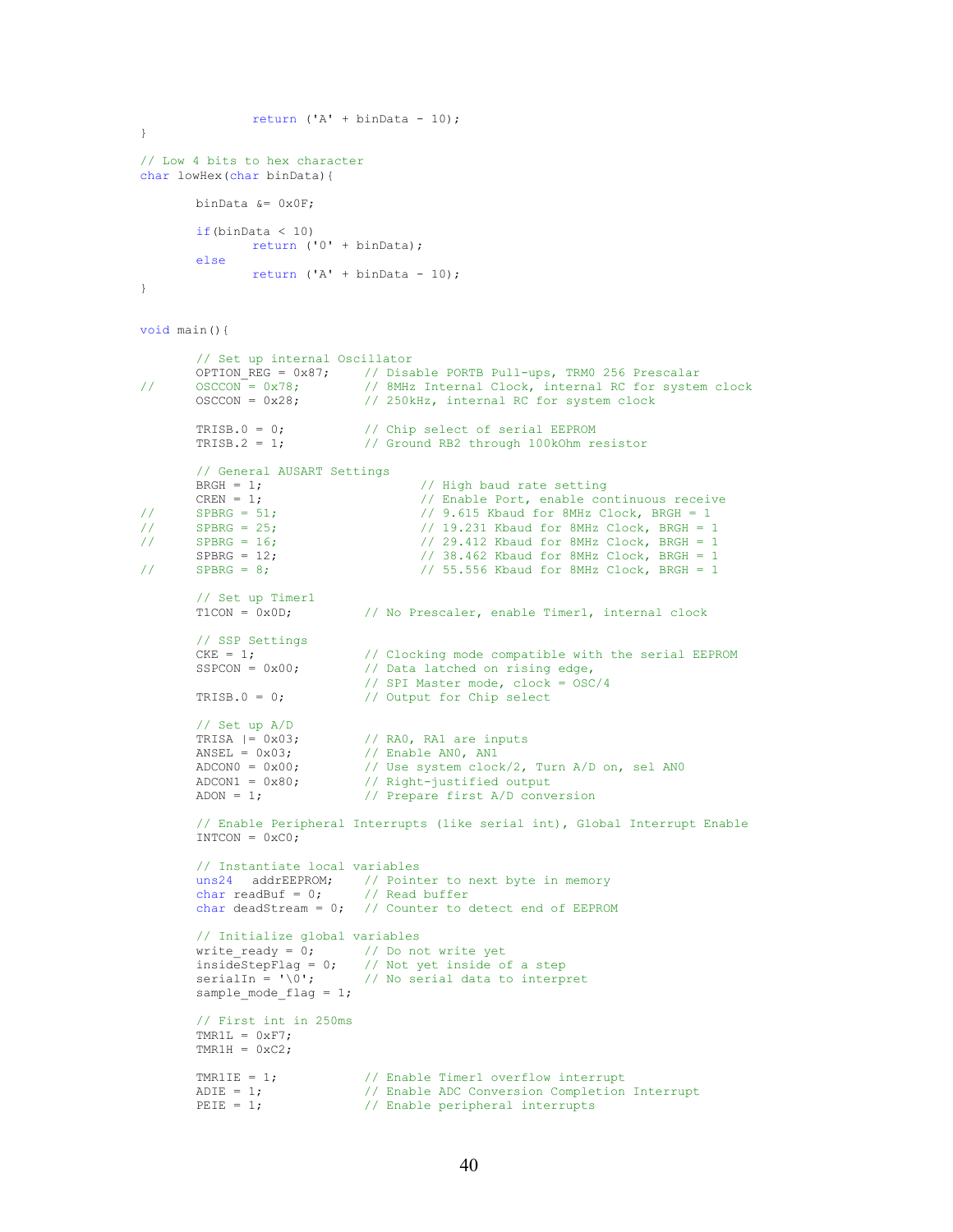```
GIE = 1; // Global interrupt enable
       // Drive chip select high 
        end_InstSSP 
       // Main program loop 
       while(1) {
               // Low-frequency sample mode 
                if(sample_mode_flag){ 
                       // Check to see if serial module is connected 
                        if(PORTB.2){ 
                              sample mode flag = 0; // Disable Timer1 and Interrupts 
                               TMR1IE = 0; 
                              TMR1IF = 0;
                              T1OSCEN = 0; // Disable ADC 
                              ADIE = 0;
                              GO = 0;ADON = 0; // Clear sample mode flags 
                              insideStepFlag = 0;
                              write ready = 0;// Wait for one second (250kHz clock) 
                               TMR1L = 0xDC; 
                              TMR1H = 0x0B; TMR1IF = 0; 
                              while(!TMR1IF);
                              // 8MHz Internal Clock, internal RC for system clock 
                               OSCCON = 0x78; 
                               // Wait for stable frequency 
                              while(!OSCCON.2);
                       enableAUS();
 }
                       // Write step data to EEPROM 
                      if(write_ready){
                               enableSSP(); 
                               // Write enable instruction--obligatory 
                               begin_InstSSP 
                              sendByteSSP(WREN);
                               end_InstSSP 
                              // 64us Delay in between instructions 
                               nop(); 
                               nop(); 
                               nop(); 
                               nop(); 
                               // Page program instruction 
                               begin_InstSSP 
                              sendByteSSP(PP);
                              // Address bytes (2 or 3) 
                              // Disable next line for ATMEL, only 16-bit addresses! 
                              sendByteSSP(addrEEPROM.high8);
                              sendByteSSP(addrEEPROM.mid8);
                               sendByteSSP(addrEEPROM.low8); 
                              // Write timestamp to EEPROM first (3 bytes) 
                               sendByteSSP(wr_stepStartTime.high8); 
                              sendByteSSP(wr stepStartTime.mid8);
                              sendByteSSP(wr_stepStartTime.low8);
                              // Write step length to EEPROM (2 bytes) 
                              sendByteSSP(wr_stepLength.high8);
```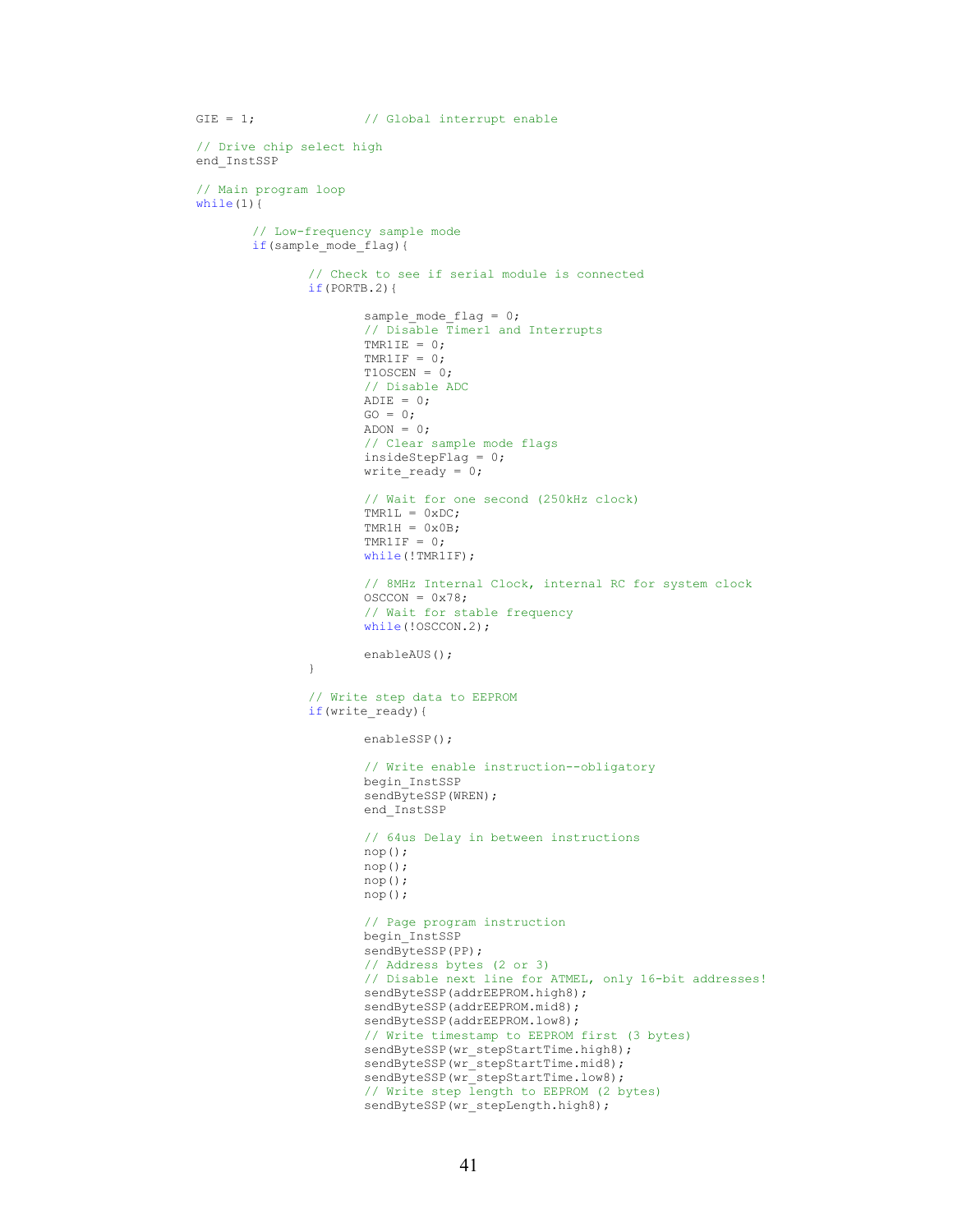```
sendByteSSP(wr_stepLength.low8);
                             // Write force summation to EEPROM (3 bytes) 
sendByteSSP(wr_forceAccum.high8);
                            sendByteSSP(wr forceAccum.mid8);
                             sendByteSSP(wr forceAccum.low8);
                             // Write max force to EEPROM last (2 bytes) 
                            sendByteSSP(wr_forceMax.high8);
                             sendByteSSP(wr forceMax.low8);
                            end_InstSSP
                             disableSSP(); 
                             addrEEPROM += 10; // Move forward 10 bytes in EEPROM
                             PORTB.2 = 0; // Low so that serial signal can be recognized
                            TRISB.2 = 1; // Return RB2 to input for sampling 
                                            // for serial module connection 
                            write ready = 0; // Clear write flag
 }
 }
              // Serial Communication mode 
               else { 
                     // No serial input -> do nothing 
                     if(serialIn == '\\0') continue; 
                     // Ctrl + C: Calibration mode 
                     if(serialIn == 3){
                            serialIn = '\0';ADON = 1;ADIE = 1;while(!serialIn){
                                     // ADC TEST PROCEDURE 
                                    GO = 1;while(GO);
                                     masterTimer++; 
                                    write ready = 0; // Continuously displays the following quantities: 
                                    // Current sample relative to calibration 
                                    serialOut(hiHex(relSample.high8));
                                    serialOut(lowHex(relSample.high8));
                                    serialOut(hiHex(relSample.low8));
                                    serialOut(lowHex(relSample.low8));
                                    serialOut(' ');
                                    // Calibration data (should be near 0x0200) 
                                    serialOut(hiHex(calData.high8));
                                    serialOut(lowHex(calData.high8));
                                    serialOut(hiHex(calData.low8));
                                    serialOut(lowHex(calData.low8));
                                    serialOut(' ');
                                     // Maximum force for current/last step 
                                    serialOut(hiHex(forceMax.high8));
                                    serialOut(lowHex(forceMax.high8));
                                    serialOut(hiHex(forceMax.low8));
                                    serialOut(lowHex(forceMax.low8));
                                    serialOut(' ');
```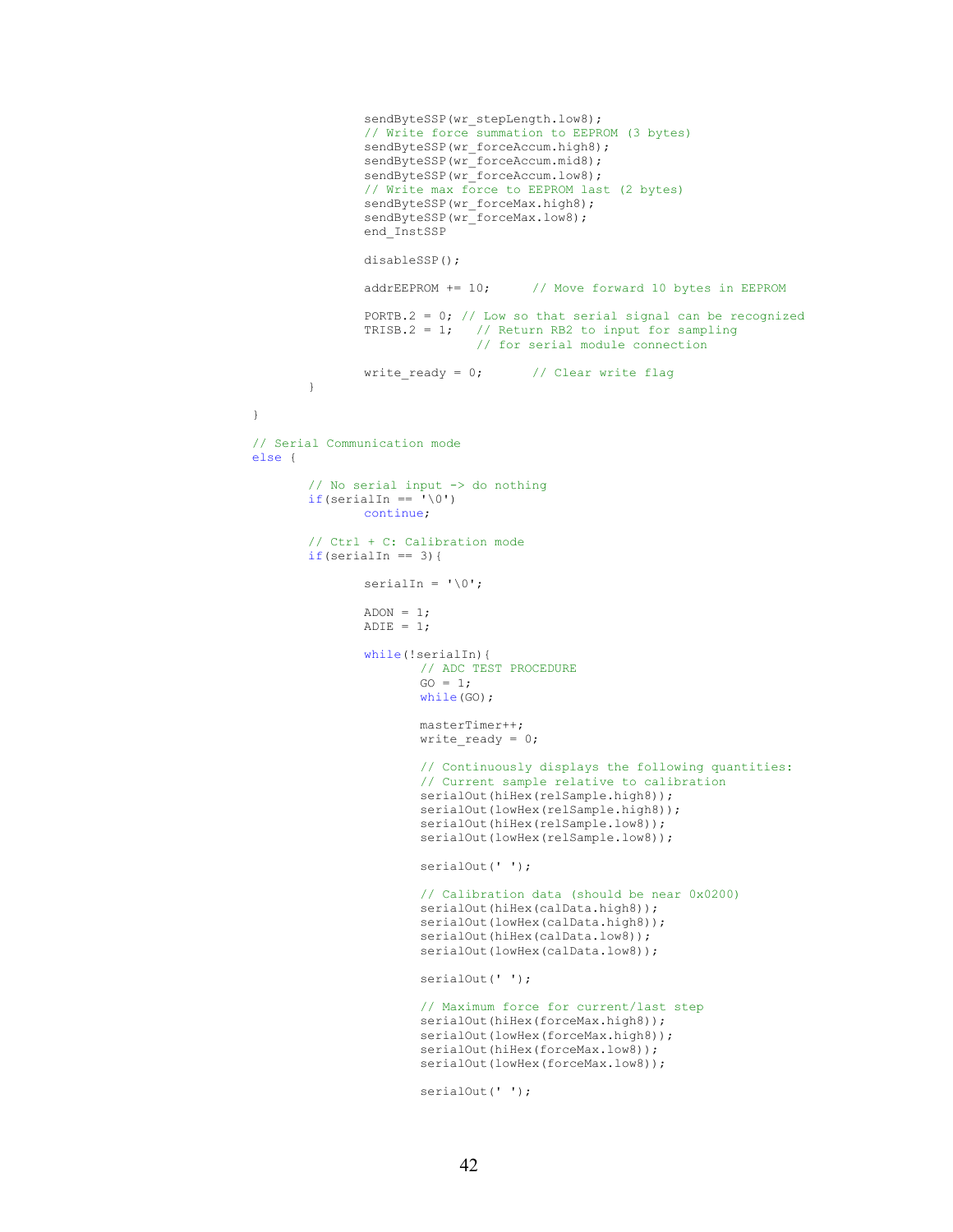```
 // Accumulator value for last step 
                                    serialOut(hiHex(forceAccum.high8));
                                    serialOut(lowHex(forceAccum.high8));
                                    serialOut(hiHex(forceAccum.low8));
                                    serialOut(lowHex(forceAccum.low8));
                                    serialOut(' ');
                                    //The letter S will appear if inside a step 
                                     if(insideStepFlag) 
                                           serialOut<sup>('S')</sup>;
                                    serialOut(0x0D);
                                    serialOut(0x0A);
                                     // END ADC TEST PROCEDURE 
 }
                     serialIn = '\0'; }
                     // Ctrl + S: sample mode 
                     if(serialIn == 19){
                            serialOut(0x0D);
                            serialOut(0x0A);
                             serialOut('R'); 
                            serialOut('e');
                             serialOut('m'); 
                             serialOut('o'); 
                             serialOut('v'); 
                             serialOut('e'); 
                            serialOut(' ');
                            serialOut('C');
                            serialOut('a');
                             serialOut('b'); 
                            serialOut('l');
                             serialOut('e'); 
                             serialOut('.'); 
                            serialOut(0x0D);
                            serialOut(0x0A);
                             disableAUS(); 
                             // Turn RB2 into an input 
                            PORTB.2 = 0;TRISB.2 = 1;// 250kHz, internal RC for system clock 
                            OSCCON = <math>0x28</math>; // Enable Timer1 
                             T1OSCEN = 1; 
                             // Wait for user to remove Serial Module 
                            // for one second (250kHz clock) 
                             while(PORTB.2); 
\texttt{TMR1L} = 0 \texttt{xDC};TMR1H = 0x0B;\texttt{TMRIIF} = 0; while(!TMR1IF); 
                             // Next int in 5ms (312 cycles for 250 kHz) 
                            TMR1L = 0 \times C8;
                             TMR1H = 0xFE; 
                              // Enable Timer1 Overflow interrupt 
                            TMR1IF = 0;TMR1IE = 1;
                             // Enable ADC
```

```
43
```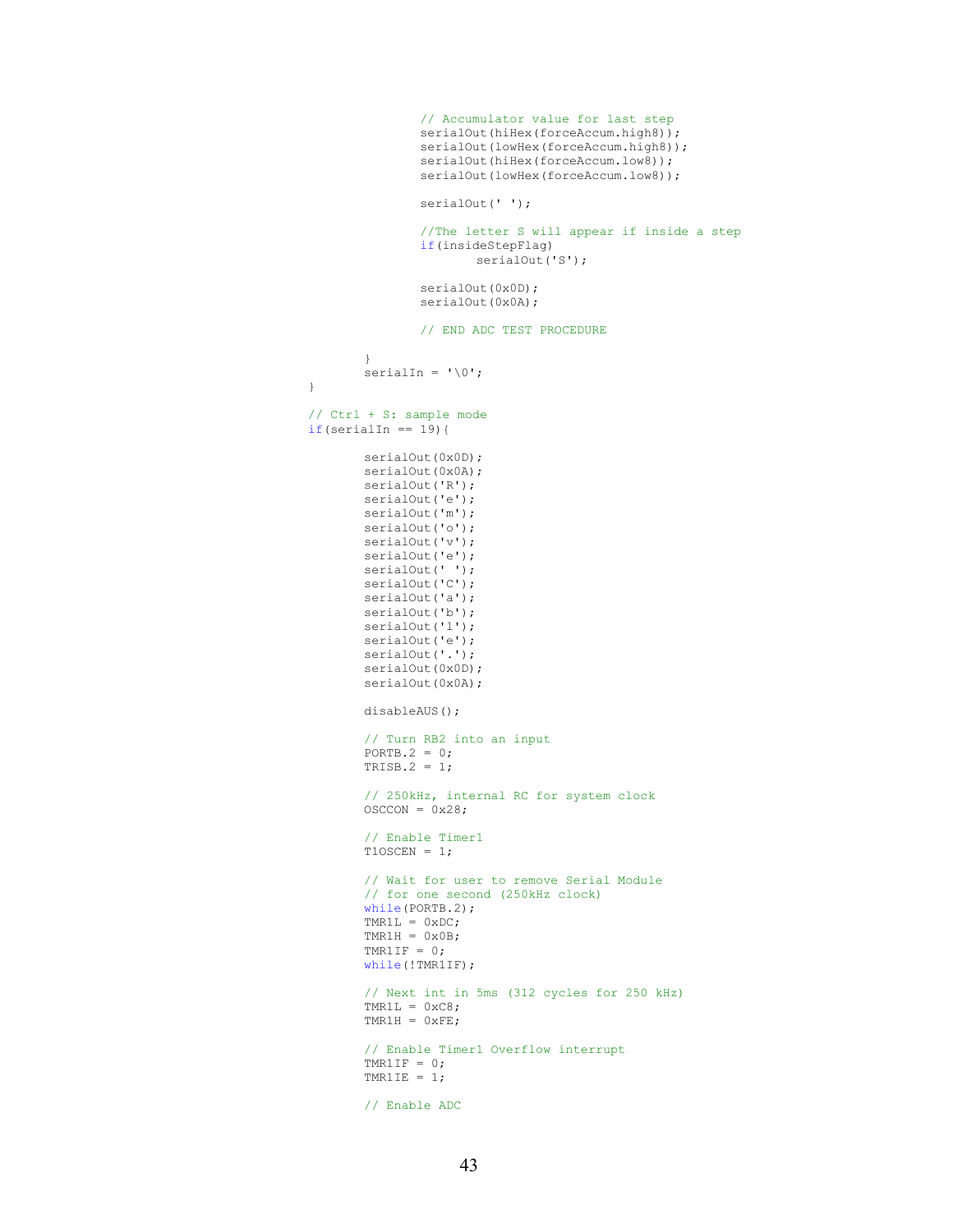```
ADON = 1; // ADC on
                               ADIE = 1; // Enable ADC Conversion Completion interrupt
                               sample mode flag = 1;serialIn = '\0'; }
                       // Ctrl + E? Erase entire EEPROM (Spansion only) 
                        else if(serialIn == 5){ 
                                // Ask for confirmation 
                                serialOut('S'); 
                               serialOut('u');
                                serialOut('r'); 
                                serialOut('e'); 
                               serialOut('?');
                                while( serialIn != 'y' && 
                                        serialIn != 'Y' && 
                                        serialIn != 'n' && 
                                       serialIn != 'N' ) ;
                               if( serialIn == 'n' ||
                                       \text{serial} = \text{``N''} ) {
                                       serialOut(' ');
                                        serialOut('C'); 
                                       serialOut('a');
                                        serialOut('n'); 
                                        serialOut('c'); 
                                        serialOut('e'); 
                                       serialOut('l');
                                        serialOut('e'); 
                                       serialOut('d');
                                       serialOut('.');
                                       serialOut(0x0D);
                                       serialOut(0x0A);
                                       serialIn = '\0';
                                        continue; } 
                               GIE = 0; // Disable all interrupts
                                disableAUS(); 
                                enableSSP(); 
                                // Write enable instruction--obligatory 
                                begin_InstSSP 
                               sendByteSSP(WREN);
                               end_InstSSP
                               // 2us Delay in between instructions 
                                nop(); 
                                nop(); 
                                nop(); 
                                nop(); 
                               // Write status register, to write-enable all sectors 
                                begin_InstSSP 
                               sendByteSSP(WRSR);<br>sendByteSSP(0x00);
                                                      // Free all sectors of flash
                                end_InstSSP 
                               // 2us Delay in between instructions 
                                nop(); 
                                nop(); 
                                nop(); 
                                nop(); 
                                // Read status register 
                                begin_InstSSP 
                               sendByteSSP(RDSR);
```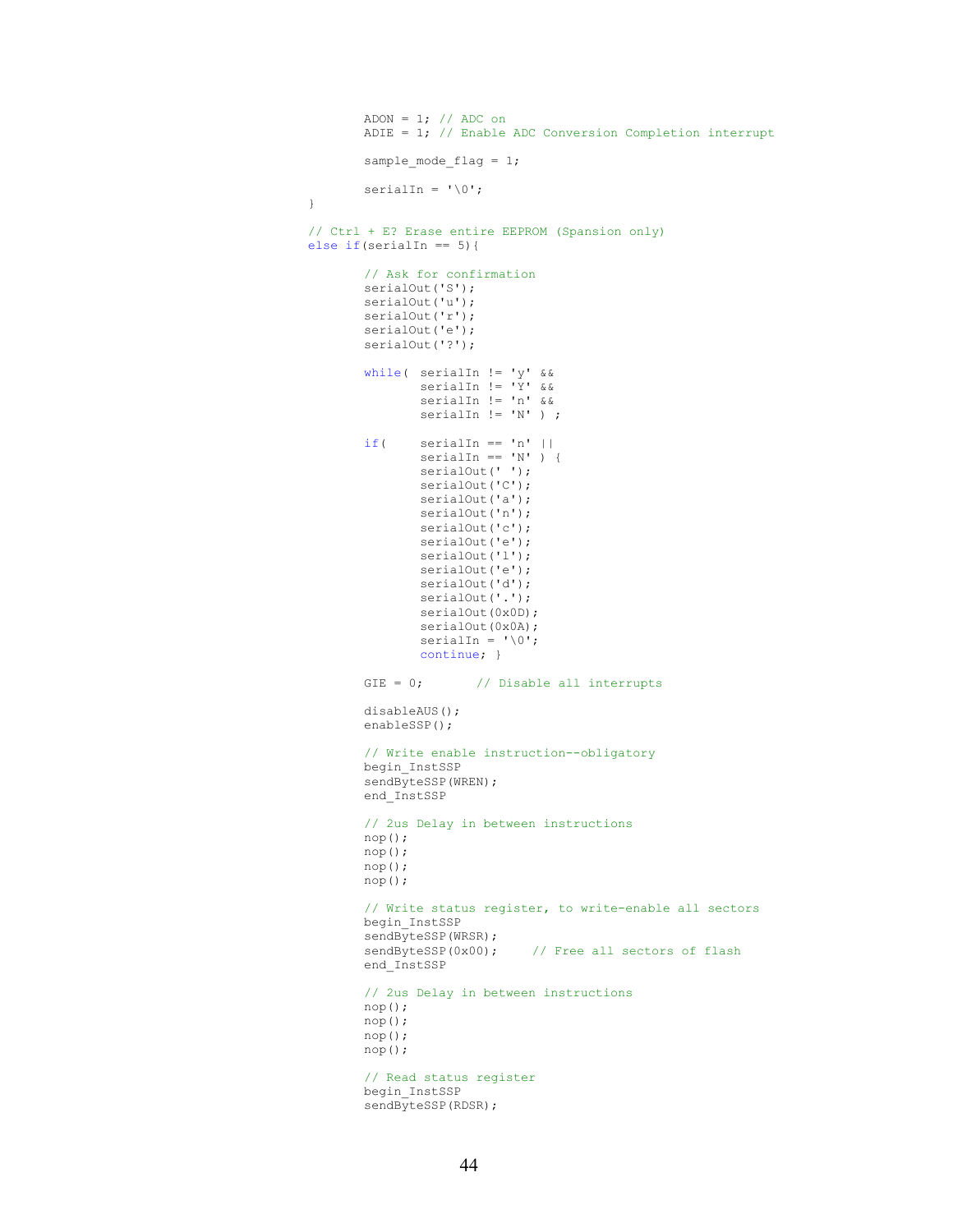```
// Wait for status register to be written to 
                                   while(receiveByteSSP() & 0x01);
                                    end_InstSSP 
                                   // 2us Delay in between instructions 
                                    nop(); 
                                    nop(); 
                                    nop(); 
                                    nop(); 
                                    // Write enable instruction--obligatory 
                                    begin_InstSSP 
                                   sendByteSSP(WREN);
                                   end InstSSP
                                   // 2us Delay in between instructions 
                                    nop(); 
                                    nop(); 
                                    nop(); 
                                    nop(); 
                                    // Bulk Erase instruction 
                                    begin_InstSSP 
                                   sendByteSSP(BE);
                                    sendByteSSP(0x00); // 24-bit fill value (not important) 
                                    sendByteSSP(0x00); 
                                   sendByteSSP(0x00);
                                   end InstSSP
                                   T1OSCEN = 1; // Enable Timer1
                                   readBuf = 0x01;
                                    while((readBuf & 0x01)){ 
                                             // Wait for 33ms (8MHz clock) 
\texttt{TMROIF} = 0;\texttt{TMR1L} = 0 \times 00;TMR1H = 0x00;while(!TMR1IF);
                                             // Read status register of EEPROM 
                                             begin_InstSSP 
                                            sendByteSSP(RDSR);
                                             readBuf = receiveByteSSP(); 
                                             end_InstSSP 
                                             // Display periods while waiting..... 
                                             disableSSP(); 
                                            enableAUS();
                                            serialOut('.');
                                             disableAUS(); 
                                   enableSSP();<br>}
 }
                                   T1OSCEN = 0; // Disable Timer1 and Interrupts 
                                    // Confirm memory deletion to user 
                                    disableSSP(); 
                                    enableAUS(); 
                                   serialOut('[');
                                   serialOut('O');
                                   serialOut('K');
                                   serialOut(']');
                                   serialOut(0x0D);
                                   serialOut(0x0A);
                                   serialIn = '\0;<br>addrEEPROM = 0;
                                   \begin{array}{lcl} \texttt{add} \texttt{r}\texttt{E}\texttt{P}\texttt{ROM} & = & 0 \texttt{;} & \texttt{ //} \texttt{Reset} \texttt{E}\texttt{E}\texttt{P}\texttt{ROM} & \texttt{ pointer} \\ \texttt{masterTimer} & = & 0 \texttt{;} & \texttt{ //} \texttt{Reset} \texttt{timestamp} \end{array}// Reset timestamp
                                   GIE = 1;
```
45

}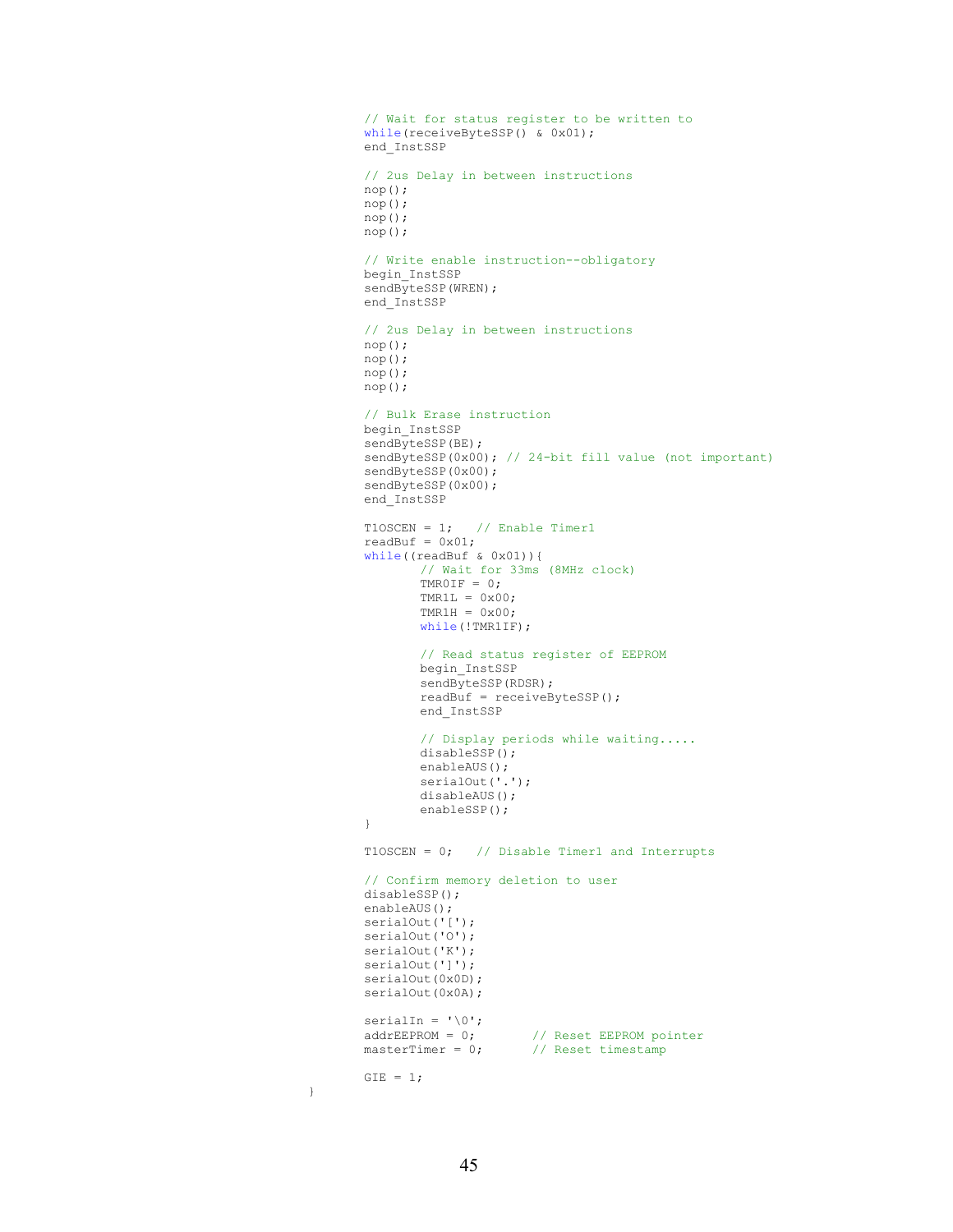```
// Ctrl + R? Dump raw contents of EEPROM 
                    else if(serialIn == 18){<br>GIE = 0;
                                               // Disable all interrupts
                           addrEEPROM = 0;
                            deadStream = 0; 
                            disableAUS(); 
                            enableSSP(); 
                           // Begin reading at address 0 
                            begin_InstSSP 
                           sendByteSSP(READ);
                            sendByteSSP(0x00); 
                            sendByteSSP(0x00); 
                            sendByteSSP(0x00); 
                           // Read each byte and write to terminal until 
                           // we receive 10 blank bytes (a blank step) 
                            do { 
                                   readBuf = receiveByteSSP(); 
                                  disableSSP(); 
                                   enableAUS(); 
                                  serialOut(readBuf);
                                  disableAUS(); 
                                   enableSSP(); 
                                   addrEEPROM++; 
                                  if(readBuf == 0xFF)deadStream++;
else else anticontrolse else
                                        deadStream = 0; } while(deadStream < 10); 
                            disableSSP(); 
                            end_InstSSP 
                           enableAUS();
                           // Go back to first blank byte 
                            addrEEPROM -= deadStream; 
                           // Clear pseudo-flag, wait for next keypress 
                           serialIn = '\0;<br>GIE = 1;
                                       // Enable all interrupts
 }
                    // Ctrl + X? Formatted Hex Dump (useful for Terminals) 
                    else if(serialIn == 24){<br>GIE = 0;
                                               // Disable all interrupts
                           addrEEPROM = 0;
                            deadStream = 0; 
                            disableAUS(); 
                            enableSSP(); 
                           // Begin reading at address 0 
                            begin_InstSSP 
                           sendByteSSP(READ);
                           sendByteSSP(0x00);
                            sendByteSSP(0x00); 
                            sendByteSSP(0x00); 
                           // Read each byte and write to terminal until 
                           // we receive 10 blank bytes (a blank step) 
                            do { 
                                  deadStream = 0;// Read timestamp from EEPROM (3 bytes) 
wr stepStartTime.high8 = receiveByteSSP();
wr stepStartTime.mid8 = receiveByteSSP();
                                  wr_stepStartTime.low8 = receiveByteSSP();
                                  // Read step length from EEPROM (2 bytes) 
wr stepLength.high8 = receiveByteSSP();
 wr_stepLength.low8 = receiveByteSSP(); 
                                  // Read force summation from EEPROM (3 bytes) 
wr forceAccum.high8 = receiveByteSSP();
wr forceAccum.mid8 = receiveByteSSP();
                                  wr forceAccum.low8 = receiveByteSSP();
```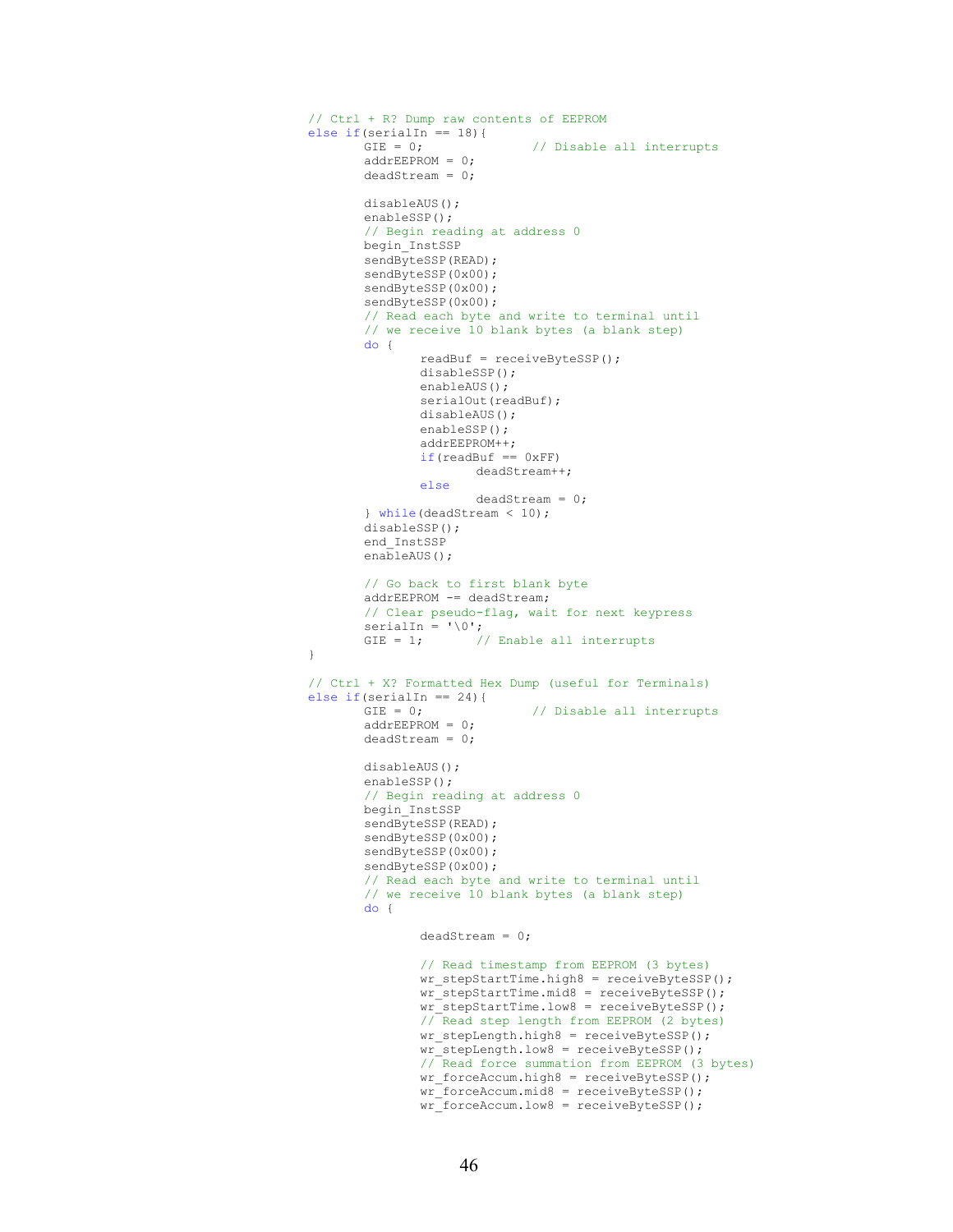```
// Read max force from EEPROM last (2 bytes) 
wr forceMax.high8 = receiveByteSSP();
wr forceMax.low8 = receiveByteSSP();
                                    disableSSP(); 
                                    enableAUS(); 
                                   // Write timestamp to terminal (6 hex chars) 
                                   serialOut(hiHex(wr_stepStartTime.high8));
                                   serialOut(lowHex(wr stepStartTime.high8));
                                   serialOut(hiHex(wr stepStartTime.mid8));
                                   serialOut(lowHex(wr_stepStartTime.mid8));
                                   serialOut(hiHex(wr stepStartTime.low8));
                                   serialOut(lowHex(wr stepStartTime.low8));
                                   serialOut(' '); // Insert a space
                                   // Write step length to terminal (4 hex chars) 
                                   serialOut(hiHex(wr stepLength.high8));
                                   serialOut(lowHex(wr stepLength.high8));
                                   serialOut(hiHex(wr stepLength.low8));
serialOut(lowHex(wr stepLength.low8));
serialOut(' '); // Insert a space
                                   // Write force summation to terminal (6 hex chars) 
                                   serialOut(hiHex(wr_forceAccum.high8));
                                   serialOut(lowHex(wr forceAccum.high8));
                                   serialOut(hiHex(wr_forceAccum.mid8));
                                   serialOut(lowHex(wr forceAccum.mid8));
                                   serialOut(hiHex(wr_forceAccum.low8));
                                   serialOut(lowHex(wr forceAccum.low8));
                                   serialOut(' '); // Insert a space
                                   // Write max force to terminal (4 hex chars) 
                                   serialOut(hiHex(wr_forceMax.high8));
                                   serialOut(lowHex(wr forceMax.high8));
                                   serialOut(hiHex(wr forceMax.low8));
                                   serialOut(lowHex(wr_forceMax.low8));
                                   // Insert Newline at end of each step 
                                   serialOut(0x0D);
                                   serialOut(0x0A);
                                    disableAUS(); 
                                    enableSSP(); 
                                    addrEEPROM+=10; 
                                   // Check to see if we have reached the end of data 
                                   if(wr\_stepStartTime == -1) deadStream++; 
                                   if(wr_stepLength == -1) deadStream++; 
                                   if(wr_forceAccum == -1)
                                           deadStream++; 
                                   if(wr forceMax == -1)
                                           deadStream++; 
                             } while(deadStream < 4); 
                             disableSSP(); 
                             end_InstSSP 
                            enableAUS();
                            // Go back to first blank byte 
                            addrEEPROM - = 10;
                            // Clear pseudo-flag, wait for next keypress 
                            serialIn = '\0';<br>GTE = 1:
                                         . ,<br>// Enable all interrupts
 }
                     // Echo character to terminal 
                      else { 
                            serialOut(serialIn);
                             // Enter? Proper newline 
                            if(serialIn==0x0D) 
                                   serialOut(0x0A);
```